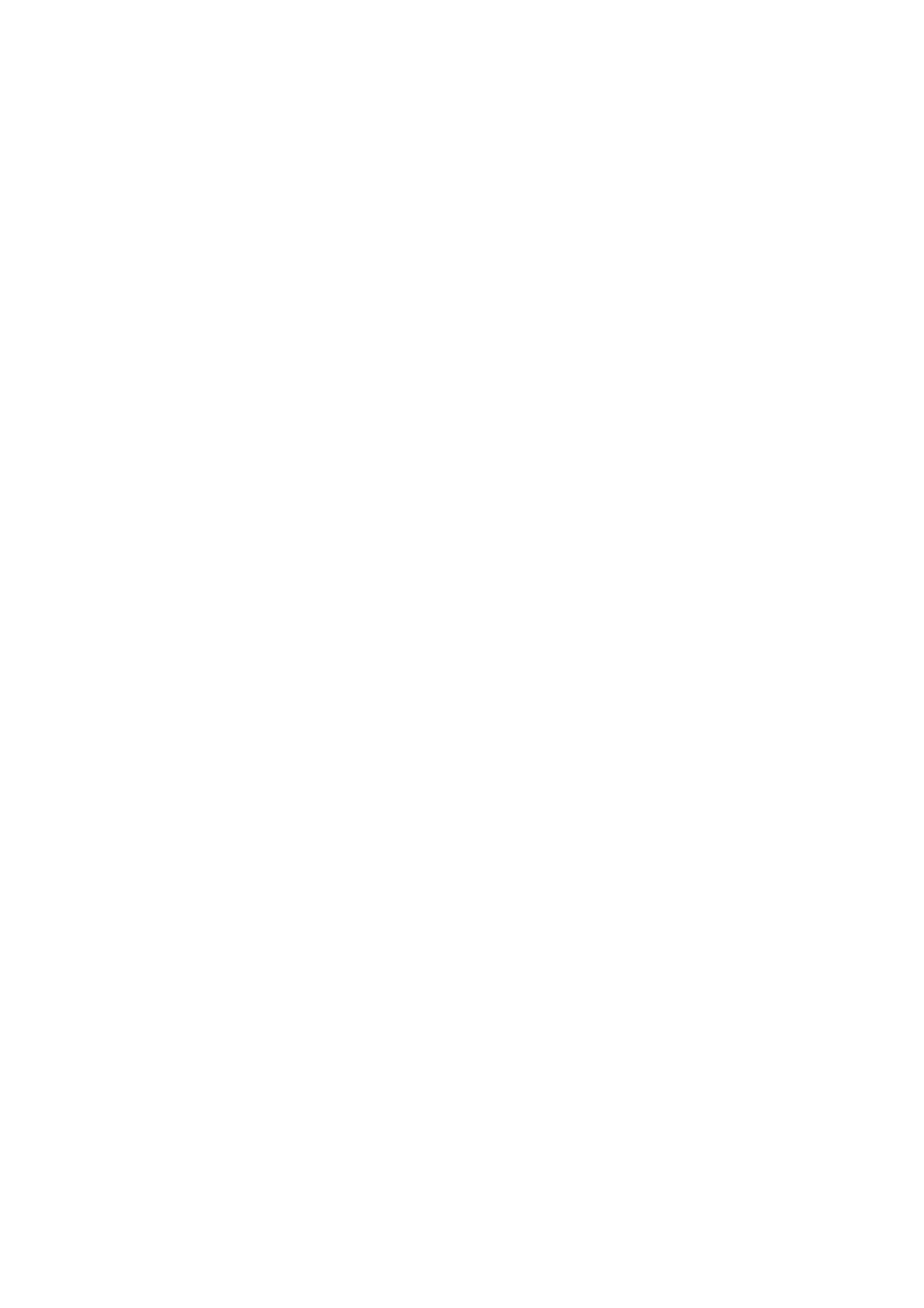# **EUROPEAN UNIVERSITY INSTITUTE DEPARTMENT OF ECONOMICS**

*Information Acquisition and Portfolio Performance* 

**LUIGI GUISO**

**and** 

**TULLIO JAPPELLI**

EUI Working Paper **ECO** 2007/45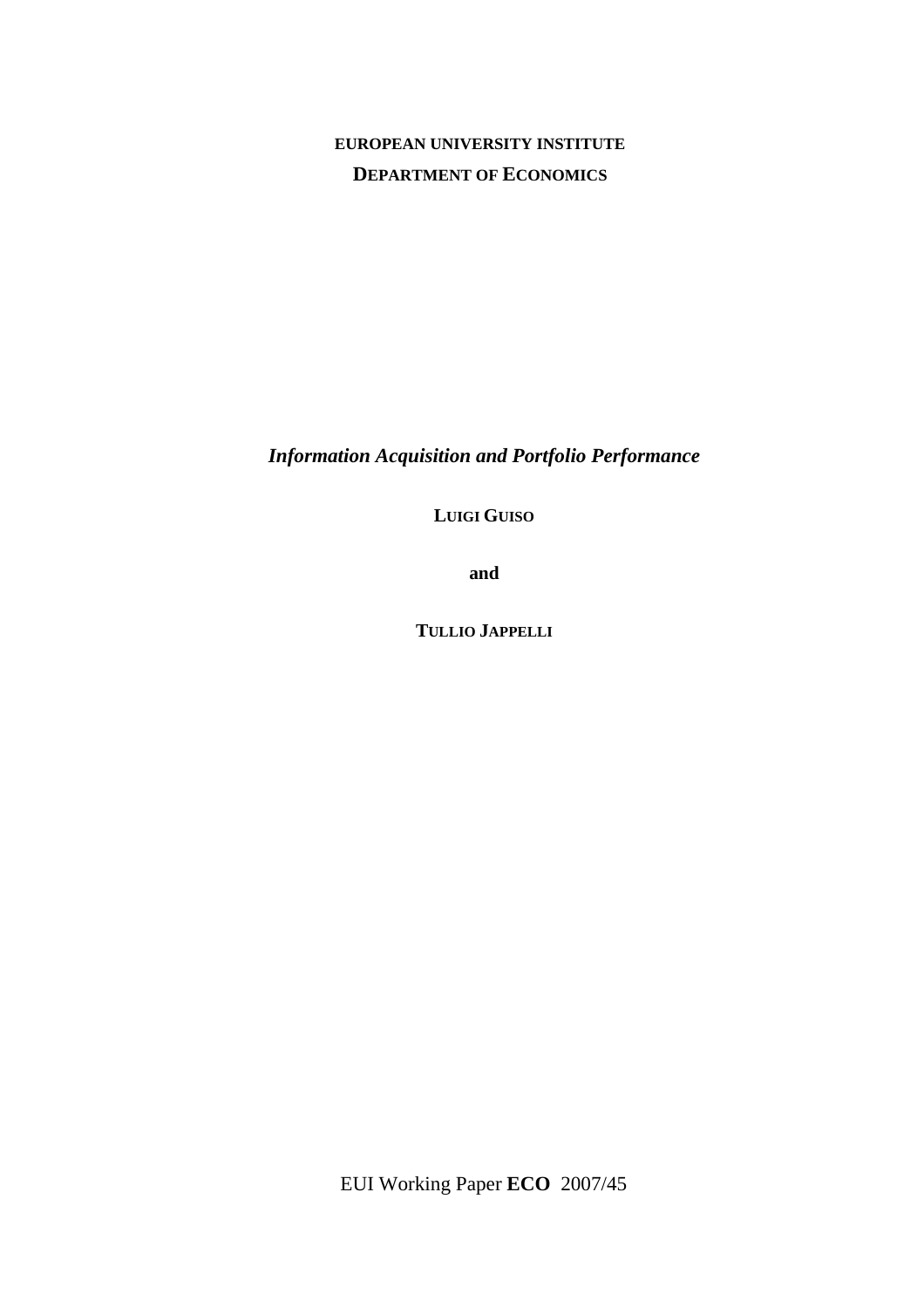This text may be downloaded for personal research purposes only. Any additional reproduction for other purposes, whether in hard copy or electronically, requires the consent of the author(s), editor(s). If cited or quoted, reference should be made to the full name of the author(s), editor(s), the title, the working paper or other series, the year, and the publisher.

The author(s)/editor(s) should inform the Economics Department of the EUI if the paper is to be published elsewhere, and should also assume responsibility for any consequent obligation(s).

ISSN 1725-6704

© 2007 Luigi Guiso and Tullio Jappelli

Printed in Italy European University Institute Badia Fiesolana I – 50014 San Domenico di Fiesole (FI) Italy

> http://www.eui.eu/ http://cadmus.eui.eu/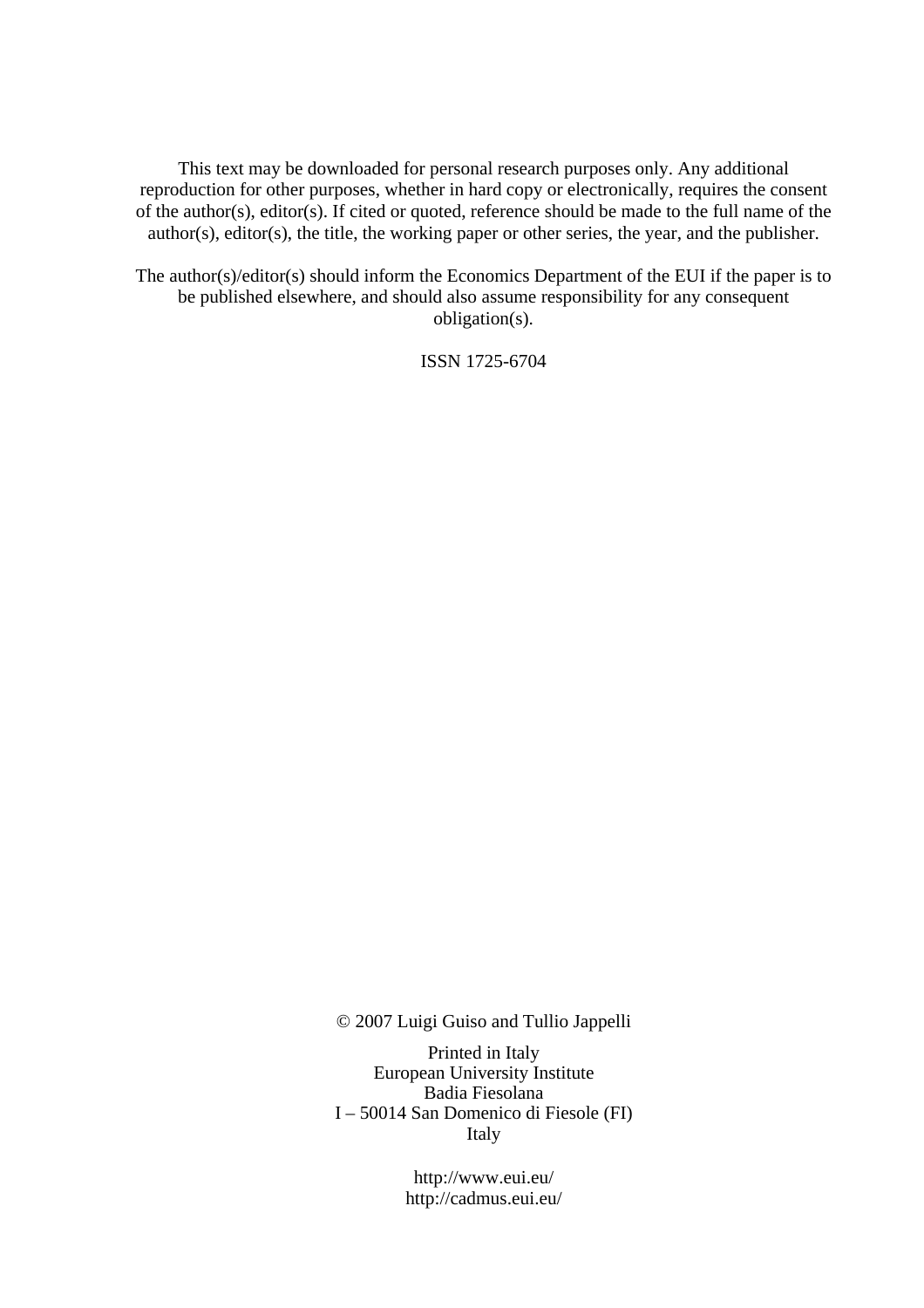# Information Acquisition and Portfolio Performance\*

Tullio Jappelli<sup>‡</sup> Luigi Guiso<sup>†</sup>

September 18, 2006

### **A** bstract

Rational investors perceive correctly the value of financial information. Investment in information is therefore rewarded with a higher Sharpe ratio. Overconfident investors overstate the quality of their own information, and thus attain a lower Sharpe ratio. We contrast the implications of the two models using a unique survey of customers of an Italian leading bank with portfolio data and measures of financial information. We find that the portfolio Sharpe ratio is negatively associated with investment in information. The negative correlation is stronger for men than women and for those who claim they know stocks well, arguably because these investors are more likely to be overconfident. We also show that investment in information is associated with more frequent trading, less delegation of portfolio decisions and less diversified portfolios. In each case, the effect of information is stronger for investors who, a priori, are suspected to be more overconfident.

**JEL:** E2, D8, G1

Keywords: Portfolio Choice, Rationality, Overconfidence, Behavioral Finance

<sup>\*</sup>We thank Giovanni Cespa, Andrea Frazzini, Uri Gneezy, Nick Souleles and Joel Peress for helpful discussions, and seminar participants at the University of Chicago Graduate School of Business, Dartmouth College, University of Turin, the 2005 Meetings of the American Economic Association, and the University of Siena IV Labsi Workshop for comments. Raghu Survanaravanan provided truly excellent research assistance. We are grateful to Unicredit. and particularly to Daniele Fano and Laura Marzorati, for granting us access to the UPS survey. This work has been partly supported by the European Community's Human Potential Programme under contract HPRN-CT-2002-00235 (AGE) and by the Italian Ministry of Education, Universities and Research (MIUR).

<sup>&</sup>lt;sup>†</sup>University of Rome Tor Vergata, Ente Luigi Einaudi and CEPR.

<sup>&</sup>lt;sup>‡</sup>University of Salerno, CSEF and CEPR.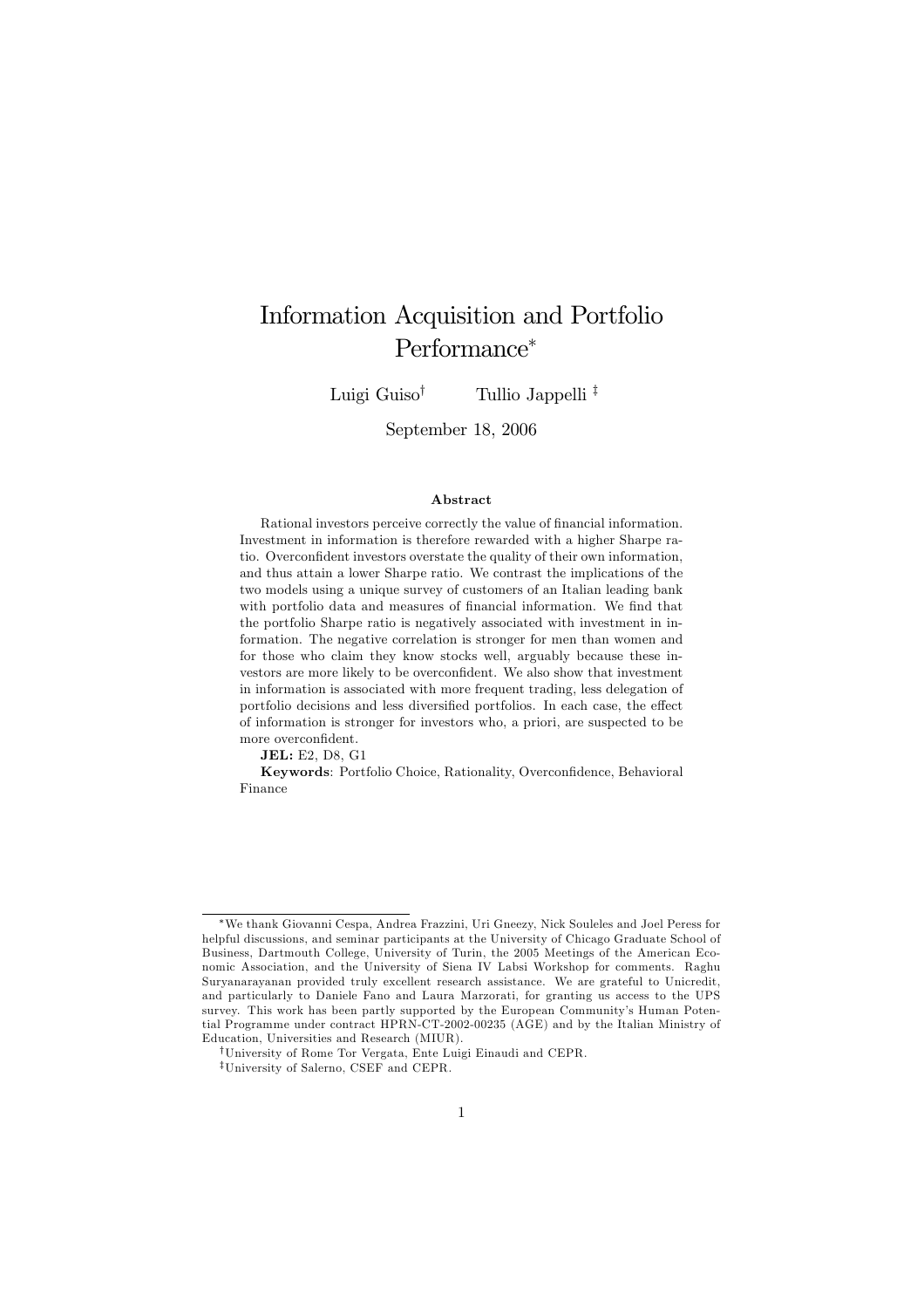#### Introduction 1

How much financial information should investors collect? And what is the effect of information on portfolio performance? In models with rational investors the answer to these questions is straightforward. Investors should spend time and money collecting financial information up to the point where the marginal benefit of doing so exceeds the marginal cost. Since investors acquire more information only if their utility increases, information improves portfolio performance. Indeed, Peress (2004) shows that the portfolio expected Sharpe ratio of rational agents increases with the amount of information they optimally collect.

Behavioral models challenge the rational agent assumption. Drawing on a large body of evidence from experimental cognitive psychological research, one class of behavioral models argues that many investors are overconfident when they make financial decisions, see Barberis and Thaler  $(2003)$  for a survey. Overconfident investors collect too much private information, trade more and take more risk than rational agents with unbiased perceptions. As a result, they attain poorer portfolio performance. In a model with endogenous information acquisition, Odean (1998a) shows that overconfident investors are more likely to be informed and obtain lower utility than rational investors who choose to remain uninformed. Using a survey of accounts at a discount broker, Odean (1998b) and Barber and Odean (1999, 2001) show that investors make unprofitable trades in the sense that the assets they buy tend, on average, to under-perform the assets they sell, resulting in negative profits from trading even before trading costs are accounted for. In addition, men  $-$  arguably more overconfident than women according to the experimental psychology literature - trade more often and therefore perform less well than women. Biais, Hilton,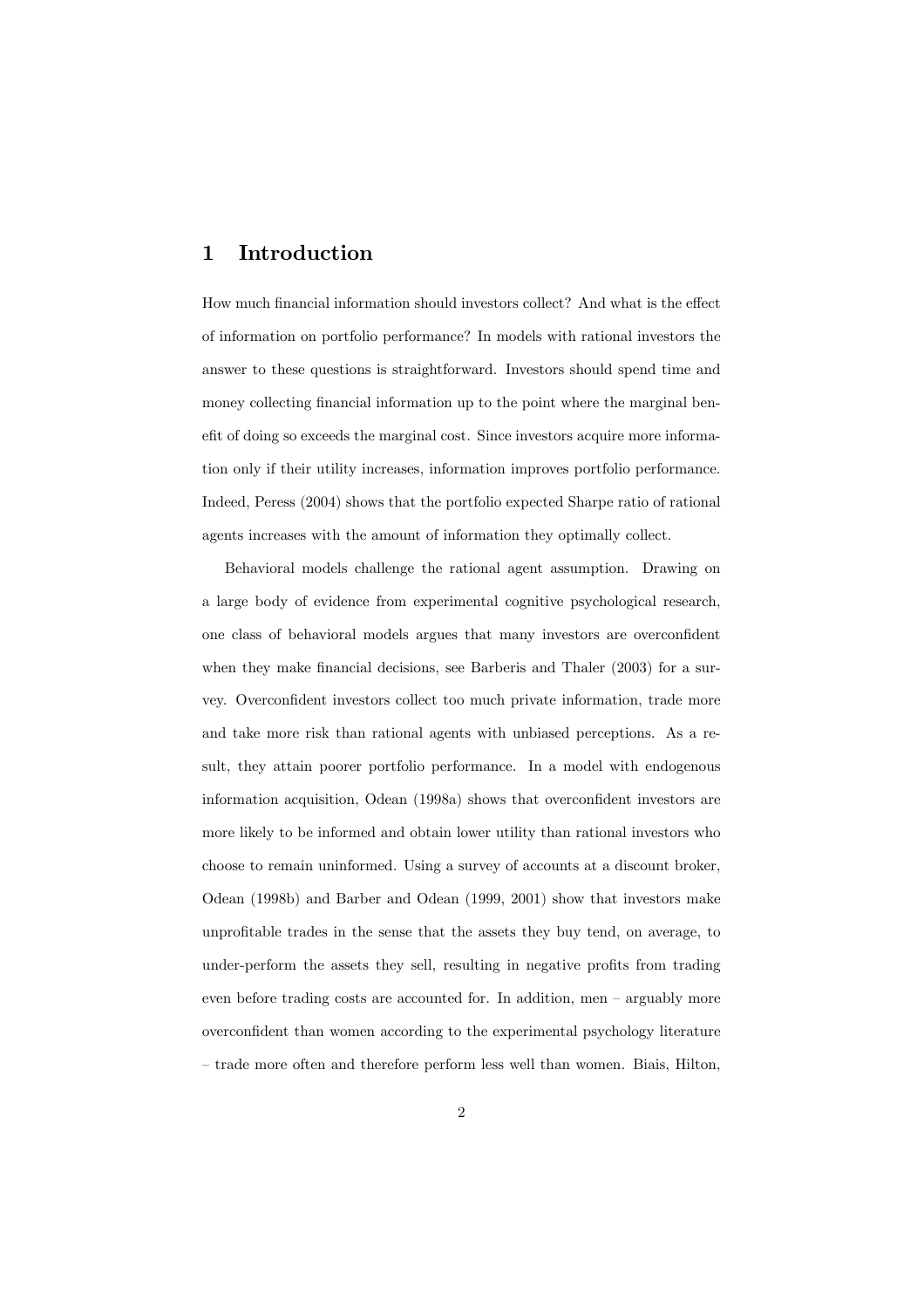Mazurier and Pouget (2005) reach similar conclusions in an experimental setting, where they relate directly trading performance to a measure of overconfidence obtained independently as part of the experiment.

The hypothesis underlying the overconfidence model is that investors systematically overestimate the value of the private signals and, for this reason, spend too much money and time acquiring information. In turn, overconfidence leads to inefficient portfolio allocations and trades, the more so the more information is acquired. This suggests that a proper test of this departure from rationality requires data on financial information *and* portfolio performance.

In this paper we provide such test. We contrast the rational and overconfidence models studying the determinants of information acquisition and the effect of information on portfolio performance. Peress (2004) shows that the portfolio Sharpe ratio of rational investors - who maximize expected utility and process information correctly - is positively correlated with the amount of private information acquired. Indeed, it is precisely the expected benefit of attaining a higher Sharpe ratio that induces investors to incur the cost of acquiring information.

Overconfident investors face the same incentives. But given their inability to process information correctly, the Sharpe ratio they obtain is lower than the Sharpe ratio they think they would obtain based on the wrong assessment of the precision of their information. Most importantly, we show that if investors are sufficiently overconfident, the actual portfolio Sharpe ratio is negatively correlated with the amount of information they collect, and this effect increases with overconfidence. Our test distinguishes the two models relying on variables that are potentially observable and measurable.

To implement the test, we use data from a survey of investors randomly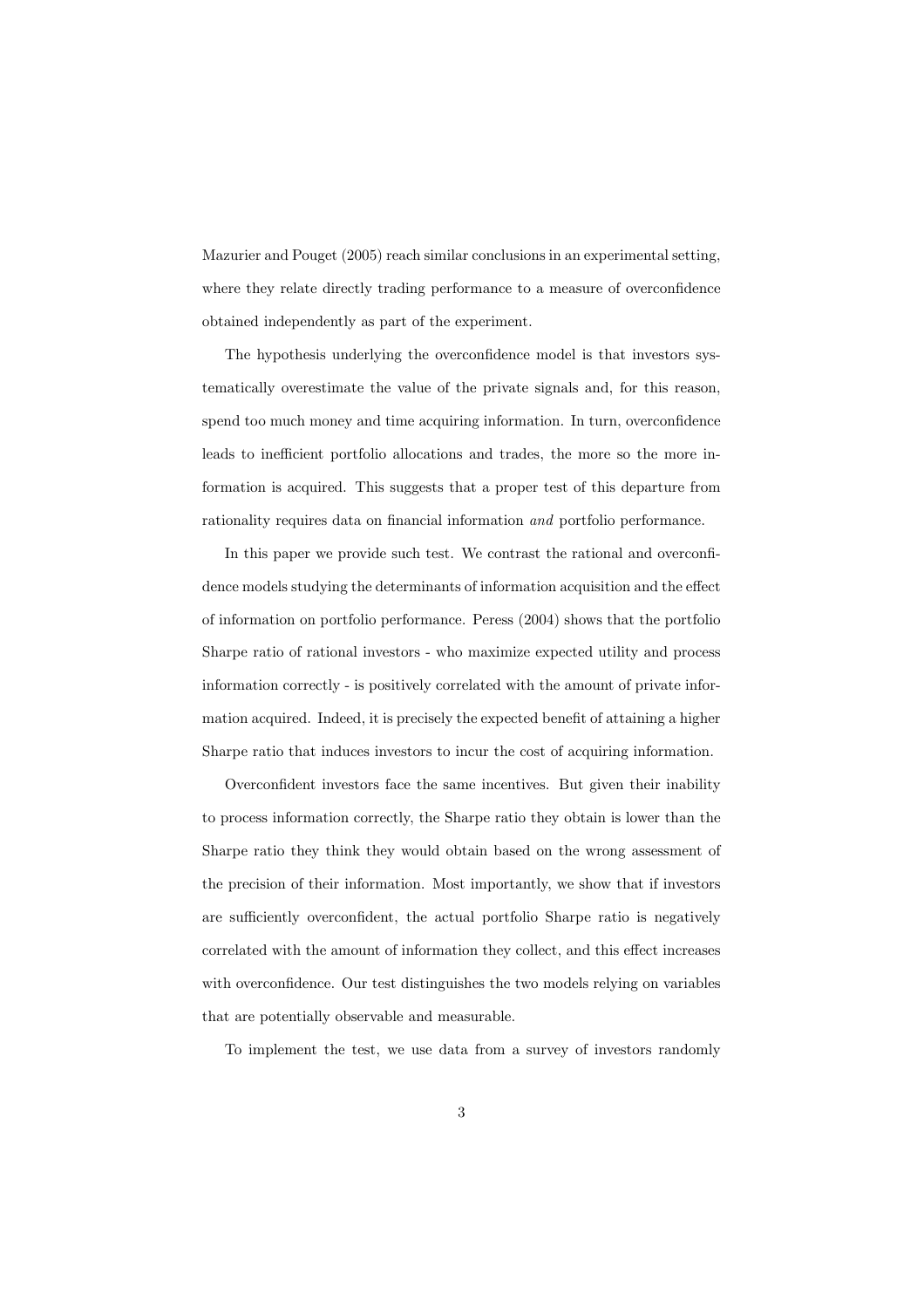sampled from customers of a leading Italian bank, with data on time people spend acquiring financial information, trading, risk attitudes, and socioeconomic variables. Detailed financial data allow us to construct a measure of the portfolio expected return and volatility for each investor.

In a first part of our analysis, we find that investment in financial information increases with wealth and risk tolerance, and is negatively associated with proxies of the cost of information. The findings are consistent with both the rational and the overconfidence models, as both predict that those who benefit more from extra information (the wealthy and the risk tolerant, because they invest more in risky, information intensive assets) and those who can obtain information at lower cost, collect more information. Our evidence suggests that investors respond to economic incentives in deciding how much information they acquire.

In a second step, we find that the portfolio Sharpe ratio is negatively associated with information, consistent with overconfidence. The negative relation is unchanged if we add further controls, and is robust with respect to sample definitions and sample selection. The relation is also economically important: those who spend between 2 and 4 hours per week in acquiring financial information have a Sharpe ratio that is 27% lower than those who spend no time. Evaluated at the sample median of the portfolio standard deviation, this is equivalent to a portfolio expected excess return of 16 basis points lower.

The negative relation between the Sharpe ratio and information might be driven by unobserved heterogeneity, for instance because those who enjoy trading stocks - a utility benefit that does not show up in measured portfolio returns and is not observed by the econometrician - also enjoy to collect financial infor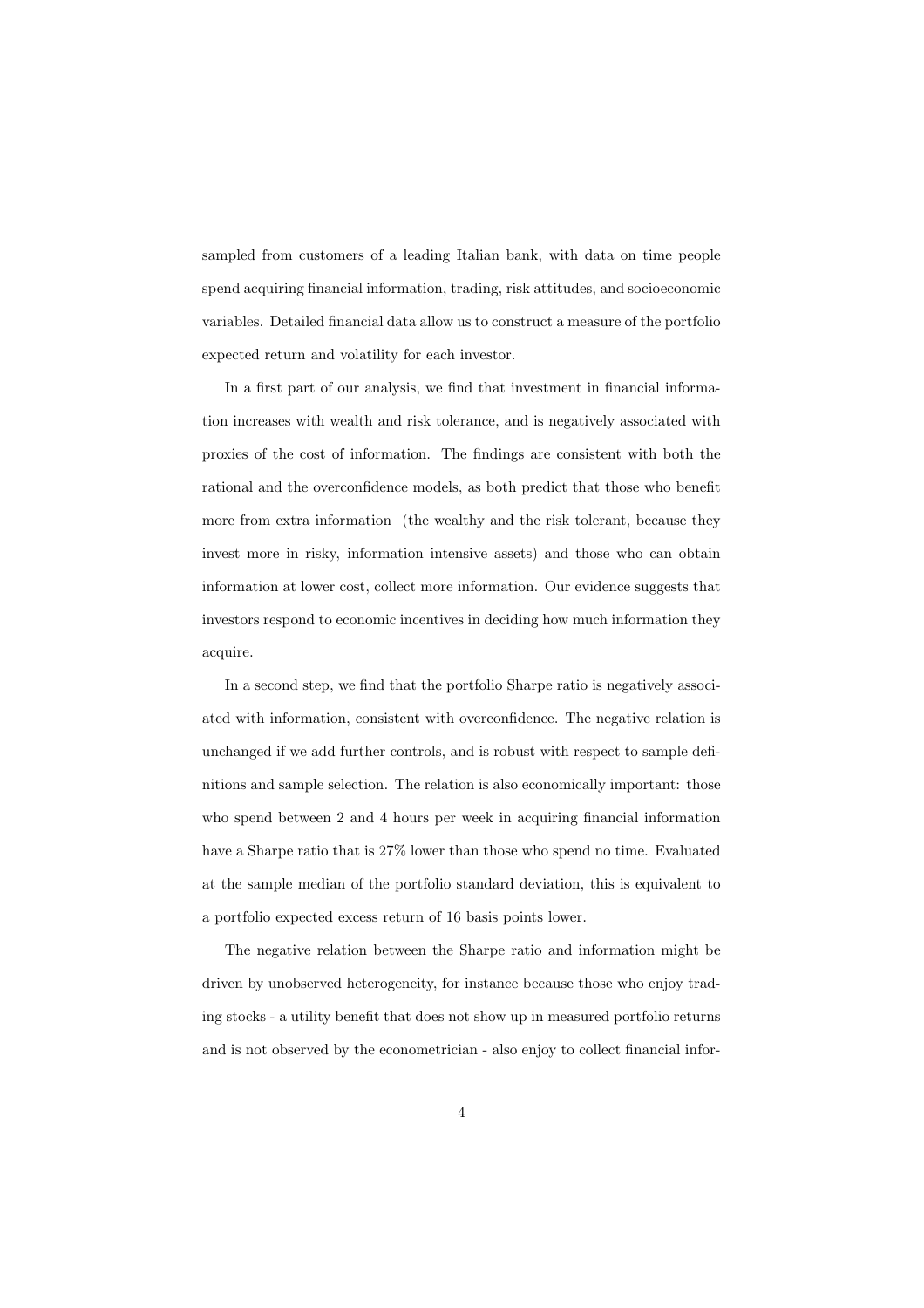mation. We address this issue by an instrumental variables approach, using as instruments variables that are unlikely to be related with preference for finance, and find that the negative relation between information and the Sharpe ratio is, if anything, reinforced. We also find that the negative relation between the Sharpe ratio and information is stronger for groups that are, a priori, expected to be more overconfident. This suggests that the negative relation between the Sharpe ratio and information is likely to be due to overconfidence.

To further check the robustness of our conclusions we contrast the rational and overconfidence models from three further angles. First, more information collection should be associated with higher frequency of trading and, under the hypothesis of overconfidence, more trading should be associated with lower Sharpe ratio; the opposite if investors are rational. The econometric estimates confirm this hypothesis. Second, overconfident investors engage in too much stock-picking at the expense of diversification, thus attaining a lower Sharpe ratio. Consistent with this hypothesis, we find that those who spend more in information are less diversified, in the sense that they have relatively more single stocks than diversified equity mutual funds. Finally, the other side of overconfidence is lack of confidence in the information and ability of others, such as financial advisors and brokers, implying that the overconfident are less willing to delegate financial decisions to others. In line with this prediction, we find that those who acquire more information are less willing to delegate financial decisions, and that the effect is stronger among those that can be expected to be more overconfident.

Overall, our evidence conflicts with the rational model, and supports models where investors overstate the quality of information, invest too much in infor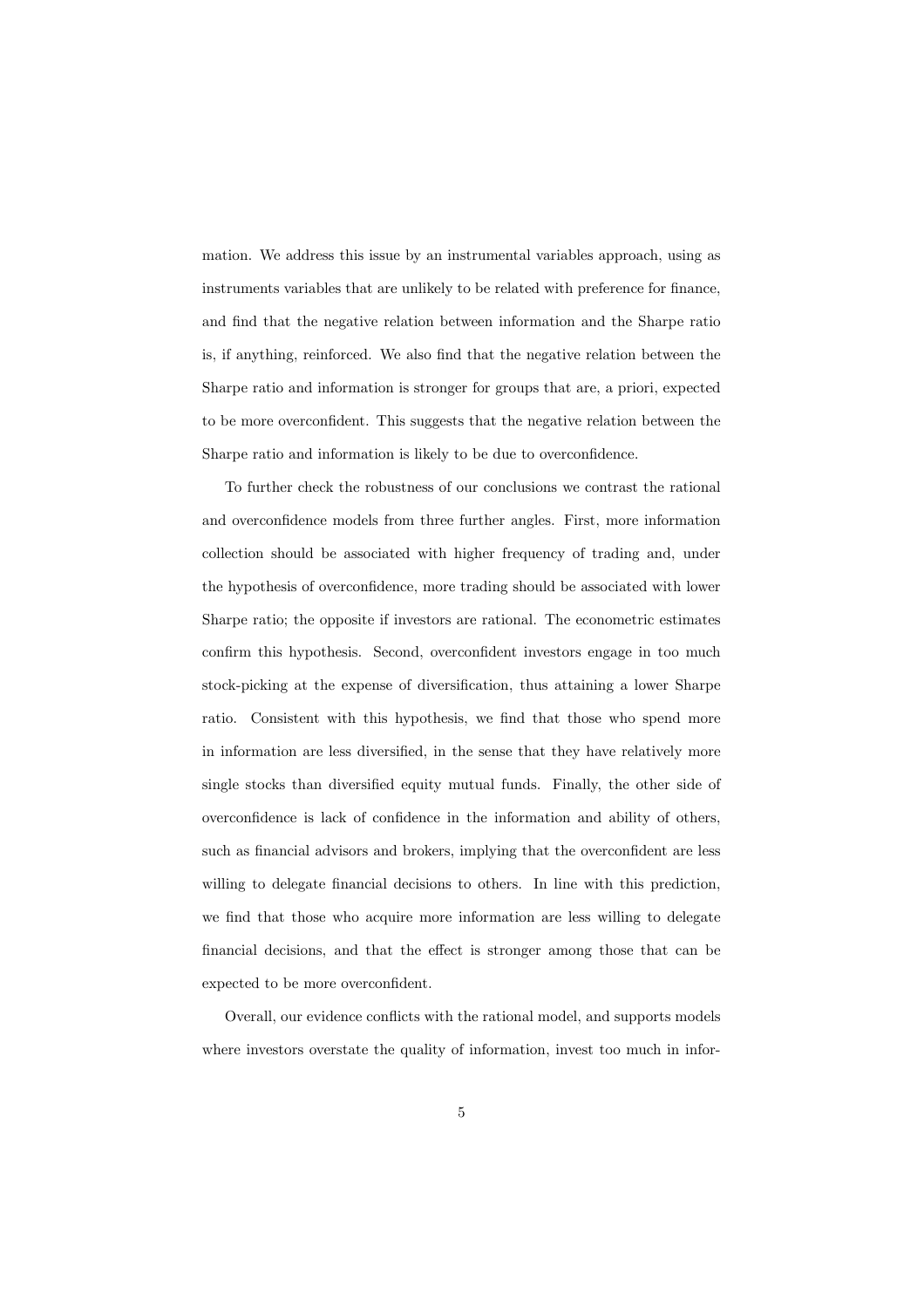mation and take too much financial risk. While these conclusions are similar to Odean (1998b) and Barber and Odean (2001), there are important substantive and methodological differences. First, the richness of our survey allows us to contrast the rational and overconfidence models from quite different perspectives, increasing the robustness and reliability of the results. Second, our results rely on a representative sample of retail investors with a bank account, while Odean (1998b) and Barber and Odean (2001) focus on a sample of investors at a large US discount broker. This is a highly selected sample of investors who want to trade stocks directly, without brokers' advice, perhaps because they think, rightly or wrongly, that they can do so.<sup>1</sup> Thus, it is likely to include relatively more investors with a predisposition for overconfidence or who, though rational, are willing to incur losses for the pleasure of trading. Discriminating between these two alternatives is not easy with Odean's (1998b) data. Our instrumental variables approach allows us to rule out the second possibility, while our representative sample limits the sample selection problem. Finally, while Odean (1998b) and Barber and Odean (2001) administrative data focus on common stock trading, we look at the performance of the entire financial portfolio.

Our findings are also related to a recent wave of papers that study the efficiency of households portfolio decisions. Like Calvet, Campbell and Sodini (2006) we document significant heterogeneity in the Sharpe ratio of households financial portfolios. However, we also provide an explanation for the observed heterogeneity and argue that it can partly be traced to differences in financial information coupled with overconfidence.

<sup>&</sup>lt;sup>1</sup>Bilias, Georgarakos and Haliassos (2005) study households' portfolio inertia using data from the PSID and the Survey of Consumer Finances. In these representative samples households seldom trade: over a 5-year period (1994-99), 73.8% did not trade stocks. This contrasts with the trading activity of a minority of investors (less than  $20\%$ ) that have a brokerage account (not necessarily a discount account): 70% trades stocks at least once a year.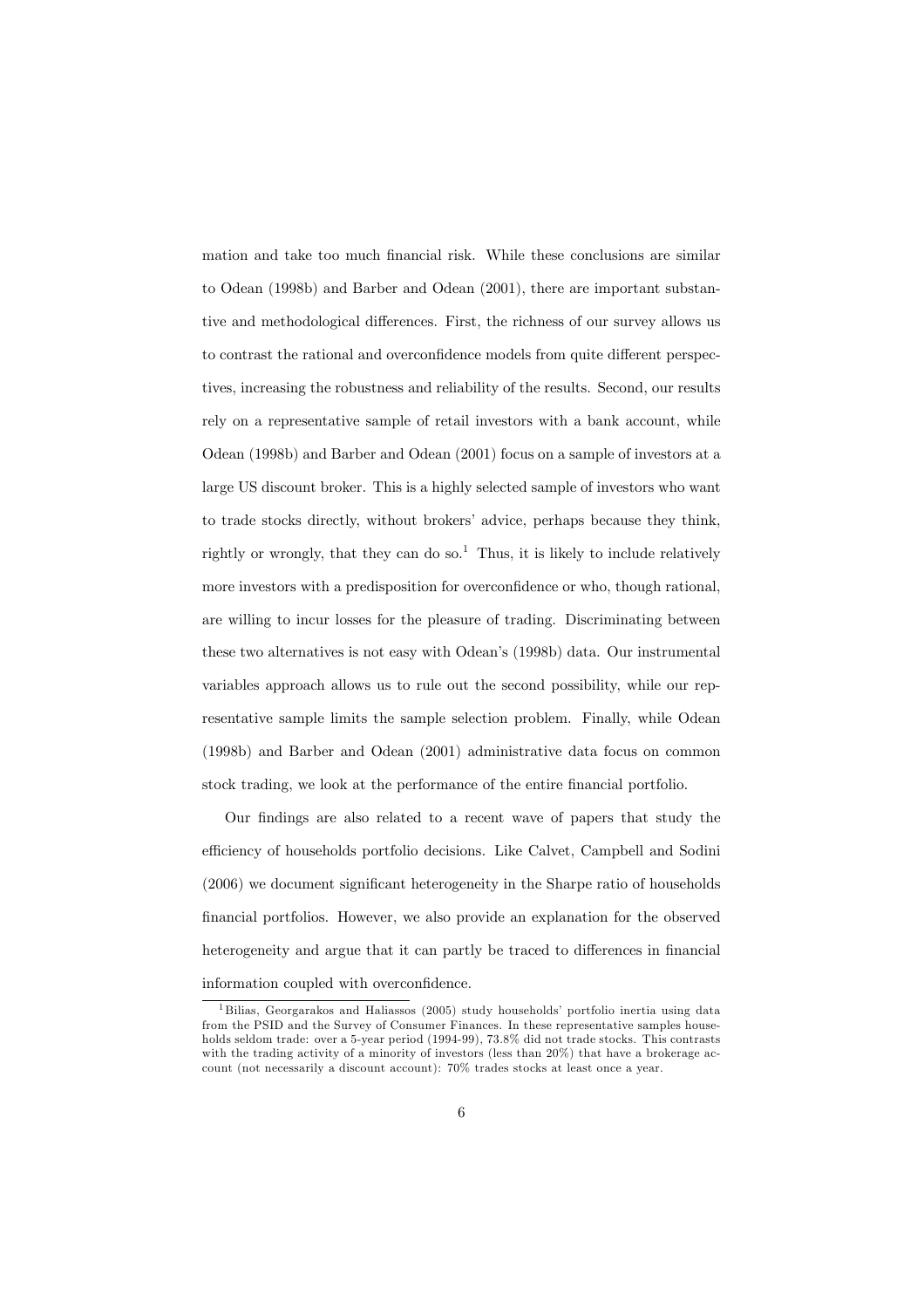Other recent papers find that portfolios are more concentrated in stocks that people are more familiar with  $(e.g. Huberman (2001))$  and that there are "returns to concentration". Massa and Simonov (2006), using Swedish administrative data, find that concentrated stocks are those to which the investor is geographically or professionally closer, or that he has held for a long time. Ivkovic, Sialm and Weisbenner (2004), using individuals' investments at a US discount broker, find that concentrated stocks portfolios (especially those of large investors) actually outperform more diversified accounts. One potential explanation of these findings is that investors with concentrated portfolios are able to exploit some informational advantage that allows them to pick up winning stocks, as argued by Van Nieuwerburgh and Veldkamp (2005). This is only a conjecture, however, because in these studies investors' information is not observed. On this front, we find that investors who acquire more information tend to have less diversified portfolios; but at the same time those who diversify less attain a lower Sharpe ratio.

The rest of the paper proceeds as follows. Section 2 presents a theoretical framework, contrasting the predictions for the relation between information acquisition and portfolio performance in the rational and overconfident models. Section 3 describes the survey, and explains how we measure investment in information and portfolio performance. Section 4 presents evidence on the determinants of information acquisition. Section 5 presents the main results of the paper, relating the Sharpe ratio to investment in information. Section 6 explores the effect of financial information on trading, and Section 7 evidence on the relation between information, delegation of financial decisions, and portfolio diversification. Section 8 summarizes the results.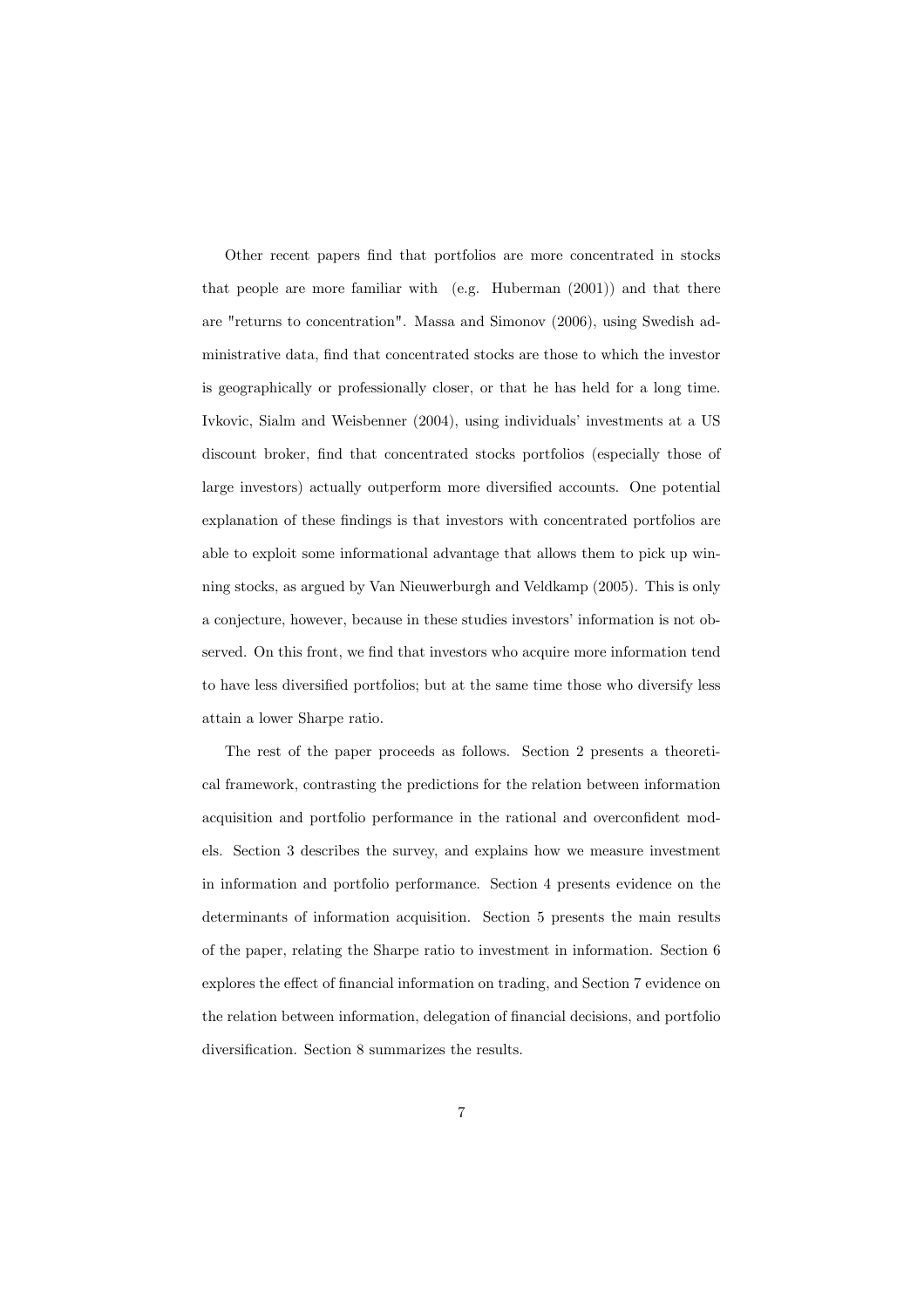#### **Theoretical framework**  $\overline{2}$

In models with rational investors the set of variables that affect asset allocation and information acquisition are well identified. For instance, Verrecchia (1982) shows that investors with higher cost of acquiring information and risk averse investors acquire less information, the latter because they intend to invest less in stocks and therefore information is less valuable for them. These empirical predictions, however, don't discriminate between rational and overconfident investors. Indeed, as we will see, overconfident investors behave very much like rational investors with respect to the determinants of information acquisition. The implications for the effect of information on portfolio performance are different.

Peress (2004) shows that in a model with rational investors information improves the allocation of wealth and is associated with a higher Sharpe ratio. Although the portfolio of informed investors is riskier, the risk-adjusted return is also higher. In contrast, overconfident investors acquire more information and react to information more strongly than rational investors. As in the rational model, portfolio risk and return increase with information. But the Sharpe ratio of the portfolio of an overconfident investor may be lower. This section presents a framework to distinguish the two models empirically. We summarize here the main propositions, and report the details in Appendix A.

#### Rational investors  $2.1$

Starting with Grossman and Stiglitz (1980), several papers propose models of rational investors where agents can increase, at a cost, information on the random return of a risky asset, see Verrecchia (1982) and Barlevy and Veronesi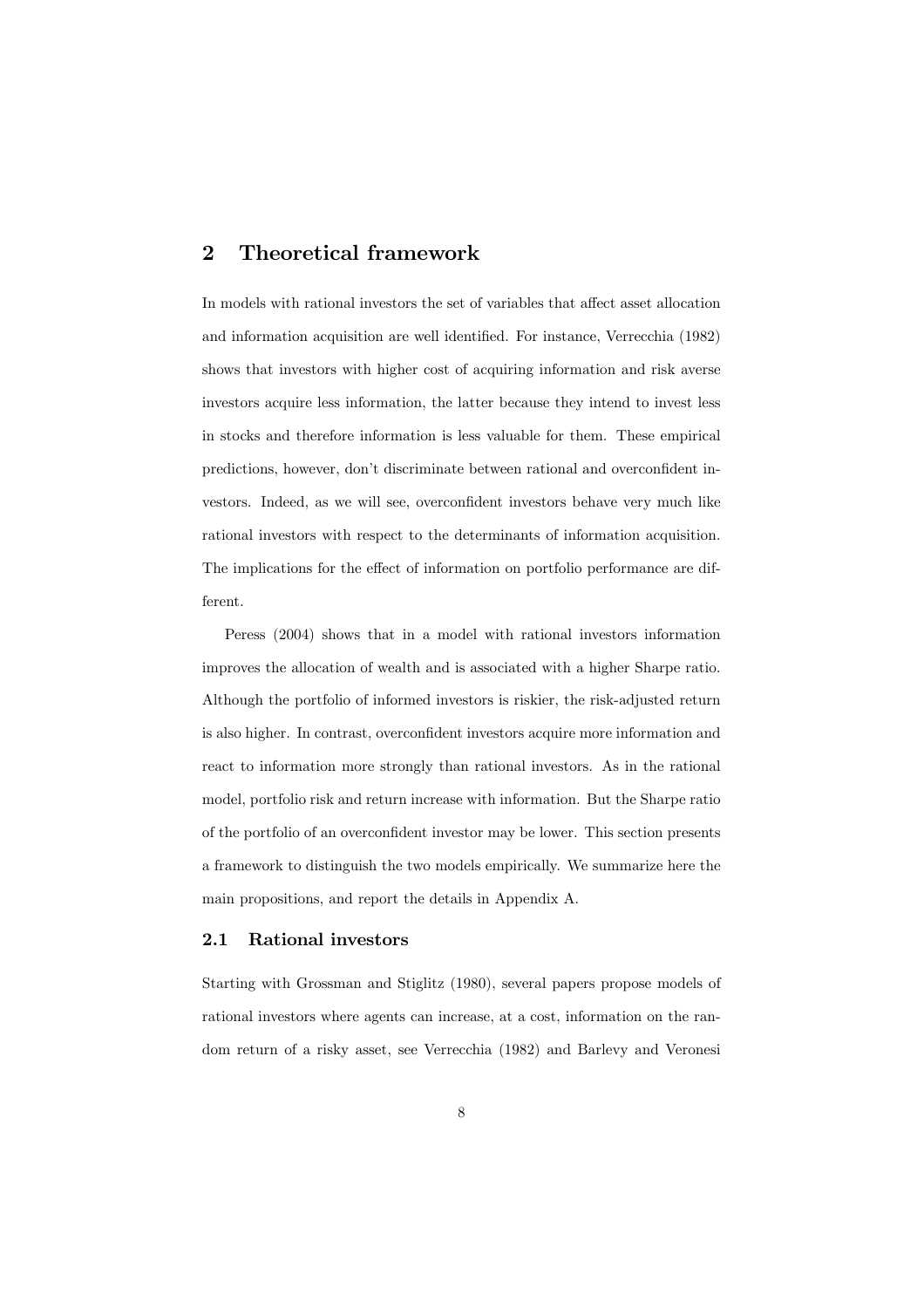(1999). For our purpose, Peress' (2004) framework is the most appropriate; we reproduce it here together with the main results. Rational investors maximize expected utility and perceive correctly the quality of the information purchased. Later we extend the model to the case of overconfident investors. Each investor  $\dot{\gamma}$  has CRRA preferences and chooses how to allocate a given amount of wealth  $(W_i)$  between stocks and the risk free asset, and how much information to purchase  $(x_j^R)$ . Rational investors are identified by the superscript "R".

If no information is acquired, the stock payoff is  $\pi \sim N(E\pi, \sigma_{\pi}^2)$  and the safe asset return is  $r_f.$  Each investor can purchase a private signal  $S^R_j = \pi + \sqrt{\frac{1}{x_j^R}} \varepsilon.$ The signal is noisy, and reveals the stock return  $\pi$  plus a random error  $\sqrt{\frac{1}{x_i^R}}\varepsilon$ , with  $\varepsilon \sim N(0, 1)$ . Investors can purchase information to increase the signal's precision  $x_j^R$ . The signal costs  $C(x_j^R)$ , and the cost is increasing and convex in  $x_j^R,$  so that  $C'(\ x_j^R) > 0$  and  $C''(x_j^R) > 0.2$ 

Each investor chooses the portfolio after acquiring information, conditional on the signal and the stock price observed by all market participants. Peress (2004) shows that the optimal value of  $x_j^R$  is defined by the following expression:

$$
C'(x_j^R) = \frac{1}{2}\tau(W_j)\phi'_x(x_j^R)
$$

where  $\tau(W_j)$  is absolute risk tolerance and  $\phi(x_j^R)$  the expected square Sharpe ratio of the portfolio, defined as the ratio of the portfolio expected excess return and its standard deviation, conditional on the signal. The Sharpe ratio is an increasing function of the signal's precision  $x_j^R$ , hence  $\phi'_x(x_j^R) > 0$ . The expression states that the marginal cost of an extra unit of information (the left-hand-side) equals the marginal benefit (the right-hand-side).

<sup>&</sup>lt;sup>2</sup>As Peress (2004), we also assume C'(0) > 0 and  $\lim_{x\to\infty} C'(x)$  0) =  $\infty$  to assure an internal solution.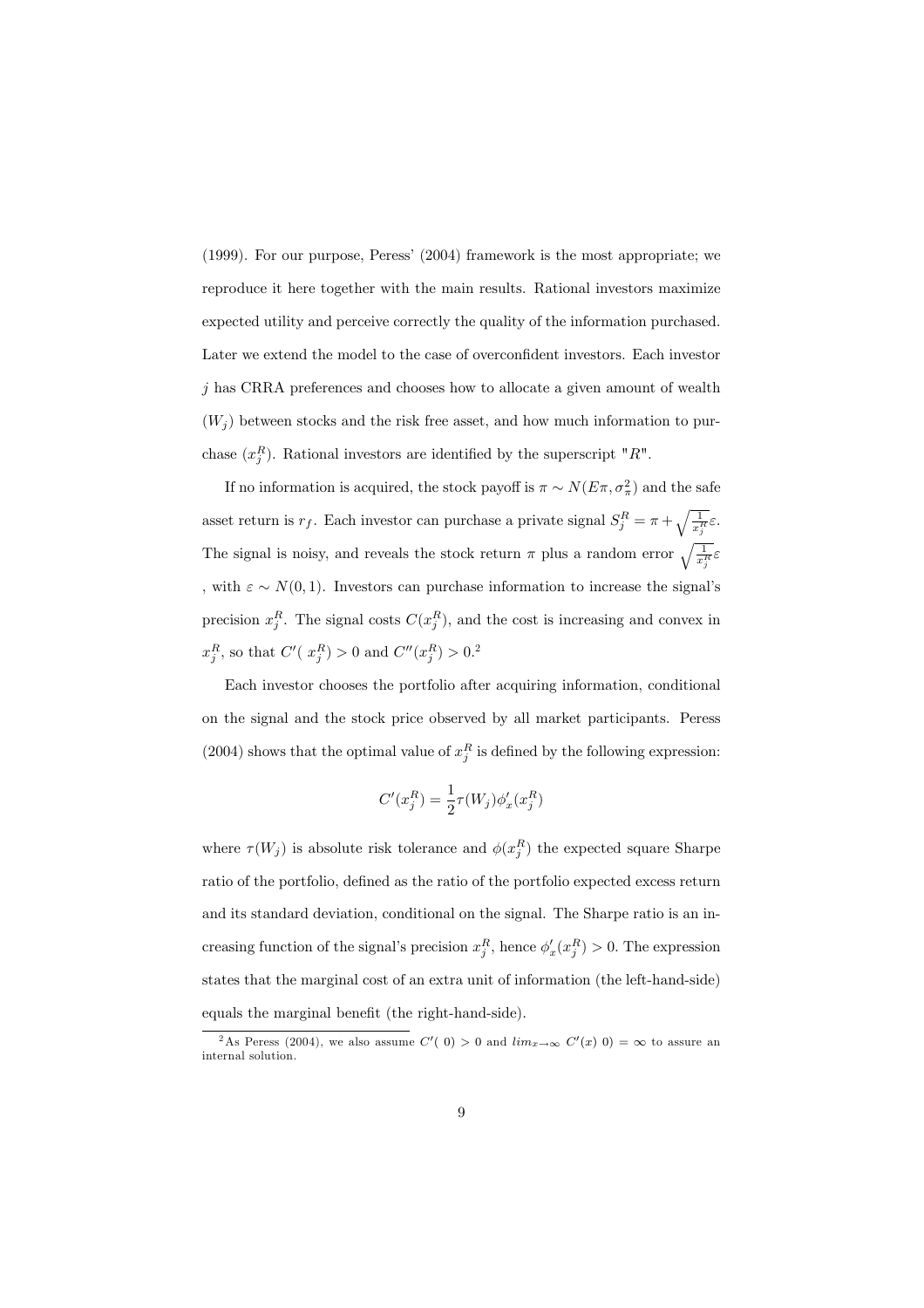The model delivers several important results. First, information purchased increases with investor's wealth and risk tolerance, and falls with the marginal cost of information. Wealthier and more risk tolerant investors value information more because they invest more wealth in the information intensive asset and, accordingly, the signal is more valuable for them. Second, corner solutions can be optimal. Poor or very risk averse investors benefit little from information, because they would invest little in stocks even if they had a very precise signal. Thus, they may choose to purchase no information; this will be the case if  $C'(0) > \frac{1}{2}\tau(W_j)\phi'_x(0)$ , which implicitly defines a threshold for wealth below which information is not acquired. Third, the expected portfolio return and volatility increase with information. More informed investors face less risk and invest more aggressively in stocks, obtaining higher returns. They react also more strongly to the signals they receive and trade more.

The fourth implication of the model is that rational agents are willing to pay the cost of information precisely because they expect to obtain a benefit in terms of higher risk-adjusted return. This implies that the expected Sharpe ratio increases with information purchased, even accounting for trading and information costs. In fact,  $Sharpe_j^R = \sqrt{\phi(x_j^R)}$ , and thus  $\partial Sharpe_j^R / \partial x_j^R =$  $(0.5/\sqrt{\phi(x_j^R))}\times \phi_x^{'}(x_j^R)>0.$ 

Finally, risk aversion affects the Sharpe ratio only because it affects information purchased. In other words, risk aversion should not effect the Sharpe ratio, holding information constant. This is a neat exclusion restriction of the rational model that we are able to confront with the data.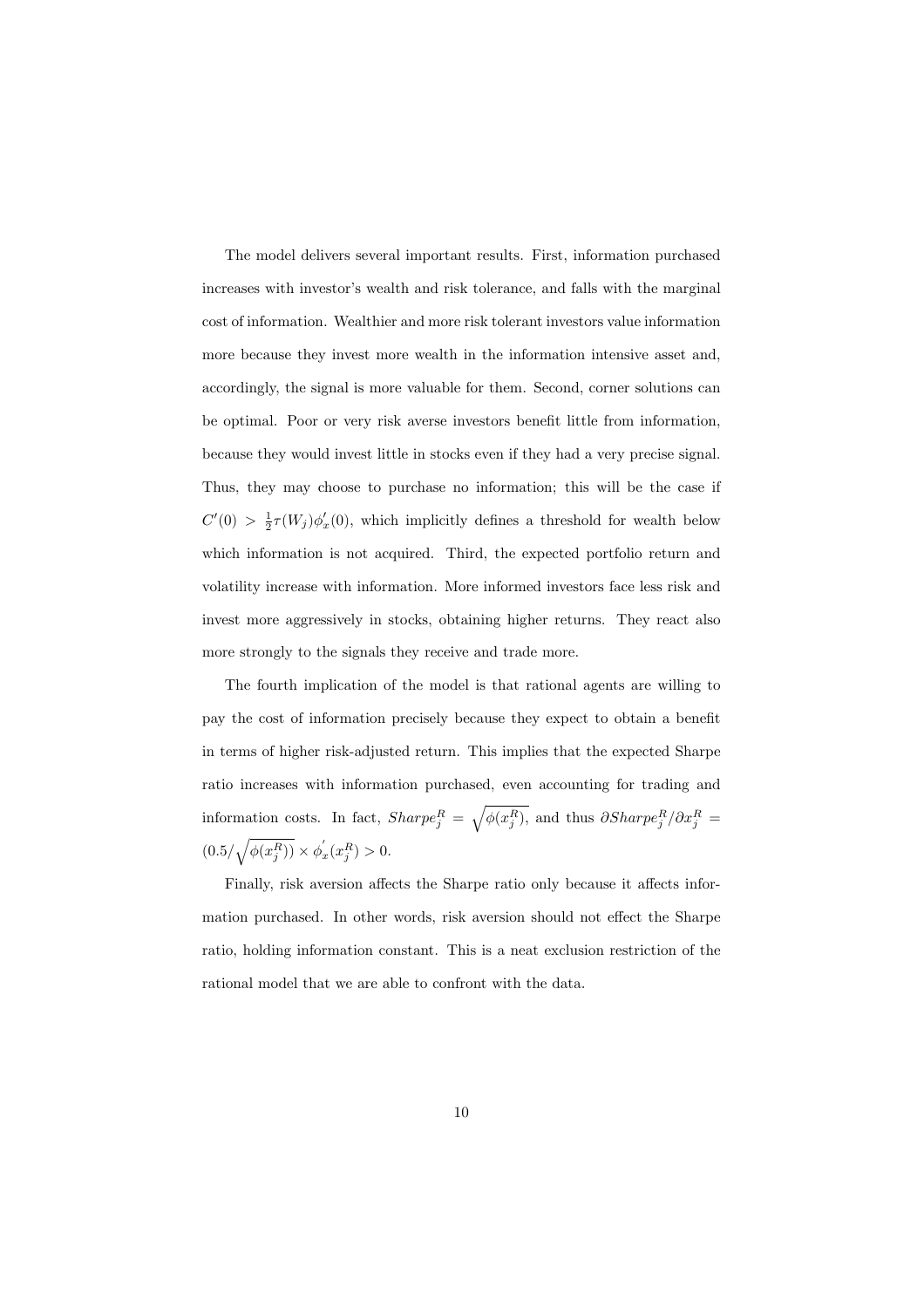#### Overconfident investors  $2.2$

Overconfident investors maximize expected utility, like rational investors. But unlike rational investors, overconfident investors (denoted by the superscript " $K$ ") don't perceive correctly the signal's quality:<sup>3</sup> they purchase information  $x_j^K$  and think they receive the signal  $S_j^K = \pi + \sqrt{\frac{1}{Kx_j^K}}\varepsilon$  with  $K > 1$ , but in fact they overestimate the signal's precision and receive the true signal  $S = \pi$  +  $\sqrt{\frac{1}{x^K}}\varepsilon$ . Appendix A shows that this misperception alters the signal extraction problem and the equality between marginal costs and marginal benefits:

$$
C'(x^K_j) = \frac{1}{2}\tau(W_j)K\phi'_x(Kx^K_j)
$$

This condition is the same as that of a rational agent who perceives correctly a signal with precision  $\frac{1}{Kx_i^k}$ .

Thus, in the overconfidence model the decision to purchase information is driven by the same variables as in the rational model: wealth, risk tolerance and cost of information. However, overconfident investors purchase more information because the perceived value of information is higher than its true value. Proxies for overconfidence – for instance gender as in Lundeberg, Fax and Puncochar (1994) and Barber and Odean  $(2001)$  – should therefore help predicting investment in information. But apart from this, the information decision of overconfident investors is observationally equivalent to that of rational agents. This implies that the determinants of investment in information alone do not

 $3$  Here is one of many examples of overconfidence. In 1991, the US General Social Survey asked the following two questions: (1) "Compared to other people who do the same or similar kind of work that you do, how well would you say you do your job? Would you say much better, somewhat better, about the same, somewhat worse or much worse?" (2) "Compared to other people who do the same or similar kind of work that you do, how much work would you say you do? Would you say that you do much more, somewhat more, about the same, somewhat less or much less?" Over 72% percent answered to the first question they did better or much better than average; only  $0.2\%$  rated themselves below average. About 61% said they worked more or much more than other people, and only 3.3% below average.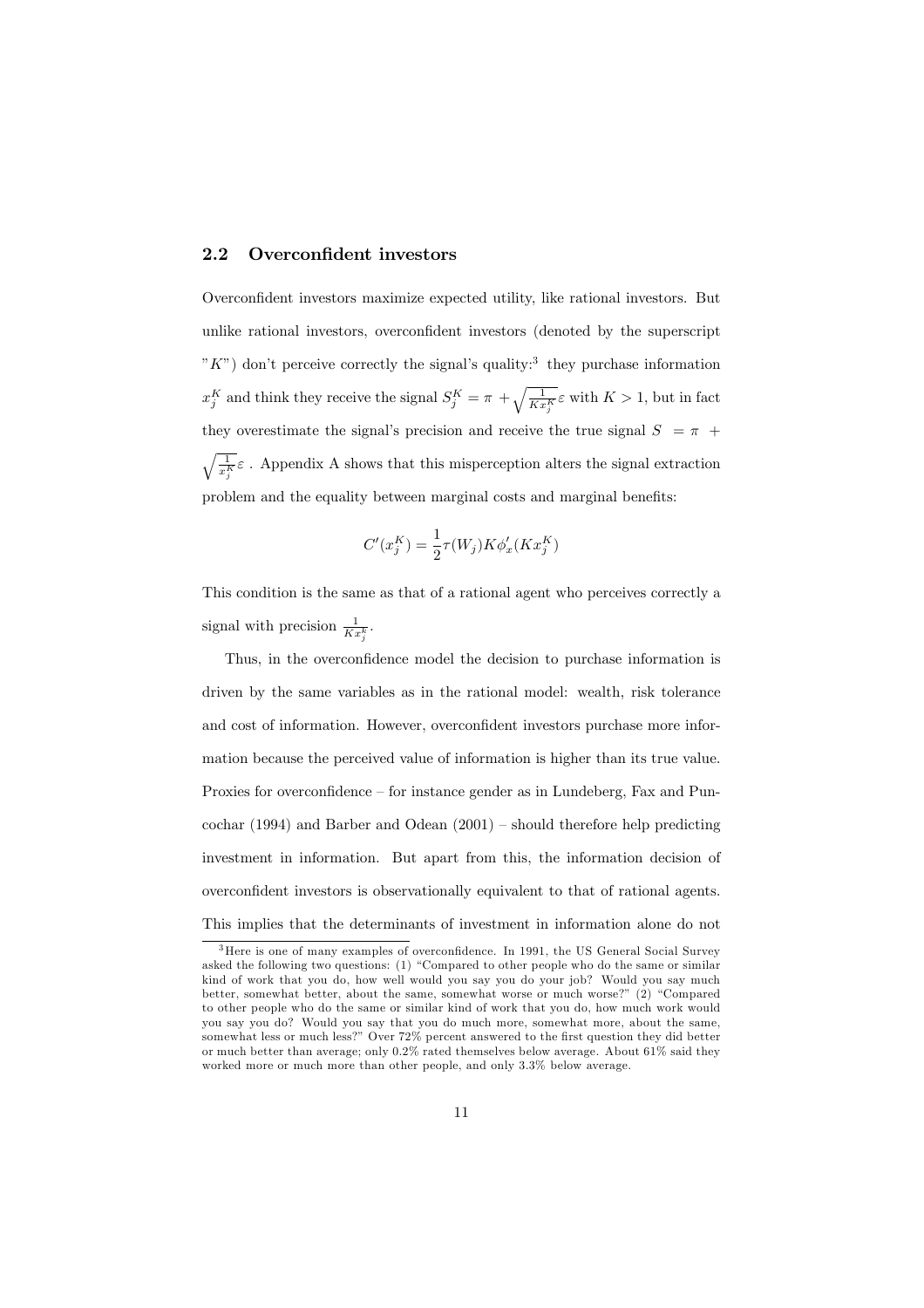allow to discriminate between the rational and the overconfidence model.

The difference between the two models lies in the consequence of information on portfolio performance. Odean (1998a) shows that overconfident investors attain lower utility than rational investors and take more risk, for given expected return. Paralleling Odean result, in Appendix A we show that overconfident investors attain a lower Sharpe ratio. But we go beyond this result, showing that overconfidence affects the relationship between portfolio performance and the amount of information purchased. Our main results are summarized in the following two propositions:

**Proposition 1** If the investor is sufficiently overconfident, the Sharpe ratio, obtained conditioning on the true signal rather than on the perceived signal, is a decreasing function of investment in information. Proof: See Appendix A.

**Proposition 2** The more the investor is overconfident, the more negative is the relation between the Sharpe ratio and investment in information. Proof: See  $Appendix A$ .

The first proposition predicts a relation between information and the Sharpe ratio opposite to that implied by the rational model, at least for high levels of overconfidence. This suggests that one can discriminate between the two models using variables that are observable and measurable, at least potentially. Our second proposition predicts different slopes of the relation between the Sharpe ratio and information in groups of investors with low or high overconfidence. Indeed, empirical research shows that overconfidence depends on specific domains of activities as well as individual attributes.  $\!4$ 

 $4$  Overconfidence can be substantial especially when people face range questions. For instance, Russo and Schoemaker (1992) find that businessmen asked to provide 90 percent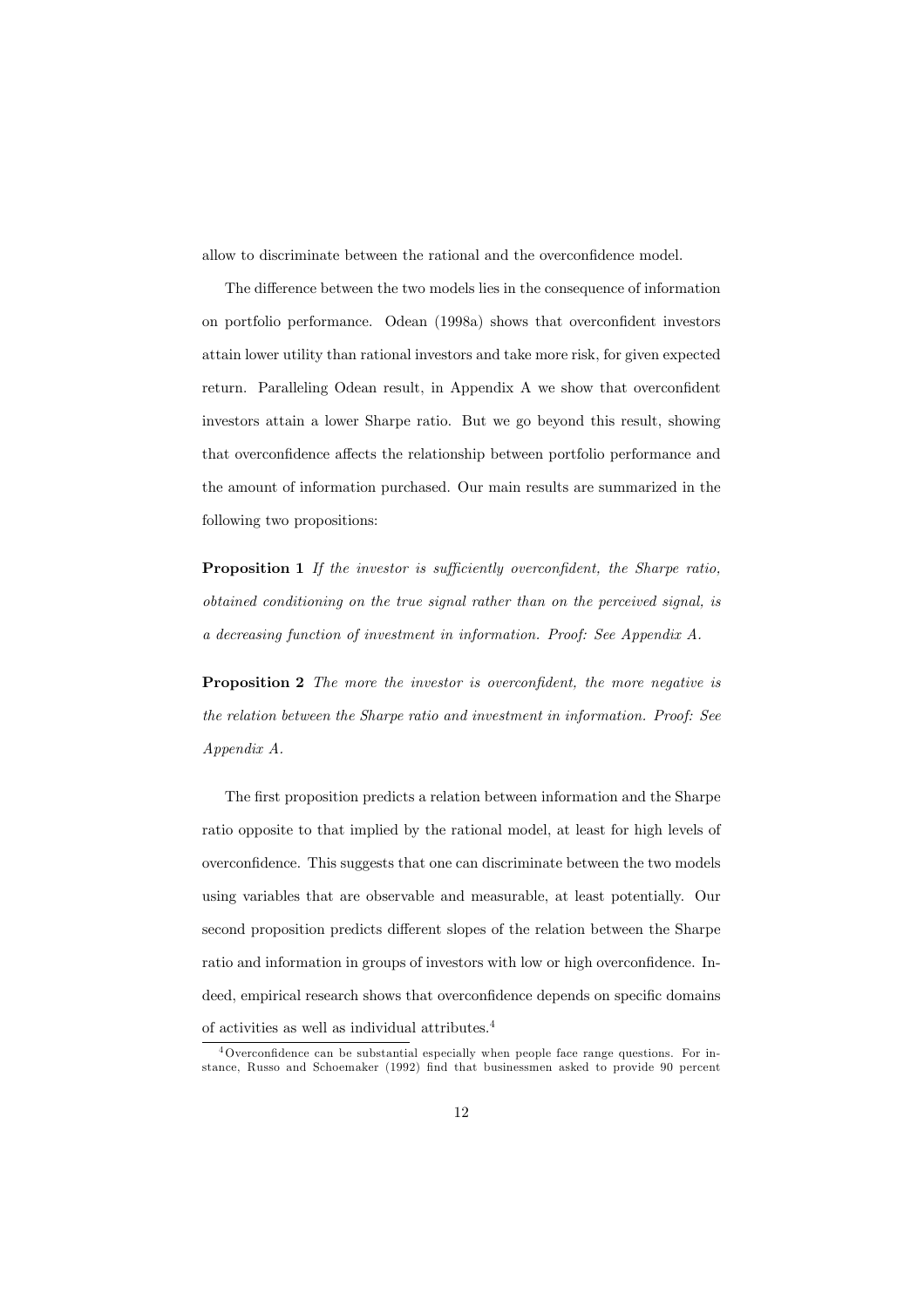Table 1 summarizes the empirical predictions of the rational and overconfident models. In both models, the numerator and the denominator of the Sharpe ratio increase with the amount of information. However, in the overconfident model one extra unit of information raises the standard deviation of the portfolio more than its expected return, because the misperception of the signal's precision induces investors to take some uncompensated risk.

Figure 1 plots the relation between the Sharpe ratio and information for different levels of overconfidence. The figure is obtained calibrating the model using the same parameters as in Peress  $(2004)$ . In the rational model the relation between information and the Sharpe ratio is upward sloping. The relation flattens out as overconfidence increases, and becomes negative for medium and high levels of overconfidence. These theoretical predictions guide our empirical analysis of Section 4.

#### 3 Data description

The Unicredit-Pioneer Economic Research Survey of Investors Behavior (UPS) is a very detailed survey of 1,834 customers of Unicredit, a leading Italian commercial bank with over 4 million accounts. The sample is representative of the population of Unicredit retail customers with a bank account (whereas 15% of the Italian population has not). Unicredit has a large market share, and thus relatively more customers, in Northern Italy, where people tend to be wealthier on average. The UPS therefore tends to over-sample relatively rich investors. The unit of observation is the customer, defined as a person with an account in one of Unicredit banks. Appendix B describes sample design and other charac-

confidence ranges have the correct answer within the stated range only 42 to 62 percent of the time; Klayman et. al. (1999) find similar results in an experiment that accounts for confounding statistical effects when measuring overconfidence.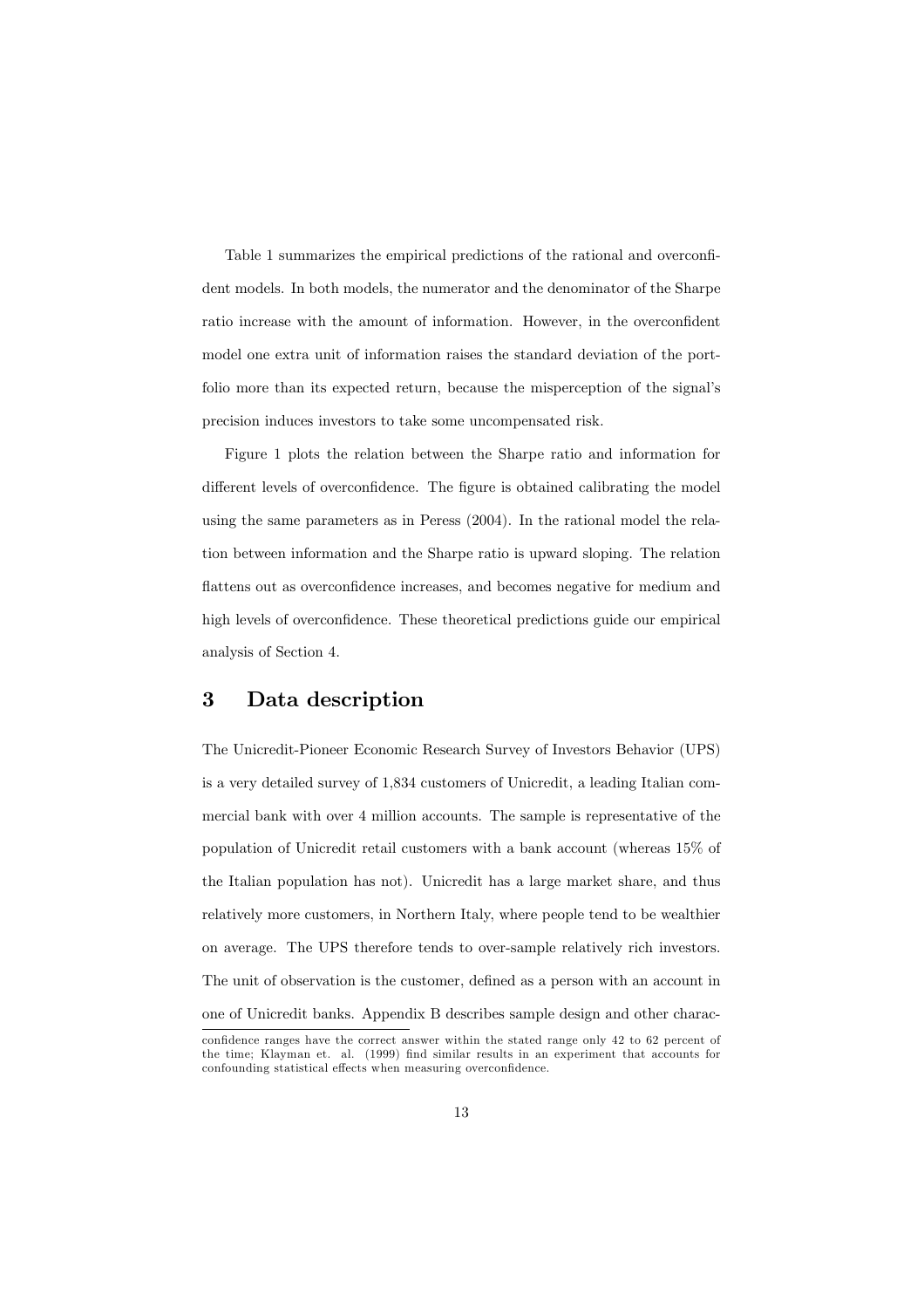teristics of the survey.

Differently from other customer surveys, UPS has information on real and financial assets of all household members, both inside and outside Unicredit. It has also data on investment in financial information, knowledge of specific financial assets, attitudes towards financial risk, bank-customer relations, reliance on financial advise, and delegation of financial decisions. The UPS represents therefore a unique opportunity to study the relation between financial information, portfolio allocation and portfolio performance, and to confront with the data the implications of the rational and overconfidence models outlined in Section 2.

#### $3.1$ Investment in financial information

The UPS has a question on time spent acquiring financial information: "Let's talk about financial information. How much time do you usually spend, in a week, to obtain information on how to invest your savings? (think about time reading newspapers, surfing the internet, talking to your advisor, reading companies balance sheets, etc.)."

Answers range from no time to more than 7 hours per week. Table 2 displays the sample distribution of the variable. Over one third of the sample spends no time, most respondents spend "Less than 30 minutes" or "Between 30 and 60 minutes" per week. At the other extreme, 13% of the sample spends more than 2 hours per week  $(5\%$  of the average weekly working time). To provide further insights on the amount of time involved, the last row of the table reports the equivalent number of working days spent in information each year. The number ranges from zero to 43 days.

As suggested in Section 2, in both models those who invest more in stocks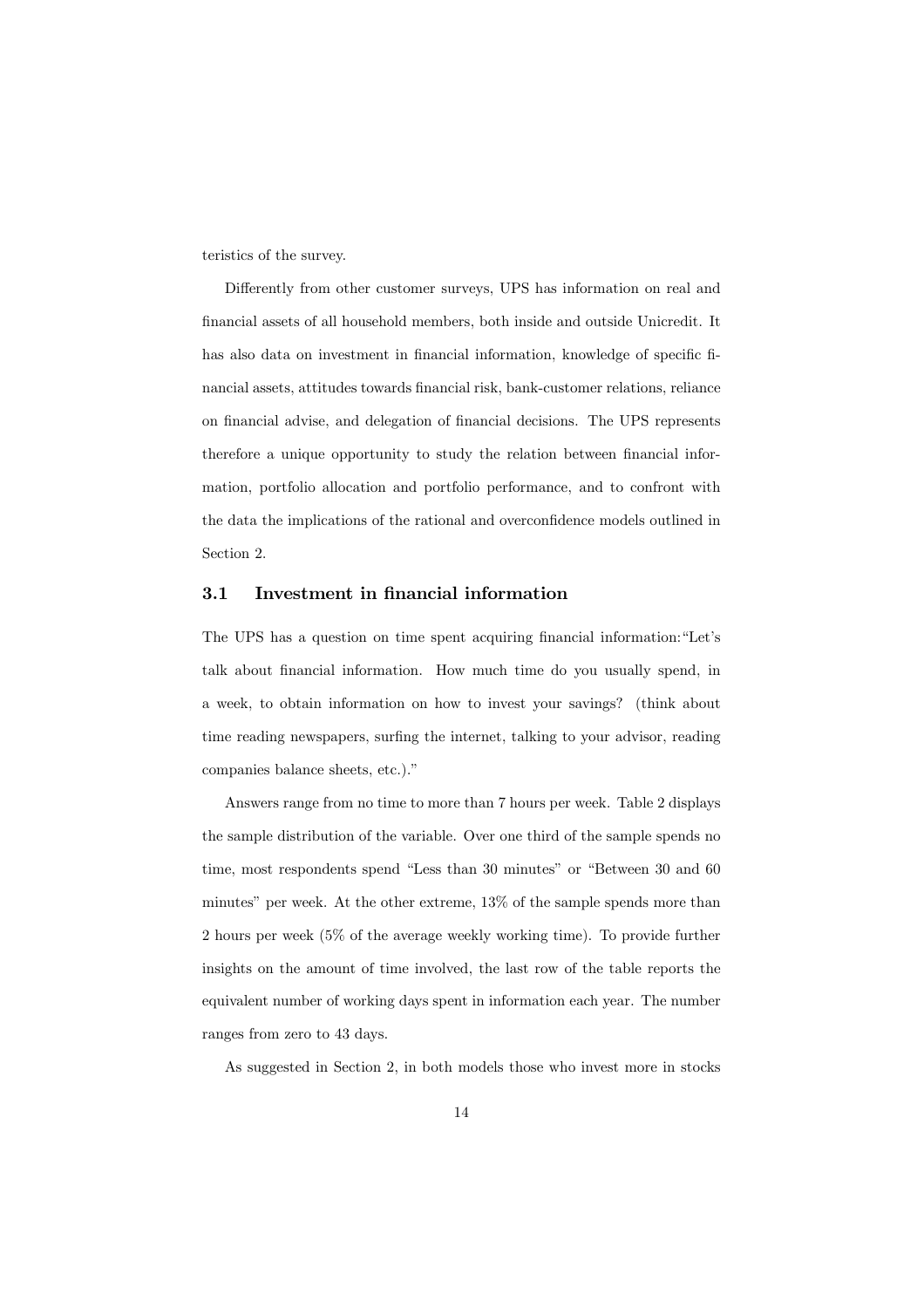have a stronger incentive to acquire information. In turn, those who are more informed perceive lower return volatility, and should invest more in stocks. Thus, not surprisingly, those who collect more information are also more likely to own stocks and to invest a larger share of their wealth in stocks.<sup>5</sup>

#### $3.2\,$ Financial wealth and portfolio performance

Financial wealth is constructed from questions on ten different assets categories:  $(1)$  bank accounts;  $(2)$  repurchase agreements;  $(3)$  certificate of deposits;  $(4)$ government bonds; (5) corporate bonds; (6) derivatives: (7) shares of listed companies;  $(8)$  shares of unlisted companies;  $(9)$  mutual funds;  $(10)$  managed investment accounts. For each of these categories, the survey provides information on assets kept with Unicredit, as well as with other banks and financial institutions. Total financial wealth is the sum of all financial assets, both in Unicredit accounts and in other banks and financial institutions. Two definitions of financial wealth are available: respondents' wealth (the bank's customer), and household financial wealth, resulting from the sum of respondent' and other household members wealth, see Appendix B for details.

We measure portfolio performance by the Sharpe ratio of the investor's portfolio. To construct the ratio we use the same procedure and assumptions as Pelizzon and Weber (2005). We combine survey information on the ten financial assets with time series data on assets returns and compute, for each investor, the portfolio expected return and volatility, as described in Appendix B.

 $5$ Stock market participation is positively correlated with investment in information but the direction of causality is not obvious. If investors choose information after the participation decision, those who don't participate should not purchase information (unless they do it for pleasure). If information is purchased before the participation decision, some who don't participate may have purchased information, but have chosen to stay out of the market on the basis of the information purchased. In the data, even among those who acquire information, some don't buy stocks, suggesting that information is acquired before the participation decision, at least for this group.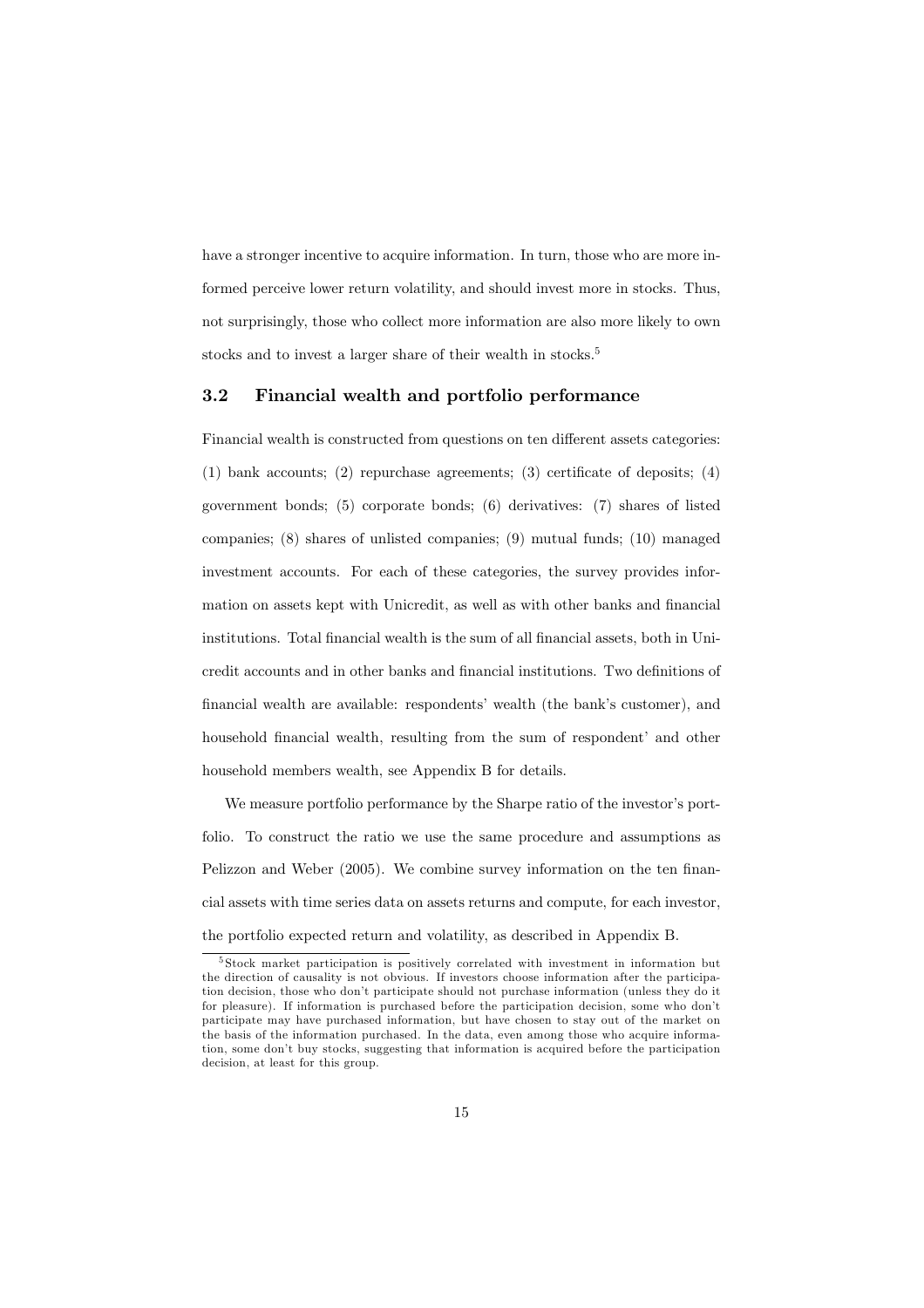Since not all investors own risky assets, the Sharpe ratio is defined for 1,365 out of 1,834 observations, 74.4% of the total sample. The remaining part of the sample invests only in risk-free assets. Figure 2 plots the sample distribution of the Sharpe ratio and Table 3 reports the mean and standard deviation. The average ratio is estimated at 0.26. In contrast to the uniformity of the Sharpe ratio predicted by standard finance theory, the observed ratio exhibits considerable sample variability, ranging from 0.108 to 0.538 with a standard deviation is 0.15.

Financial wealth data are also used to construct an index of portfolio diversification. Since we don't have information on individual stocks, we construct the index as the ratio of stocks held indirectly through mutual funds or investment accounts and total stocks (direct plus indirect stockholding). Table 3 shows that, on average, the index of diversification is 56%. The UPS also has detailed socioeconomic variables for the respondent and household members: education, gender, marital status, and residence. Summary statistics for the variables used in the estimation are also reported in Table 3.

#### 3.3 Risk aversion, trading, and delegation

The UPS has an indicator of risk aversion patterned after the Survey of Consumer Finance: "Which of the following statements comes closest to the amount of financial risk that you are willing to take when you make your financial investment: (1) a very high return, with a very high risk of loosing the money;  $(2)$  high return and high risk;  $(3)$  moderate return and moderate risk;  $(4)$  low return and no risk."<br/>  $\!$ 

 $6$ The question does not distinguish between relative and absolute risk aversion. But since we can control for wealth, we can allow the risk aversion indicator to reflect differences in risk preferences that don't arise from differences in endowments.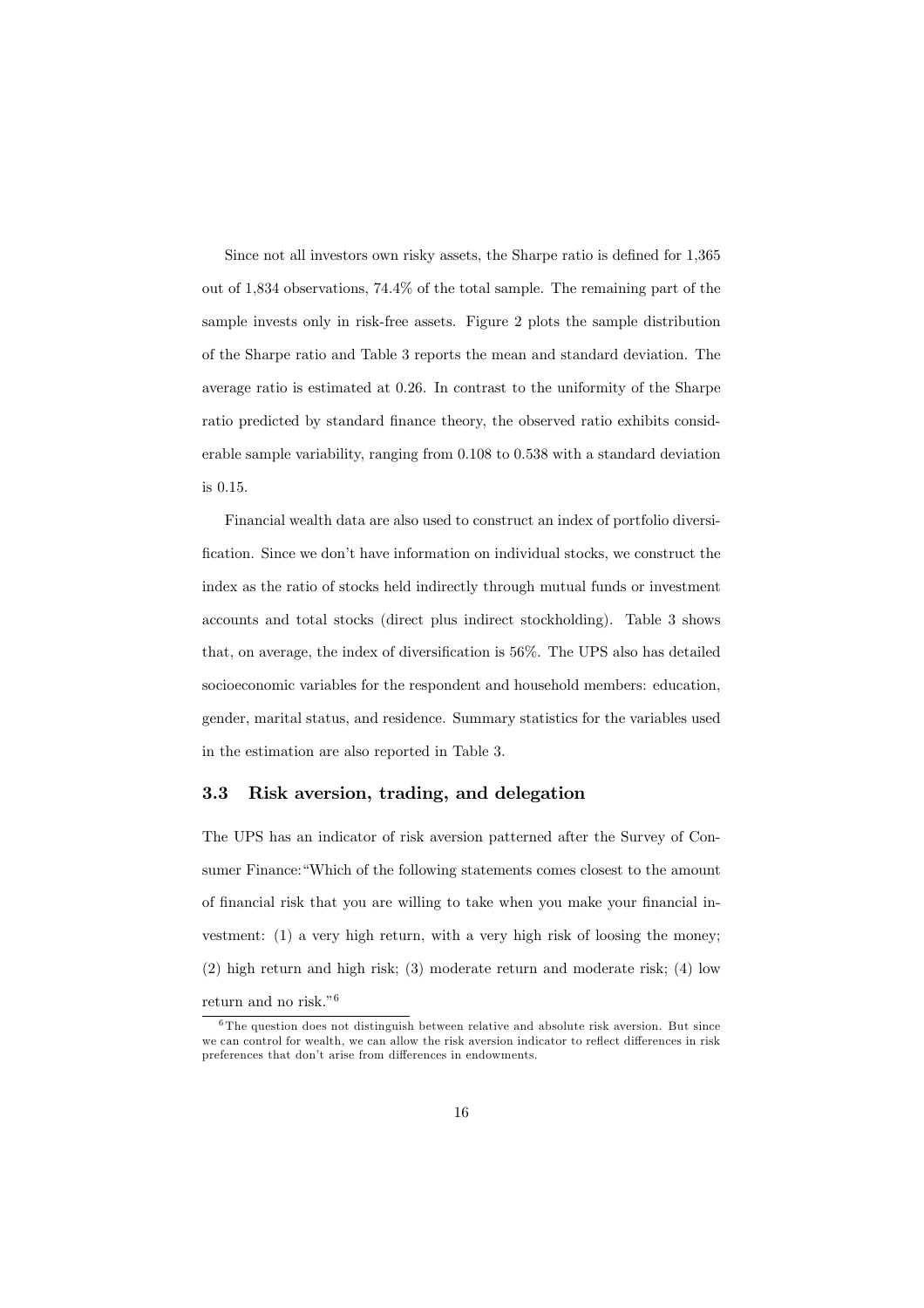Only 19% choose "low return and no risk", so most are willing to accept some risk if compensated by a higher return. A recent literature on eliciting preferences from survey data shows that direct questions on risk aversion are informative and have predictive power.<sup>7</sup>

The survey has also another indicator of risk aversion obtained from the question: "With which of the following statements do you agree most? (1) Risk is an uncertain event from which one can extract a profit;  $(2)$  Risk is an uncertain event from which one should seek protection." Most respondents (71%) answer (2), considering risk a threat rather than an opportunity. The two indicators of risk aversion, though based on quite different framing, are highly correlated. In the empirical analysis we rely mostly on the first indicator, but check the sensitivity of the results using also the second. Table 3 reports sample statistics for the risk aversion indicators.

In separate questions, respondents report how often they buy or sell financial assets and willingness to delegate decisions to financial advisors. Frequency of trading ranges from "every day"  $(2\% \text{ of the sample})$  to "never"  $(17\%)$ ; the median is "every six months." Taking the mid-point of the reported intervals, each investor makes 0.23 trades every month.

When asked about willingness to delegate financial decisions, 28% of respondents report to take financial decisions alone, 58% take decisions alone but consult a financial advisor, and 12% delegate and let the advisor decide. These data will be used in Section 2 to contrast the rational and overconfidence model from different angles.

 $7$ See, among others, Barsky et al (1997) and Guiso and Paiella (2003).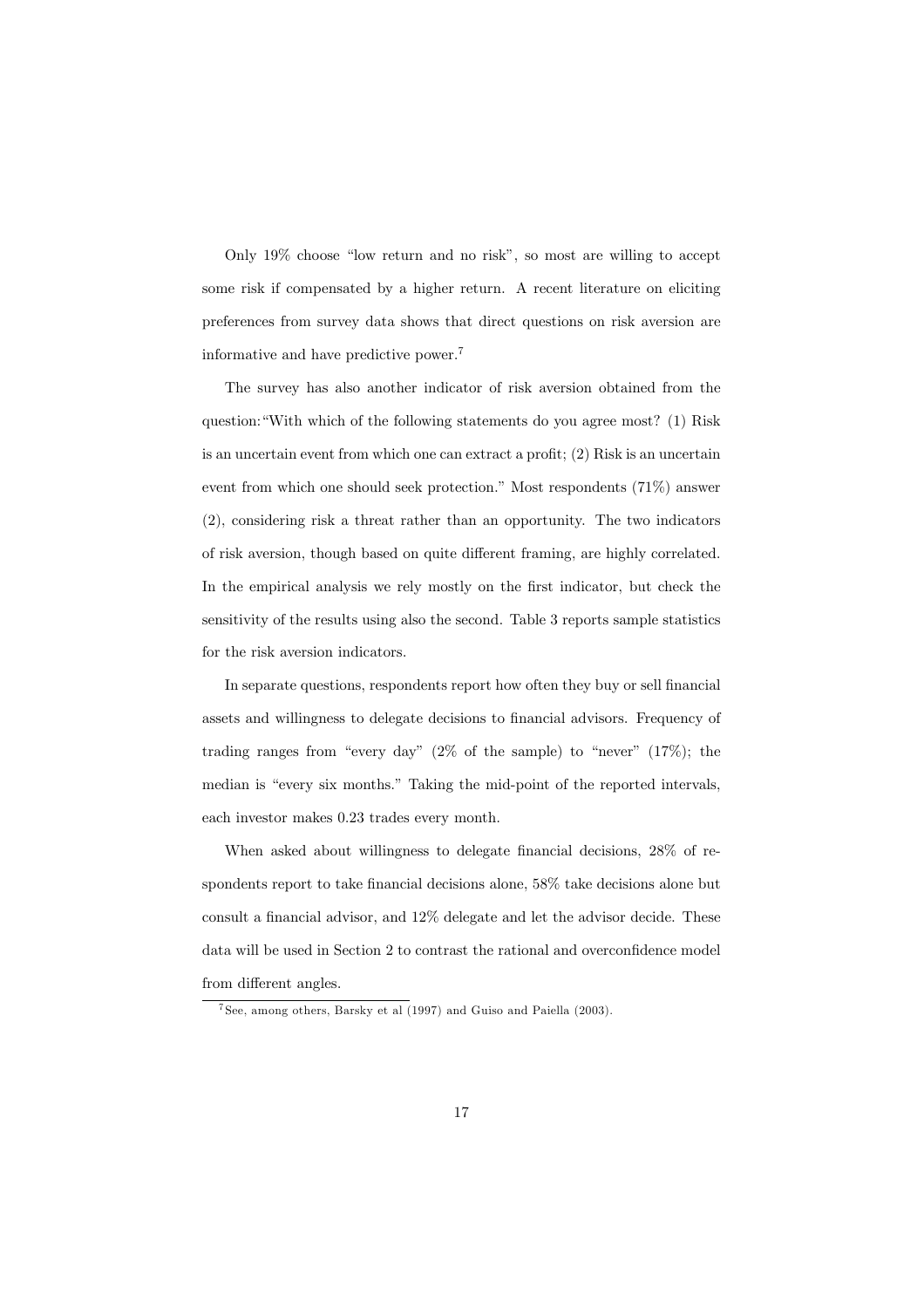### Determinants of investment in financial infor- $\boldsymbol{4}$ mation

As shown in Section 2, the rational model and the model with overconfident but utility-maximizing investors deliver similar predictions on the determinants of investment in information. Thus, one cannot rely on estimates of the demand for financial information alone to discriminate between the two models. Yet, looking at these determinants is useful for several reasons.

First, if the variables that theory predicts should explain investment in information play no role, one could argue that our indicator of information or the explanatory variables are fraught with errors. Second, the estimates of information investment might provide indirect evidence on overconfidence. If variables which tend to be associated with overconfidence  $-$  such as gender  $-$  have no effect on information, one may also doubt that overconfidence affects investors' decisions. Third, estimates of information investment help identifying variables that can be used as instruments when, later in the paper, we estimate the effect of information on portfolio performance.

The rational model in Section 2 suggests that three variables should affect investment in information: wealth, risk tolerance and the marginal cost of collecting financial information. Figure 3 plots investment in financial information (measured in minutes per week) against financial wealth. The relation is positive, particularly at low levels of wealth. Figure 4 shows that information is negatively correlated with the risk aversion indicator: investors who report to be risk averse invest much less in information than investors who are more risk tolerant.

Figure 5 plots information against education. We have no direct measure of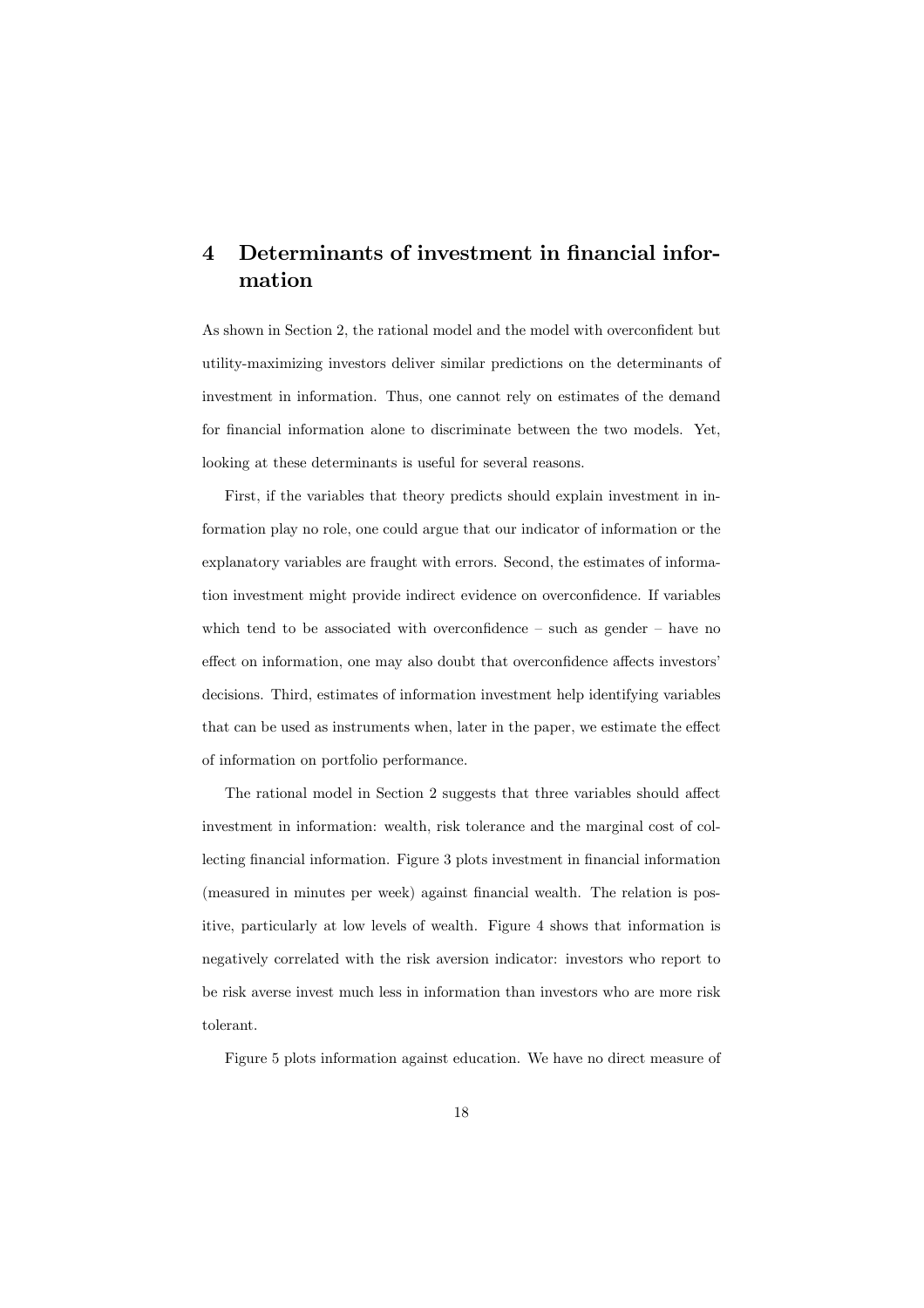the cost of information, and proxy it with years of schooling. Education reduces the cost of acquiring information because investors with higher education need less time to obtain an extra unit of information. On the other hand, information requires time, and since higher education is associated with higher wages, investors with higher education also face a higher marginal cost of time. In the regression analysis we use also a dummy for retirement as a proxy for the value of time, and our expectation is that retired investors spend more time in gathering financial information. Empirically, we find a positive association between education and information, consistent with the hypothesis that investors with higher education have a lower cost of information. Since education is also positively correlated with the value of time, the coefficient is a lower bound of the cost effect of education.  $8$ 

The regression analysis in Table 4 confirms the two-way correlations. Given the categorical nature of the dependent variable, the estimates are performed by ordered probit. We use three dummies for risk aversion, excluding the most risk-averse group. Even when financial wealth, risk aversion and education are introduced simultaneously, each variable has an independent and statistically significant effect on investment in information. The economic impact of these variables, however, is rather different. Raising financial wealth from the bottom to the top quartile lowers the probability of making no information investment

 $8$ An alternative interpretation is that those with higher education have a preference for finance. Some individuals may obtain utility from collecting financial information; for them the marginal benefit of financial information is even larger and thus they invest more in financial information. Even if these preferences are unobserved they will be reflected in the information acquired. Having raised this issue, note that unobserved taste for financial information does not necessarily affect the implications of the two models. If investors are rational, those who like finance purchase more information. But they also benefit more from information, and the Sharpe ratio is still positively correlated with information. If investors are overconfident, those who purchase more information for pleasure are also hurt more: information and the Sharpe ratio are negatively correlated, because investors are overconfident, not because they like finance. We come back to this issue in Section 5.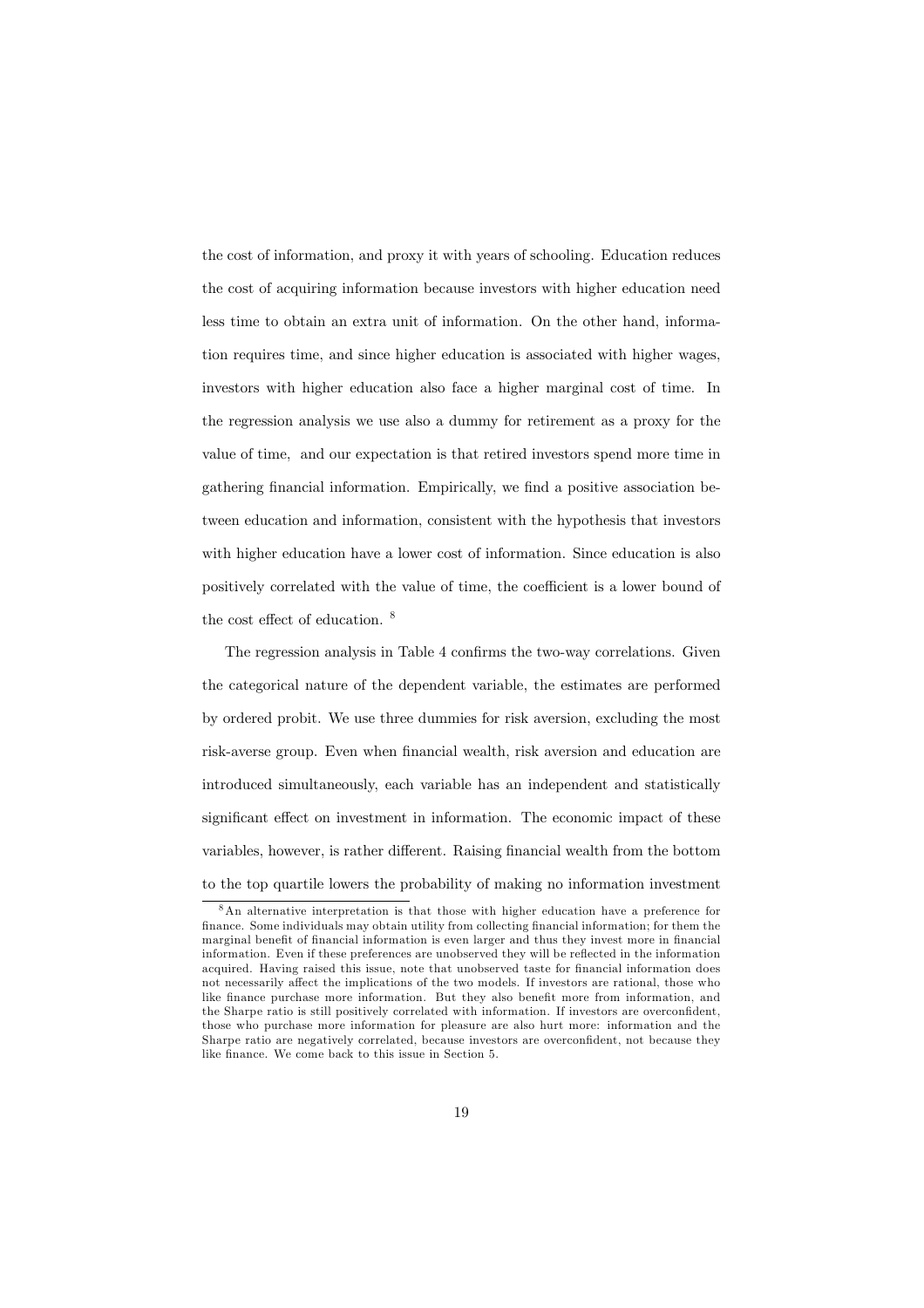by only 2 percentage points  $(5\%$  of the sample mean). Risk tolerance has a much stronger impact: being in the highest risk tolerance group lowers the probability of not acquiring information by 26 points  $(75\% \text{ of the sample mean});$  increasing education by 5 years (one standard deviation) lowers information by 9 points.

In column 2 of Table 4 we add a dummy for retirement as a further proxy of the cost of information, and an indicator of income risk. This indicator equals one if the respondent is unable to predict if his or her income will fall significantly, increase significantly or remain unchanged in the 5 years following the interview. In more general models, any variable  $-$  such as income risk  $-$  that affects the demand for stocks should also affect the demand for information. For instance, those who expect to allocate less wealth to stocks, e.g. because of high income risk, also benefit less from information. Consistent with this interpretation, income risk is negatively associated with information. The coefficient of the dummy for retirement is positive as expected.

Column 3 adds other demographic variables to account for variation in preferences which are possibly correlated with wealth, education or risk aversion: region (a dummy for living in the North), gender, marital status and city size. The results are qualitatively unchanged, suggesting that the correlations between financial information and wealth, education and risk aversion are not due to omitted demographic characteristics.

Controlling for gender is particularly important in the present context. Previous empirical literature suggests that men tend to be more overconfident than women in relation to male specific tasks, such as finance (Lundeberg, Fox and Puncochar, 1994; Barber and Odean, 2001). The positive coefficient of the male dummy is consistent with this evidence. The probability that males spend no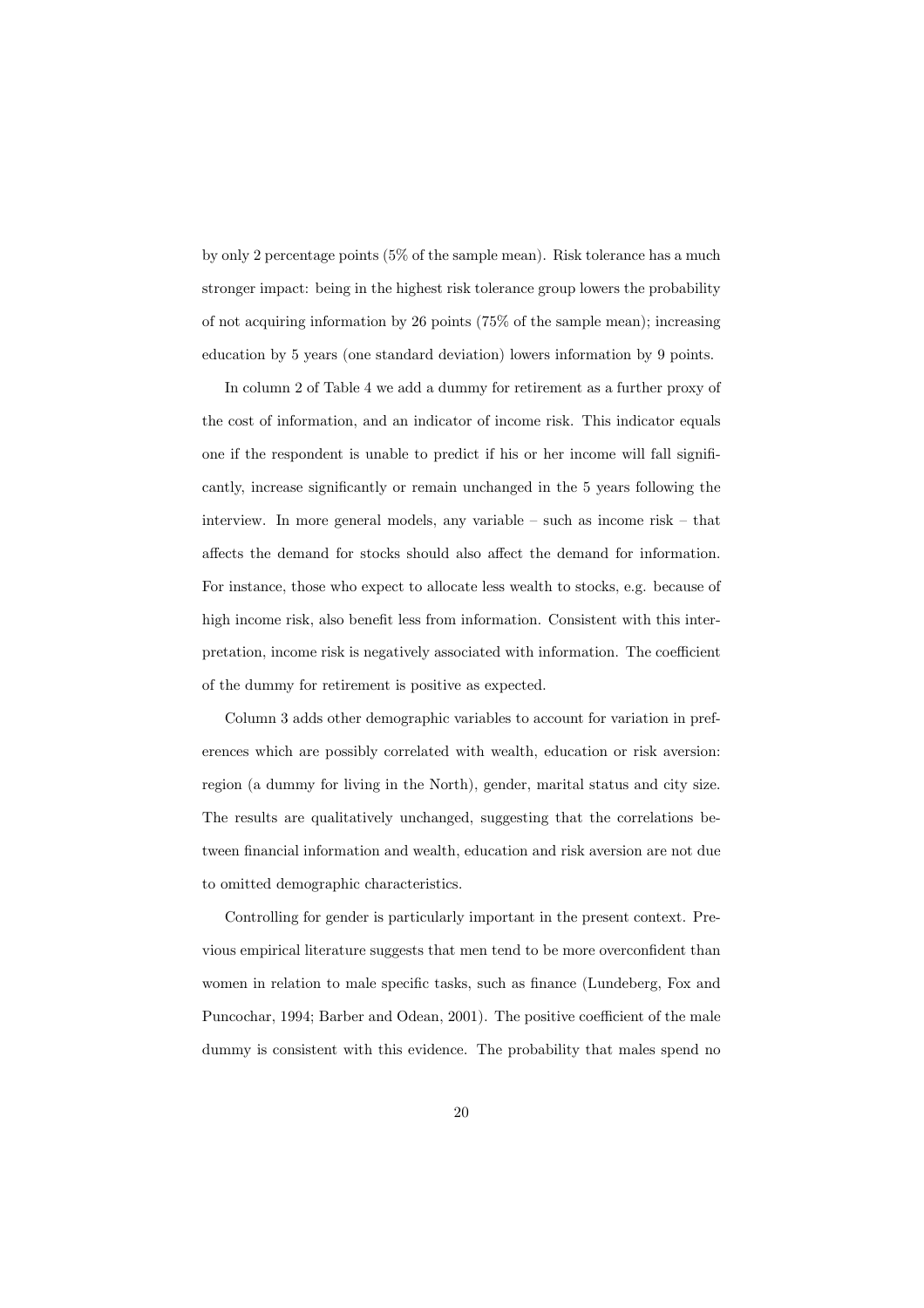time in information is 33 percentage points lower than females, while the probability of spending more than two hours per week is 45 percentage points higher. Of course, we cannot rule out that the male dummy reflects omitted variables correlated with gender.

The other regressions in Table 4 report various sensitivity checks. In column 4 we replace the dummies for risk aversion with the alternative measure based on the respondents' opinion about risk. Viewing risk as a threat rather than as an opportunity is negatively associated with investment in information, but the other results are unchanged. Column 5 includes only stockholders, since acquiring information is mostly relevant for them and those who don't have stocks may provide inaccurate answers; results are again similar to the total sample estimates. Finally, column 6 drops those who spend more than 7 hours per week to make sure that the correlations between information and wealth, risk tolerance and education are not driven by a small group of outliers with aboveaverage taste for financial information. The estimates are again unaffected.

Overall, the estimates are consistent with the hypothesis that those who invest in information do it because they expect, rightly (as in the rational model) or wrongly (as in the overconfidence model), to benefit from it. In the next section we test whether, in fact, they are right or wrong.

#### $\overline{5}$ Information and portfolio performance

The regressions for the Sharpe ratio in Table 5 represent the core estimates of the paper. Since the Sharpe ratio is not defined for individuals who don't have risky assets, we have valid observations for 1,365 investors. Of these, 80% have accounts only with Unicredit, while 20% also with other banks. In the latter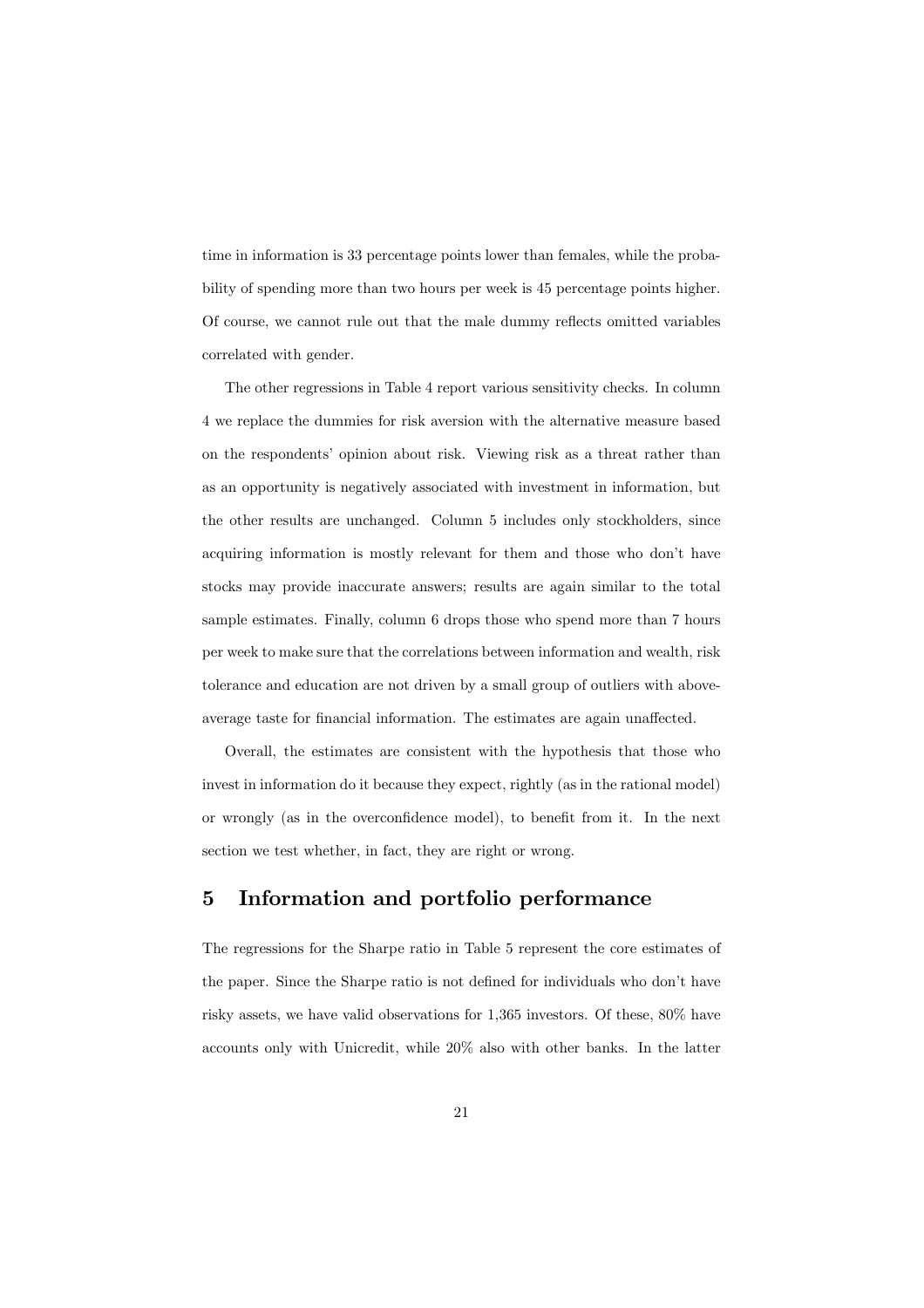case, we observe both wealth components.

Column 1 reports OLS estimates using the indicator of financial information as the only explanatory variable. In a model where investors are free from psychological bias, cross-sectional differences in the Sharpe ratio arise only from differences in correctly processed information. Contrary to the prediction of the rational model, the coefficient of information is negative and statistically different from zero at the 1 percent level. The effect is also quantitatively large: those who spend between 2 and 4 hours per week in information have a Sharpe ratio that is  $27\%$  lower than those who spend no time. Increasing time spent in information from 30 minutes per week (the median) to 2-4 hours (the 90th percentile) lowers the Sharpe ratio by  $13.5\%$ . At the sample median of the portfolio standard deviation, this is equivalent to a 17 basis points reduction in the portfolio expected excess return.

The estimates may be affected by selection bias because, as noted above, the Sharpe ratio is defined only for investors with positive amounts of stocks. And some may choose not to invest in the stock market precisely because they receive bad signals from the market. To account for this source of selection bias, in column 2 we report the second stage regression of a Heckman two-step estimator. The first stage is a probit regression where the decision to invest in risky assets depends on investment in information, financial wealth (linear and quadratic terms), risk aversion and demographic variables. Identification is obtained omitting financial wealth from the second stage regression for the Sharpe ratio. The restriction is implied by the model of Section 2: if there are fixed transaction costs, financial wealth affects the decision to invest in risky assets, but it does not affect the Sharpe ratio once information is controlled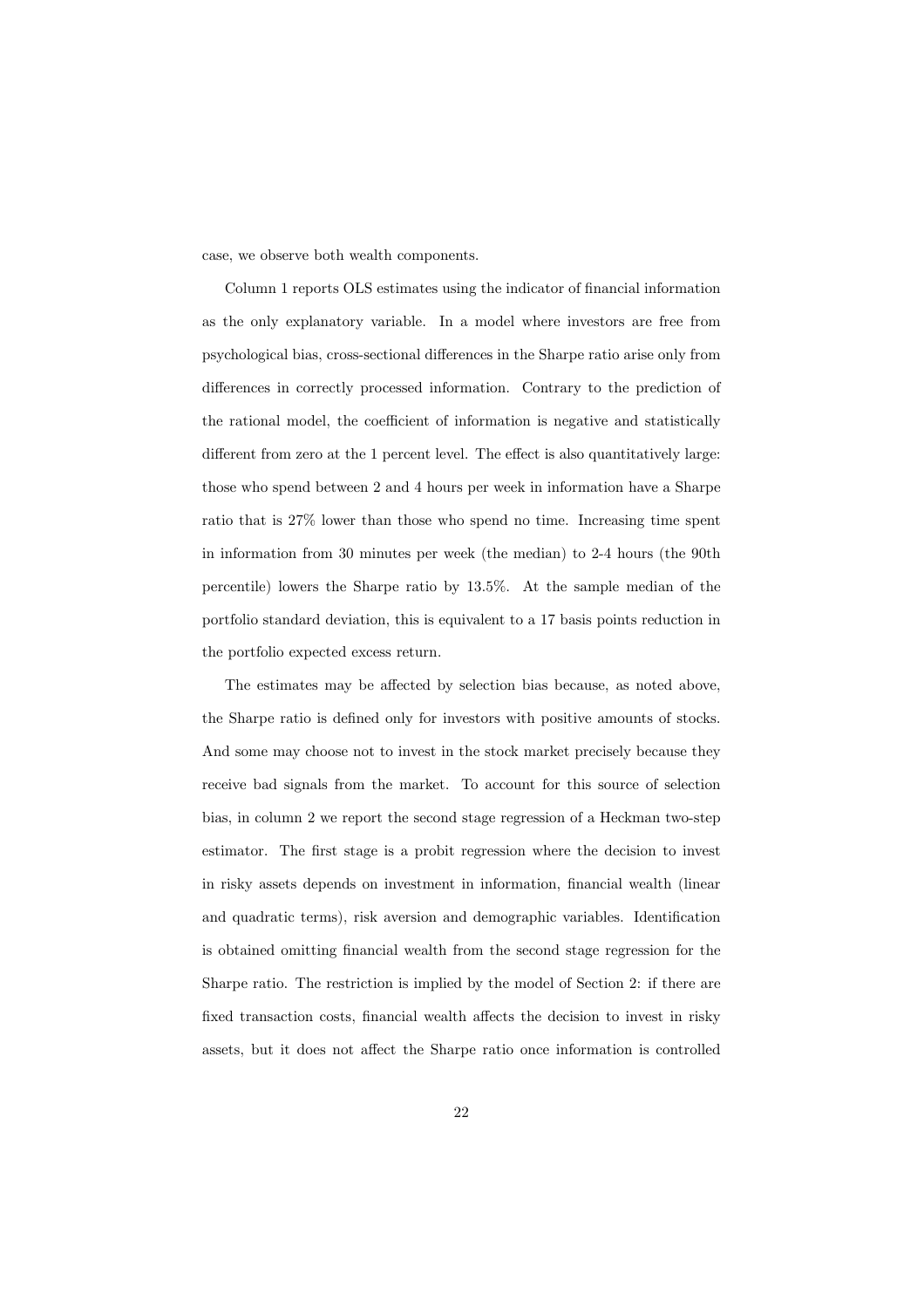for. $9$  The results are similar: the coefficient of information is still negative and statistically different from zero, and its magnitude is only slightly reduced.

Column 3 of Table 5 adds dummies for region, gender, marital status and city size. In the rational model these variables should not affect the Sharpe ratio, unless they proxy for differences in information not captured by our indicator. The coefficients of these additional variables are jointly not statistically different from zero.

The results can be criticized for three reasons. First, the negative correlation between information and the Sharpe ratio may reflect unobserved factors (not captured by the demographic variables) that affect portfolio performance and are correlated with financial information. For instance, ability to manage the portfolio differs across investors, and smart investors could achieve a higher Sharpe ratio without spending too much time in collecting information. Time spent in information would then be negatively correlated with unobserved ability, resulting in a negative correlation with the Sharpe ratio. A second criticism is that the negative correlation may be the result of a systematic downward bias in measured returns resulting from unobserved taste for finance. Some investors may trade and invest in risky assets because they like it, but the utility gain from the extra risk is not reflected in the monetary portfolio payoff. Furthermore, since these investors enjoy finance they also spend more time collecting information, hence the negative correlation. Finally, if the information variable is measured with error the estimates are biased towards zero.

These concerns imply that our information indicator might be correlated

<sup>&</sup>lt;sup>9</sup>The first stage results indicate that those who invest in information are more likely to invest in stocks. Causality however can run both ways depending on the timing of the participation decision and information acquisition. The coefficient of risk tolerance is positive. Wealth has a strong positive effect on participation, consistent with the presence of fixed transaction costs.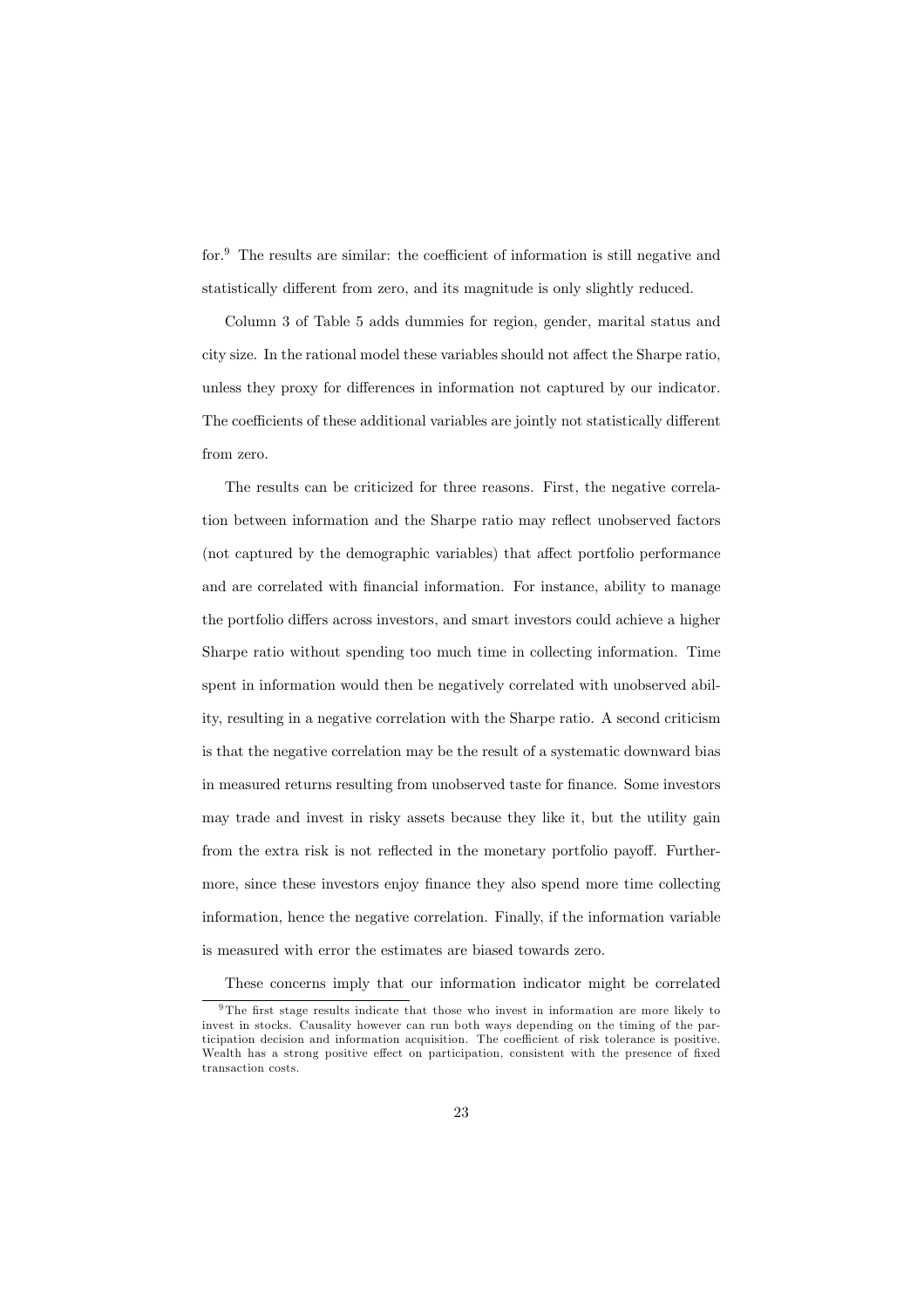with the regression error, producing biased estimates. We address these concerns using an instrumental variable approach. We use as instruments the indicator of income risk and the retirement dummy. As shown in Table 4, both variables predict investment in information and there is no obvious reason why they should affect portfolio performance directly or be correlated with a taste for finance.

Column 4 of Table 5 reports the selectivity adjusted IV estimates. The coefficient of information is negative, precisely estimated, and larger in absolute terms than in the OLS estimates. The Sargan test of the over-identifying restrictions does not reject the null hypothesis that the instruments are orthogonal to the error term. The value of the  $F$  test for the excluded instruments in the first stage regression suggests that the estimates do not suffer from a weak instrument problem.

Column 5 adds to the second stage IV estimates three dummies for risk tolerance. In the rational model, risk tolerance should not affect the Sharpe ratio, once differences in information are controlled for (Peress, 2004). If our variables control imperfectly for differences in information, the correlation between risk tolerance and the Sharpe ratio should be positive, because risk tolerance and information are positively correlated, providing a supplementary test of the rational model. We find that risk tolerance is negatively correlated with portfolio performance: the Sharpe ratio of the most risk tolerant group is 7.8 percentage points lower than that of the least risk tolerant (the excluded category). This result contrasts with the rational model; to the extent that overconfidence is positively correlated with risk tolerance, it may be consistent with the overconfident model. The last regression in Table 5 excludes investors who spend more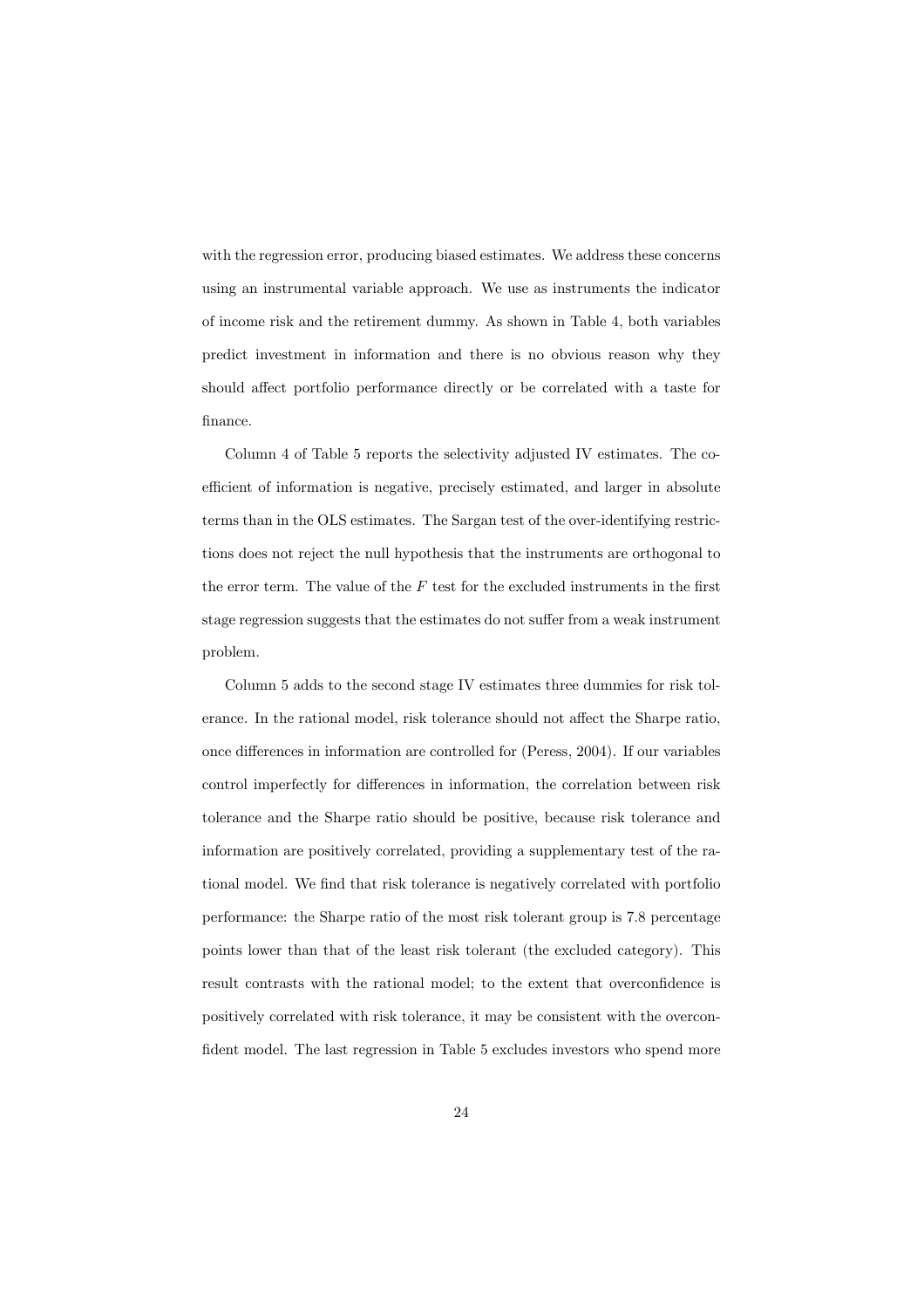than 7 hours per week collecting information. The information coefficient is unaffected, implying that the results are not driven by a small group of investors with a taste for finance.

Table 6 repeats the OLS and IV estimates restricting the sample to investors with accounts only at Unicredit (1.098 customers). For these investors the administrative data provide a complete coverage of the household portfolio which is not affected by measurement error. The sample selection results in a loss of 267 households with multiple bank relations. The pattern of the estimates is unaffected: the portfolio Sharpe ratio is negatively correlated with investors' information and the result is robust to selection and correction for unobserved heterogeneity. The notable difference with respect to the estimates in Table 5 is that some of the demographic variables (gender and residence, in particular), affect the Sharpe ratio.

The negative relation between the Sharpe ratio and information begs the question of why informed investors attain a lower Sharpe ratio. Is it because their returns are "too low" or because risk is "too high"? To distinguish between these two possibilities, Table 7 reports regressions relating the expected return and standard deviation of the portfolio to financial information. Investors who collect more information have higher returns (the coefficient is 0.135). However, the portfolio volatility is strongly increasing in information, driving the negative correlation between the Sharpe ratio and information reported in Table 5, in contrast to models of rational investors.

To assess the role of overconfidence, we exploit the theoretical implication that the negative correlation between information and the Sharpe ratio should be stronger for investors that, a priori, can be classified as "more overconfi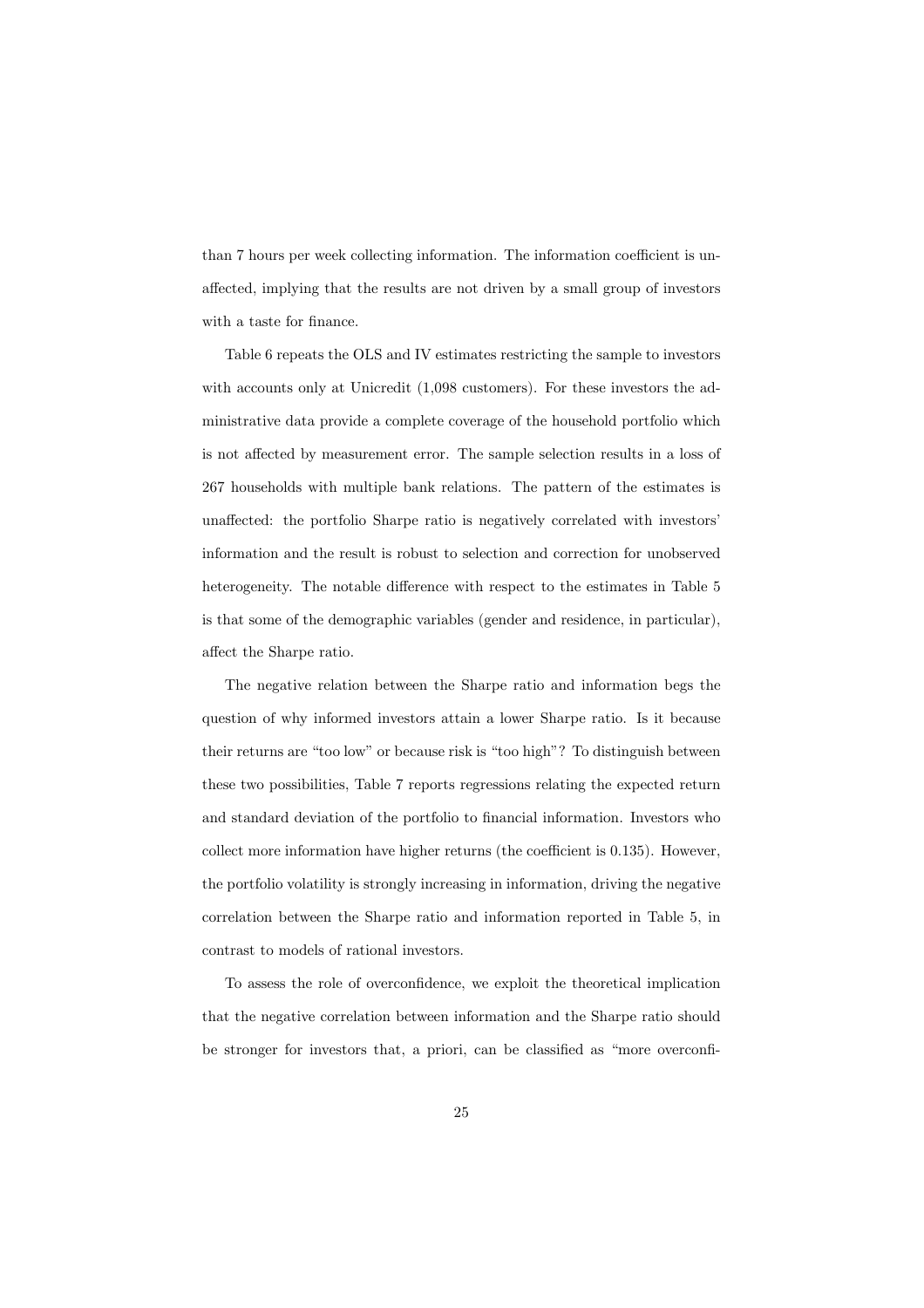dent", as in Figure 1. Experimental evidence shows that overconfidence differs considerably across individuals and tasks (West and Stanovich, 1997). When individuals are subject to multiple experiments over different domains, those who show more overconfidence in one domain  $-$  e.g. a classical knowledge-based test of overconfidence  $-$  tend to exhibit also more confidence in other domains. This suggests that there are traits that are specific to individuals (rather than to tasks) that affect the degree of overconfidence.

Experimental research also shows that overconfidence is more likely to manifest itself when individuals face relatively difficult tasks, such as finance (Fischhoff, Slovic and Lichtenstein, 1977; and Yates (1990). Finally, researchers tend to agree that in tasks that are specific to a type, individuals of that type exhibit more overconfidence. In particular, in more masculine tasks males show more overconfidence than women and vice versa (Lundeberg Fax and Puncochar, 1994).

We split the sample using two different proxies for overconfidence. The first proxy is based on how well survey participants think they know stocks. One robust finding of the experimental literature is that when problems are grouped according to confidence level, the greatest overconfidence is observed for the problems answered with the greatest confidence, see Klayman, Soll, Gonzales-Vallejo, and Barlas (1999). Furthermore, several studies suggest that overconfident individuals tend to overestimate their knowledge, see Weinstein (1980), Svenson (1981), and Taylor and Brown (1988). Accordingly, we classify as overconfident those who claim they know stocks well or very well (56 percent of the sample). The second split is based on gender, on the assumption that finance is typically a masculine task, as suggested by Barber and Odean (2001).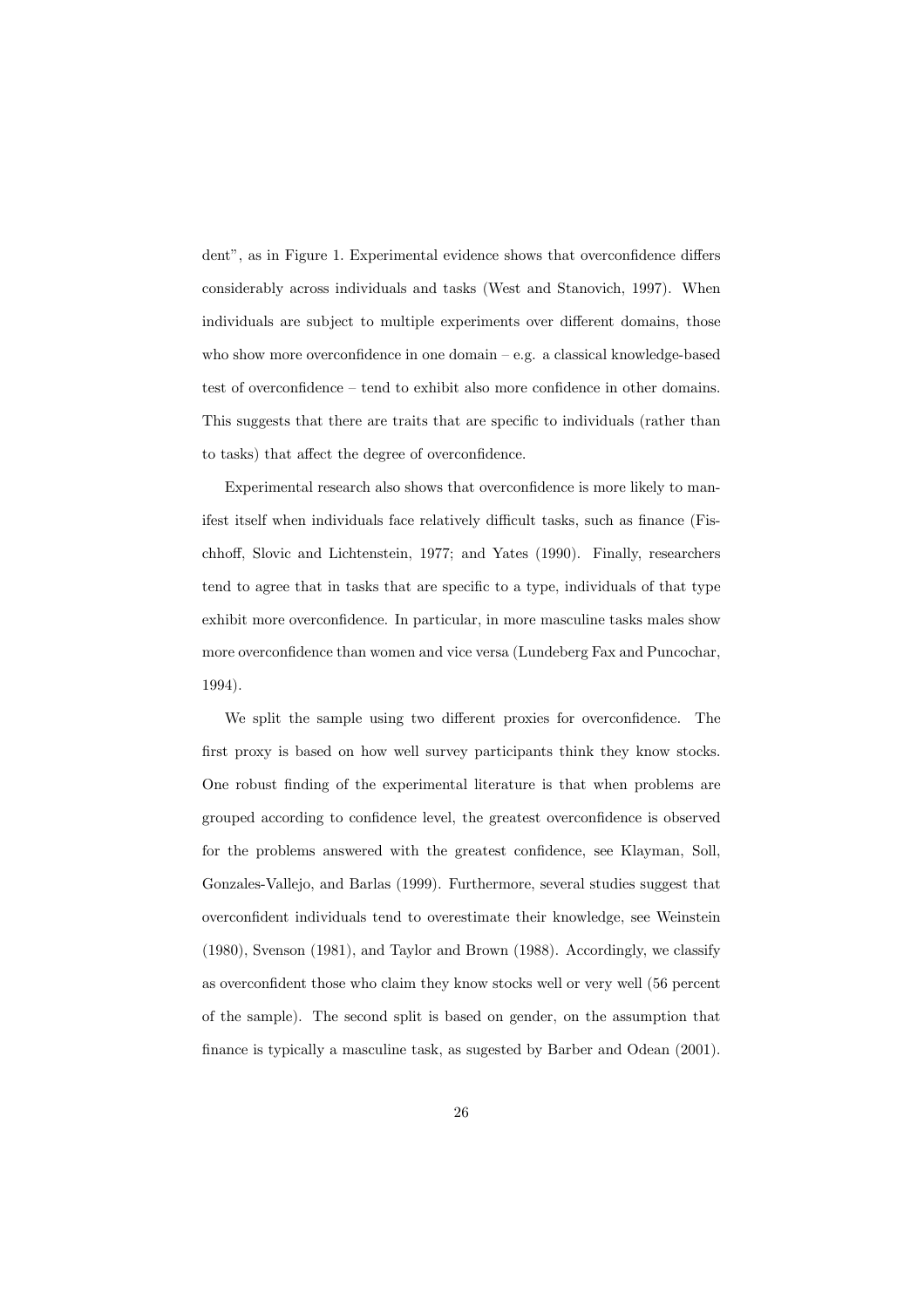In our sample males are responsible for financial matters of the household in 75 percent of the cases (85 percent excluding singles).

Results are reported in Table 8. The coefficient of information is more negative in the groups that are classified as more overconfident: males and those who claim to know stocks well. To provide a sense of the magnitudes involved, we compute the percent reduction in the Sharpe ratio when time spent increases from 30-60 minutes to 2-4 hours per week. Evaluated at sample means, the reduction in the ratio in the high overconfidence groups are between 10 and 20 percent higher. The results are consistent with the hypothesis that the propensity to take financial risk increases with overconfidence.

#### 6 Trading, delegation and diversification

The survey allows us to delve deeper into the analysis of the effects of financial information on investors' behavior. Here we contrast three additional implications of models with rational and overconfidence investors. First, overconfident investors trade more than rational investors (Odean, 1998a) so that trading activity should increase with the degree of overconfidence. Second, overconfident investors are less willing to rely on information provided by financial advisors, banks or brokers and more likely to collect information directly. This implies that information acquisition should be negatively correlated with willingness to delegate financial decisions. Third, to the extent that overconfident investors collect information on specific stocks, they are more likely to engage in stockpicking, ending up with less diversified portfolios. As we shall see, trading activity, lack of delegation and lack of diversification are associated with lower Sharpe ratios, providing further links between overconfidence and poor portfolio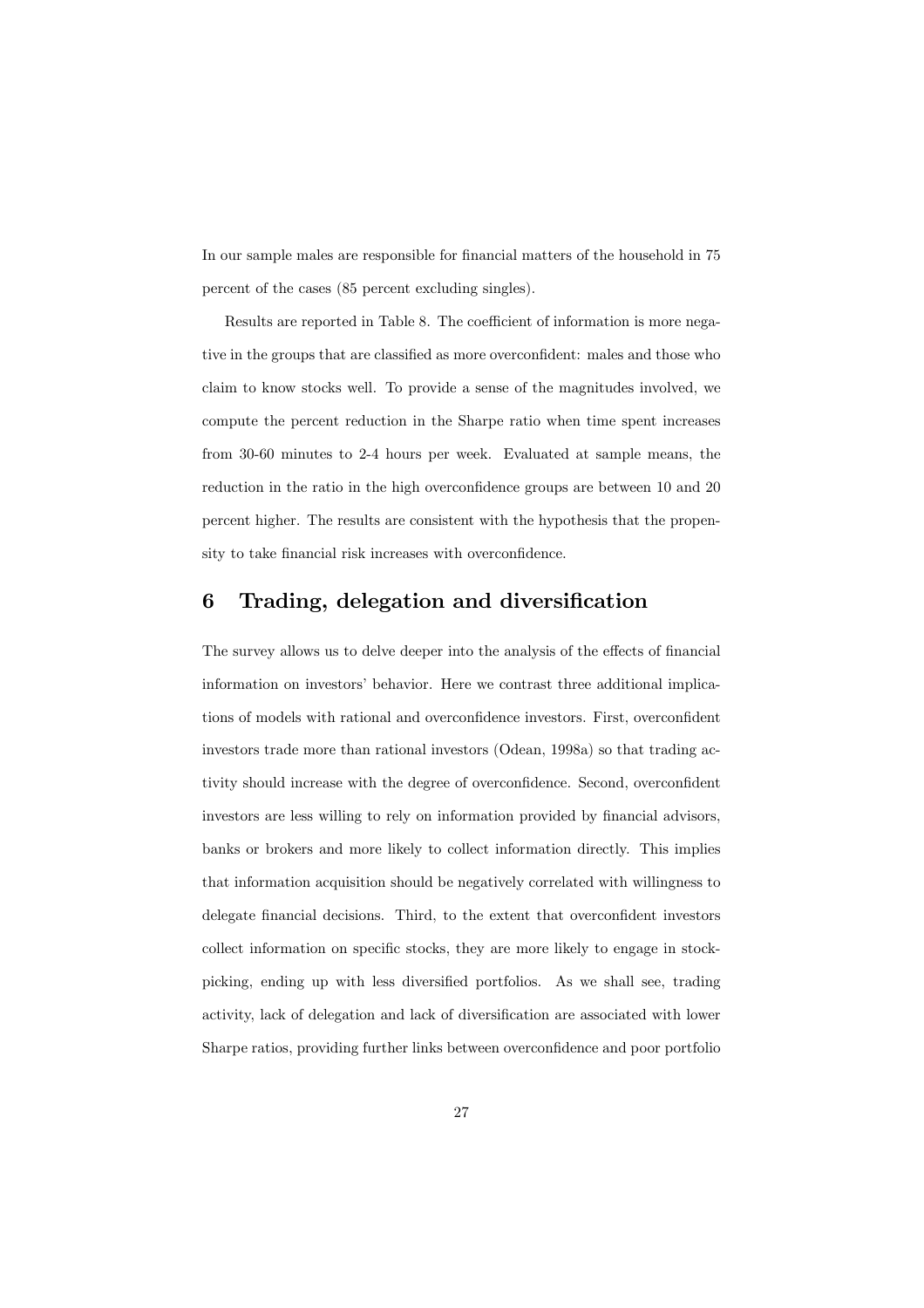performance.

#### $6.1$ Trading

The first regression of Table 9 relates "frequency of trading," a variable ranging from  $0$  ("never trades") to 365 ("trades every day"), to financial information, demographic variables and risk aversion indicators. The coefficient of information is positive and statistically different from zero at the 1 percent level. The positive correlation is consistent with the behavior of rational and overconfident investors alike. In fact, those who invest in information receive more signals and can therefore be expected to trade more frequently. However, if investors are overconfident, trading should increase with the degree of overconfidence, while if agents are rational the effect of information on trading should not vary across population groups.

In Table 9 we split the sample using the same indicators of overconfidence described in Section 5: self-reported knowledge of stocks and gender. The results show that investors that are likely to be more overconfident react to information more strongly than those classified as less overconfident. The effect of information on trading is almost three times as large for men, and almost five times as large for those who claim to know stocks well, lending support to the overconfidence model.

#### $6.2$ Delegation

Delegation opens up economies of scale in portfolio management and information acquisition.<sup>10</sup> But delegation is expensive, in terms of commissions and

<sup>&</sup>lt;sup>10</sup> Financial advisors spread information costs among many investors, and know how and where to acquire information. Thus, by delegating financial decisions, retail investors may improve portfolio performance.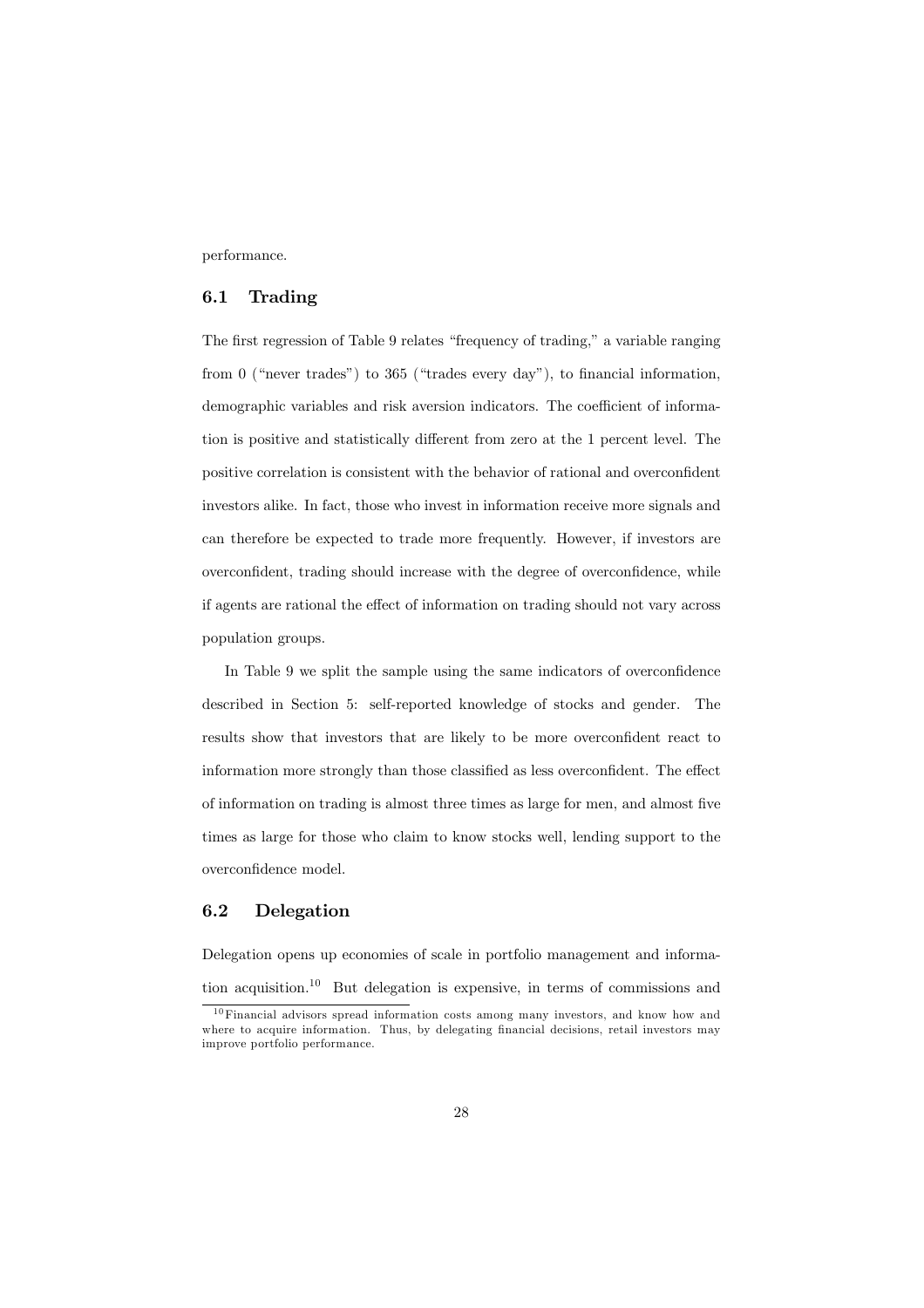fees, and might give rise to agency problems. One should expect a negative correlation between information and delegation for both rational and overconfident investors. Indeed, Van Nieuwerburgh and Veldkamp (2005) show that if rational investors are constrained in the amount of information they can collect (or process), they may find it optimal to concentrate their efforts in collecting information on few, information intensive stocks and invest their wealth partly in a diversified mutual fund and partly in a small number of selected stocks. However, overconfident investors might delegate less than rational investors because they believe that self-collected information is of higher quality than it actually is. Therefore, if delegation is driven by overconfidence, the negative association between delegation and information collected directly will increase with the degree of overconfidence.

In Table 10 we relate the decision to delegate to information, financial wealth, demographic variables, risk aversion. We also add two dummies for trust in financial advisors, and expect that those who trust more, are more willing to delegate. The dependent variable in the ordered probit estimates for investors' willingness to delegate financial decisions is a categorical variable ranging from 1 (never delegates) to 4 (delegates completely to financial advisor/bank/broker). The first regression reports results for the total sample. The coefficient of information is negative and statistically different from zero  $(-0.07)$ . Trust is positively associated with delegation, while males are less willing to delegate. The other regressions split the sample by the overconfidence indicators. The negative association between information and delegation is stronger for man than women, and for those who claim to know stocks well, consistent again with the hypothesis that overconfidence drives, at least in part, investors' decisions.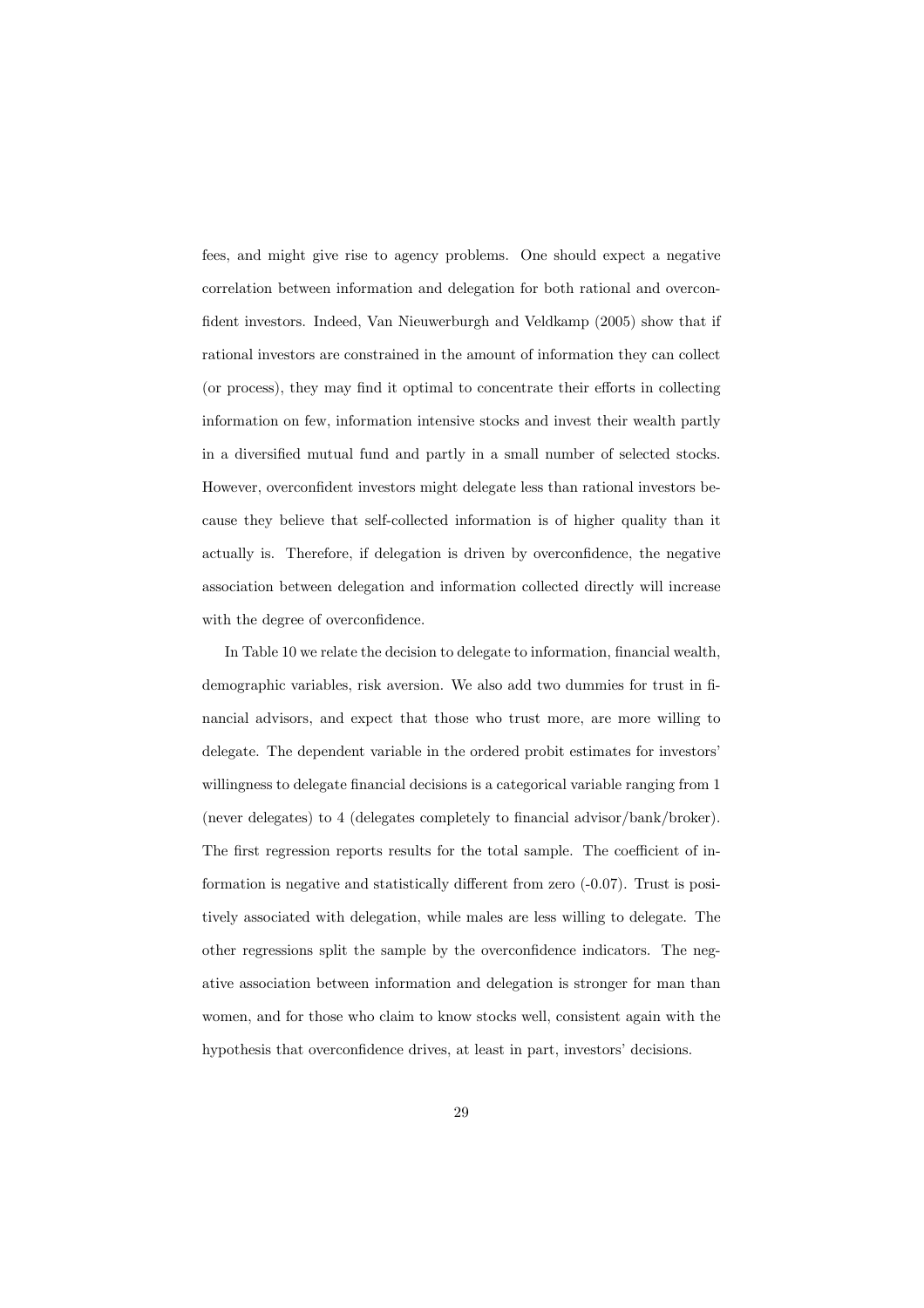#### Diversification  $6.3$

As a proxy for portfolio diversification, we use the ratio between equity mutual funds plus equity investment accounts and total stocks, which includes these two items and directly held stocks (listed and unlisted). The ratio is computed for the subset of investors with stocks (directly or indirectly owned), and ranges from  $0$  (all stocks are directly held) to  $1$  (all stocks are held through mutual funds or other institutional investors).<sup>11</sup> This reduces the sample size to  $1,172$ observations. On average, investors own directly  $44\%$  of equities, highlighting substantial lack of stock market diversification.

In Table 11 we relate the index of portfolio diversification to information, trust, risk aversion, wealth and demographic variables. Since the dependent variable is truncated, the regressions are estimated by Tobit. Risk aversion and trust in financial advisors are associated with more diversification, with large effects. "High trust" investors hold 15.5% more in indirect stocks than those with low or no trust (the reference group), while the most risk tolerant group owns  $21\%$  more in direct stocks than the least tolerant. The coefficient of information is negative and statistically different from zero, and the effect is again notable. The portfolio of those who spend between 2 and 4 hours per week in collecting information is 15.2 percentage points less diversified (27 percent of the sample mean) than those who spend no time.

When we split the sample by the overconfidence indicators, we find that the negative correlation between information and diversification is stronger (in absolute value) in the more overconfident groups, a finding that is again broadly  $\!$  consistent with overconfidence.

 $11$  Unfortunately, the survey does not provide information on individual stocks owned.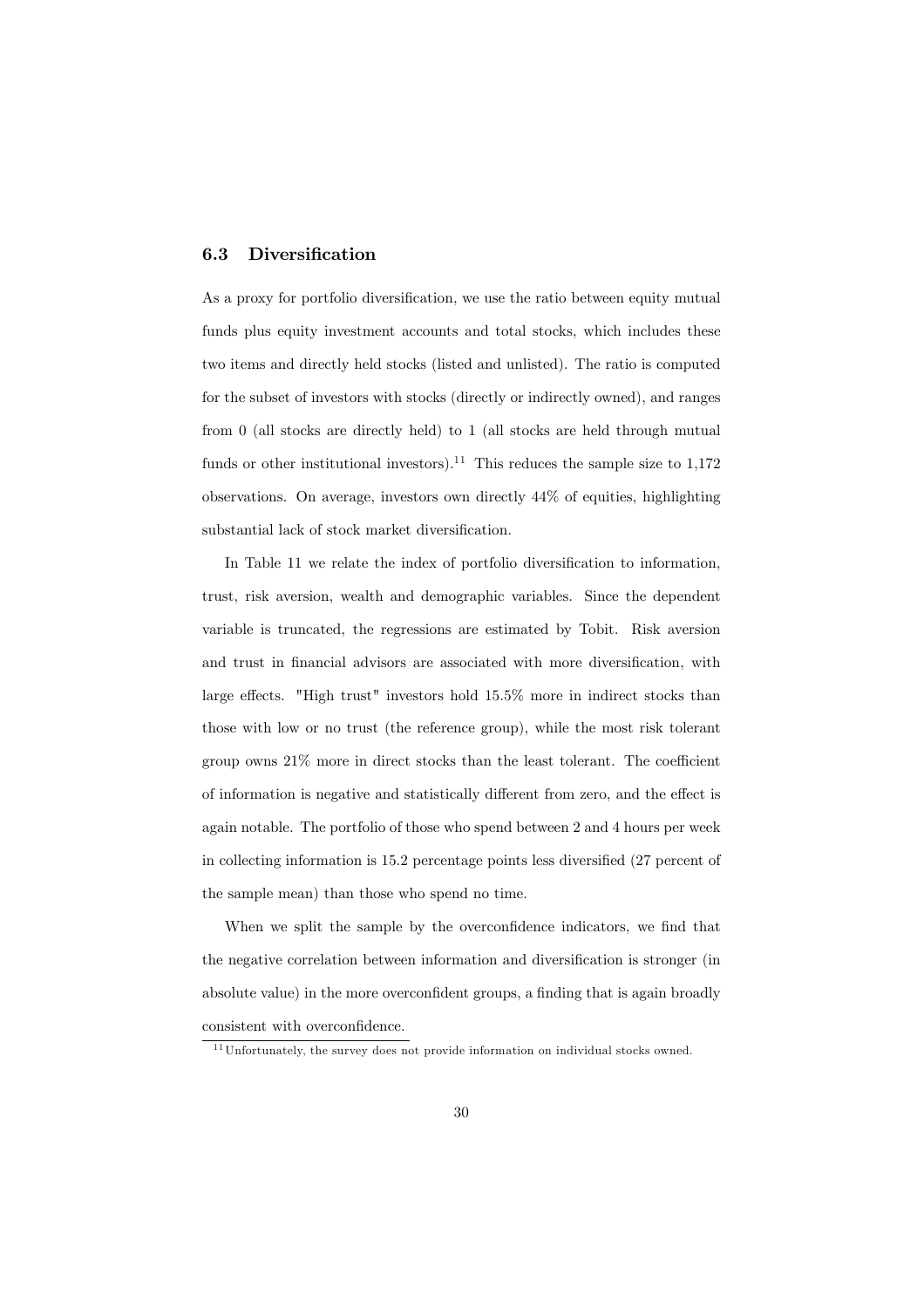#### $6.4$ The effect on portfolio performance

We complete the picture relating our measures of trading, delegation and diversification to portfolio performance (the Sharpe ratio). In the rational model investors benefit from information and trading, achieving higher returns per unit of risk (a higher Sharpe ratio), while overconfident investors are potentially harmed. On the other hand, the Sharpe ratio of rational investors should not be affected by the decision to delegate or by the index of diversification.

The first two columns of Table 12 report estimates of the relation between trading and the Sharpe ratio. Since the Sharpe ratio is not defined for those who don't have stocks, we report two-stage selectivity adjusted estimates, as in Table 6. The results show that trading activity is associated with a lower Sharpe ratio, in contrast with the implications of the rational model and consistent with overconfidence. In column  $(2)$  the correlation is attenuated, but still significant. when we control also for investment in information.

Since overconfident investors tend to rely more on themselves and less on financial advisors, lack of delegation might be associated with a lower Sharpe ratio. Indeed, the coefficient of delegation in column (3) of Table 12 is positive, suggesting that those who don't delegate (the overconfident) achieve a Sharpe ratio that is 6 percentage points lower than those who delegate. However, when we control for information in column  $(4)$ , the coefficient is no longer significant. This suggests that investment in information already captures the effect of delegation on portfolio performance.

The final two regressions of Table 12 estimate the relation between diversification and portfolio performance. Overconfident investors choose less diversified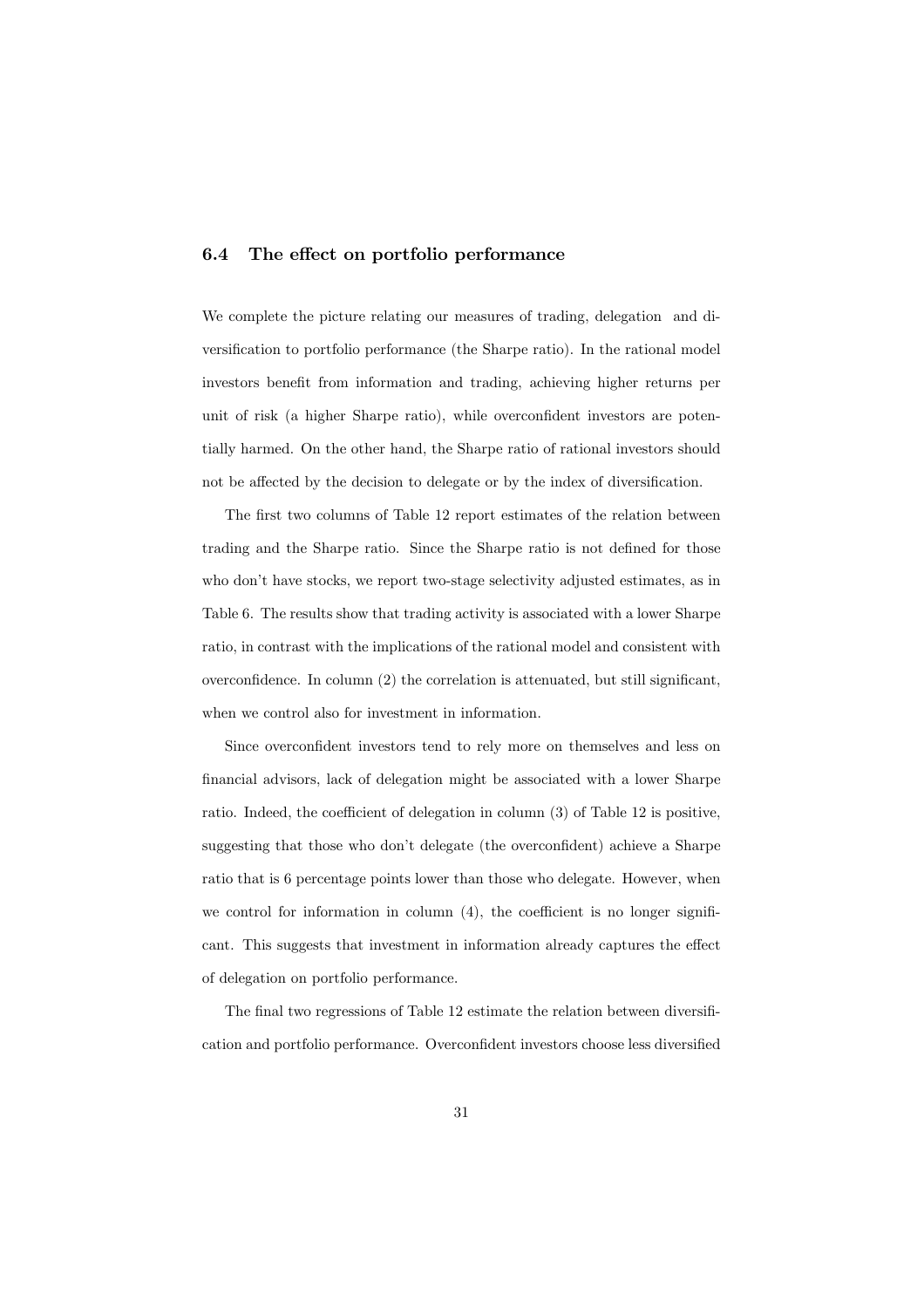portfolios, investing too little in mutual funds and too much in single stocks, resulting in a negative correlation between lack of diversification and the Sharpe ratio. On the other hand, the performance of the portfolio of rational agents should not be effected by diversification. The data provide again some support for the overconfidence model, as the Sharpe ratio is positively associated with diversification, even when we control for investment in information. Reducing the diversification index from one to zero, that is going from a diversified portfolio (through institutional investors) to direct stock investment, is associated with a reduction of about 10 percentage points of Sharpe ratio. This result is analogous to Ivkovich, Sialm and Weisbenner (2004) who also find that while concentrated household portfolios yield average higher returns than diversified ones, they entail larger total risk are larger and the Sharpe ratios of their stock portfolios are lower.

#### 7  $\operatorname{Summary}$

Investment in financial information differs considerably across investors. There is also a lot of heterogeneity in portfolio allocations, portfolio returns and volatility, rasing naturally the question of what is the relation between financial information and portfolio performance. Models with rational investors recognize that information is valuable and that investors have different endowments and preferences. Accordingly, investors purchase different amounts of information, and those who purchase more information achieve better portfolio allocations, as summarized by the portfolio Sharpe ratio. Therefore in models with rational agents investment in information and the Sharpe ratio are positively correlated.

This implication is not borne out in a representative survey of Italian in-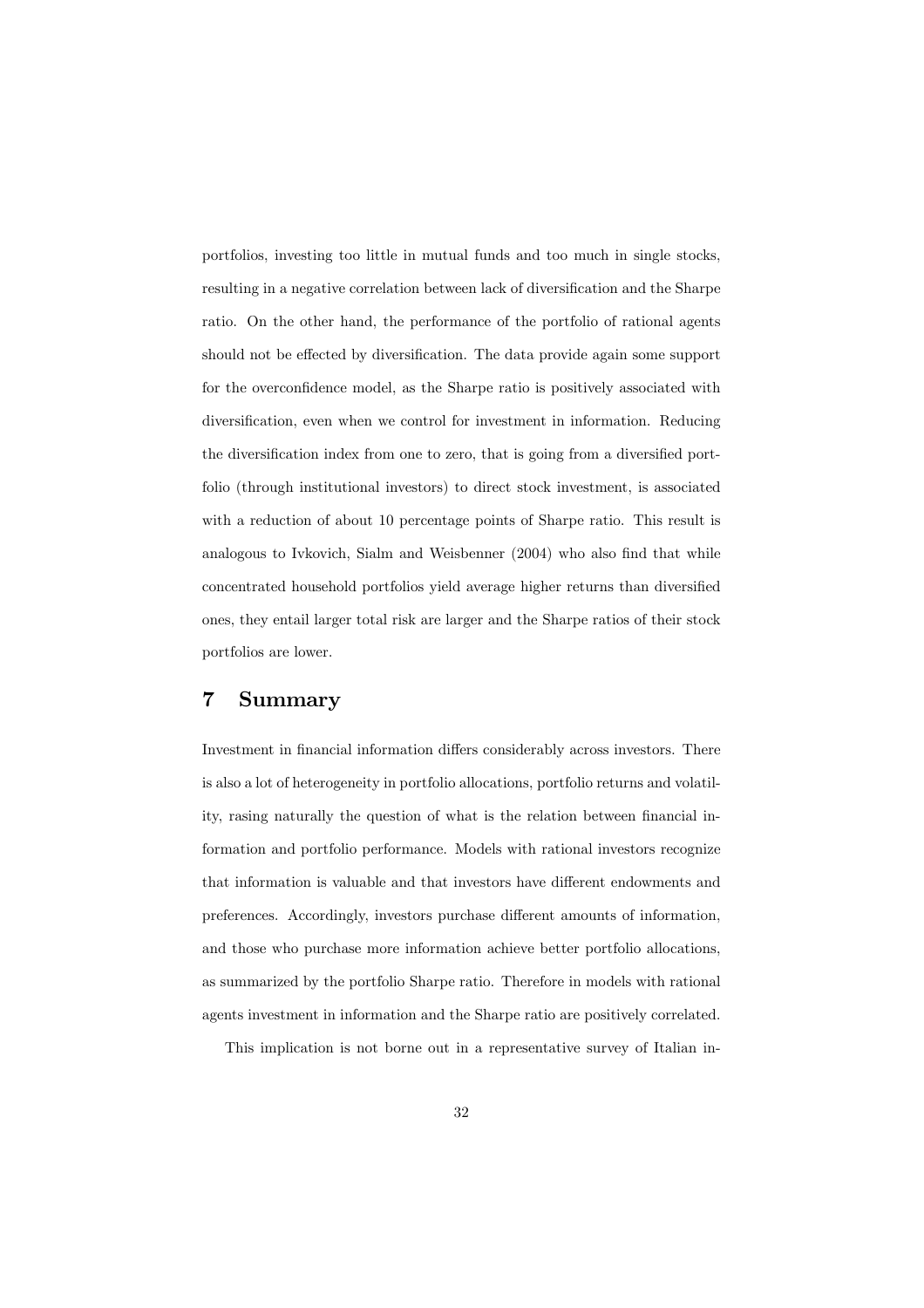vestors. Instead, we find that investors that acquire more information attain lower returns per unit of risk (a lower Sharpe ratio). This is not due to selection bias or omitted variables, because the correlation is still negative and even stronger when we instrument our proxy for financial information acquisition and account for endogenous selection of stock market participants. The rational model is not supported by the data also on other grounds. For instance, the correlation of the Sharpe ratio with an indicator of risk tolerance is negative, in contrast to the model's predictions of absence of correlation.

We argue that the empirical correlation between the portfolio Sharpe ratio and investors' information is more easily understood if one allows investors to be overconfident about the quality of their information, while retaining expected utility maximization. Overconfident, but otherwise rational investors, collect information responding to the same economic incentives as rational investors but, compared to the former, collect too much information and rely too much on it. For moderate amounts of overconfidence, the correlation between the amount of information and the Sharpe ratio is actually negative. Our findings are consistent with these predictions. Furthermore, the negative relation between the Sharpe ratio and information is stronger among investors that can be classified as more overconfident. We also find that trading activity, lack of delegation and lack of diversification are associated with lower Sharpe ratios, again supporting models with overconfident investors.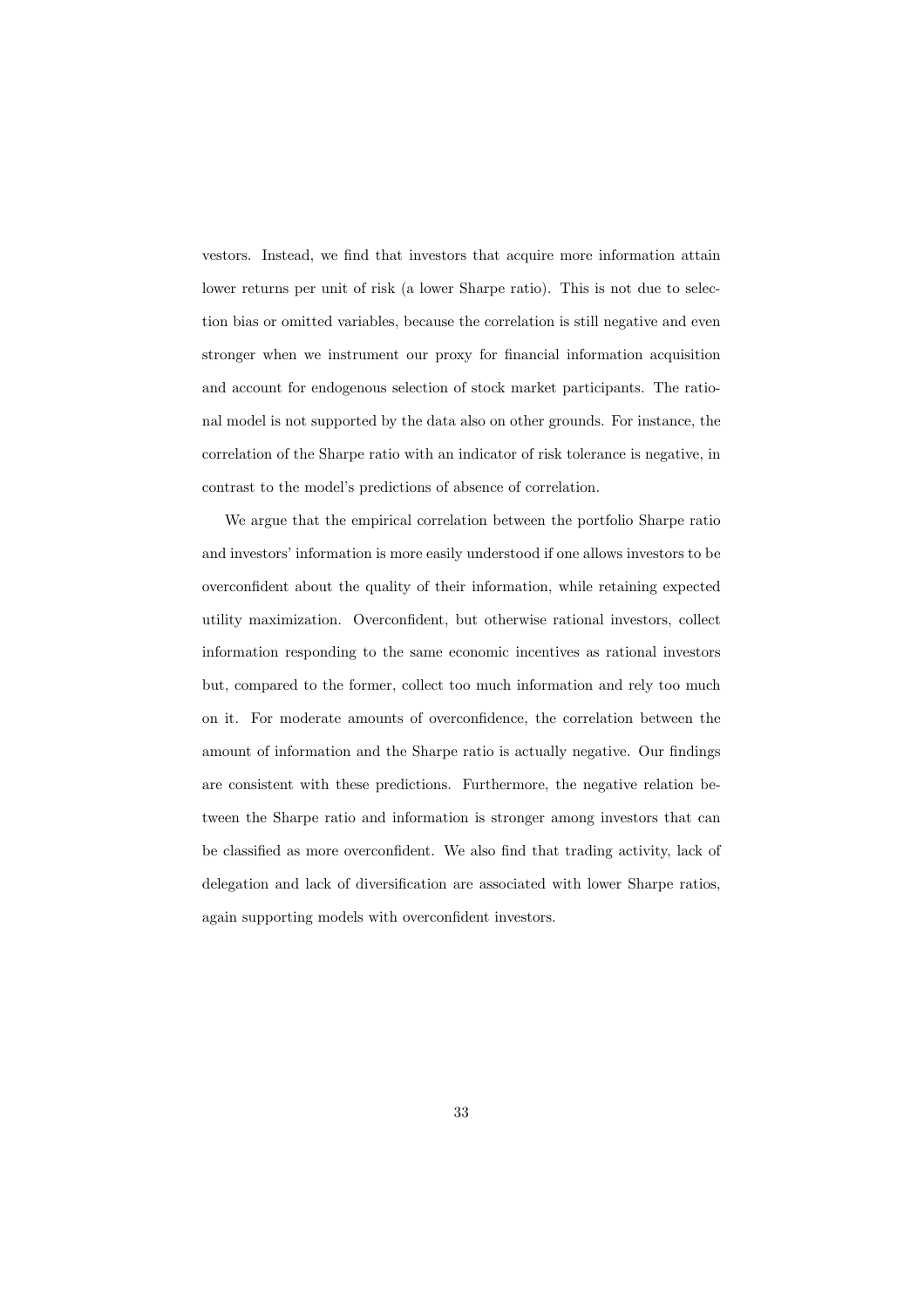# References

- [1] Arkes, H. R. (1991), "Costs and Benefits of Judgment Error: Implications for Debiasing," Psychological Bulletin 110, 486-98.
- [2] Barber, B., and T. Odean (1999), "Do Investors Trade Too Much?," American Economic Review 89, 1279-98.
- [3] Barber, B., and T. Odean (2001), "Boys Will Be Boys: Gender, Overconfidence, and Common Stock Investment," Quarterly Journal of Economics 116, 261-92.
- [4] Barberis, N., and R. Thaler (2003), "A Survey of Behavioral Finance," Handbook of the Economics of Finance, G.M. Constantinides, M. Harris and R. Stulz eds. Amsterdam: Elsevier Science.
- [5] Barlevy, G., and P. Veronesi (1999), "Information Acquisition in Financial Markets," Review of Economic Studies 67, 79-90.
- [6] Baron, J. (1994), Thinking and Deciding. Cambridge: Cambridge University Press.
- [7] Barsky, R. B., T. Juster, M.S. Kimball, and M.D. Shapiro (1997), "Preference Parameters and Behavioral Heterogeneity: An Experimental Approach in the Health and Retirement Survey," Quarterly Journal of Economics 112, 537-80.
- [8] Biais, B., D. Hilton, K. Mazurier and S. Pouget (2005), "Judgemental Overconfidence, Self-Monitoring, and Trading Performance in an Experimental Financial Market," The Review of Economic Studies 72.
- [9] Bilias, Y., D. Georgarakos and M. Haliassos (2005). "Portfolio Inertia and Stock Market Fluctuations," Goethe University Frankfurt, mimeo.
- [10] Calvet, L. E., J.Y. Campbell and P. Sodini (2006), "Down or Out: Assessing the Welfare Costs of Household Investment Mistakes," Harvard Institute of Economic Research Discussion Paper n. 2107.
- [11] Fischhoff, B., P. Slovic, and S. Lichtenstein (1977), "Knowing with Certainty: The Appropriateness of Extreme Confidence," Journal of Experimental Psychology 3, 552-64.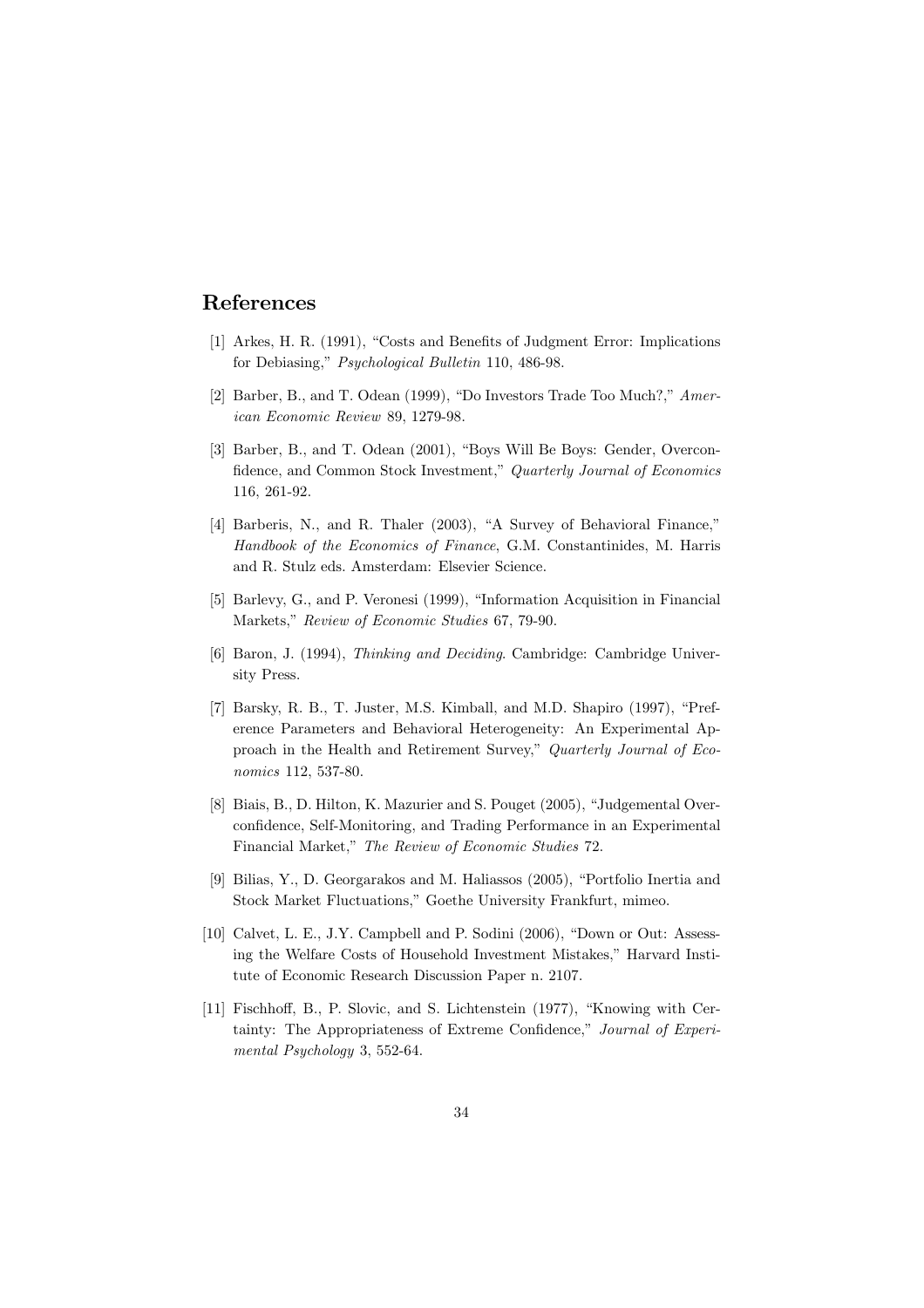- [12] Grossman, S. J., and J.E. Stiglitz (1980), "On the Impossibility of Informationally Efficient Markets," American Economic Review 70, 393-408.
- [13] Guiso, L., M. Haliassos, and T. Jappelli (2002), *Household Portfolios*. Cambridge: MIT Press.
- [14] Guiso, L. and M. Paiella (2003), "Risk Aversion, Wealth and Background Risk," CEPR Discussion Paper n. 2728.
- [15] Huberman, Gur (2001), "Familiarity Breeds Investment," Review of Financial Studies, Vol. 14, No. 3, pp. 659-680.
- [16] Ivkovic, Zoran, Clemens Sialm, and Scott Weisbenner (2004), "Portfolio Concentration and the Performance of Individual Investors," NBER Working Paper n. 10675.
- [17] Klayman, J., J. B. Soll, C. Gonzales-Vallejo, and S. Barlas (1999), "Overconfidence: It Depends on How, What, and Whom You Ask," Organizational Behavior and Human Decision Processes 79, 216-47.
- [18] Lichtenstein, S., B. Fischhoff, and L. Phillips (1982), "Calibration of Probabilities: The State of the Art to 1980," in Judgment Under Uncertainty: Heuristics and Biases, D. Kahneman, P. Slovic and A. Tversky eds. Cambridge: Cambridge University Press.
- [19] Lundeberg, M. A., P.W. Fox, and J. Puncochar (1994). "Highly Confident but Wrong: Gender Differences and Similarities in Confidence Judgments," Journal of Educational Psychology 86, 114-21.
- [20] Massa, Massimo, Andrei Simonov (2006), "Hedging, Familiarity and Portfolio Choice," Review of Financial Studies 19, 633-685.
- [21] Odean, T. (1998a), "Volume, Volatility, Price and Profit when all Investors are Above Average" Journal of Finance LIII, 1887-1934.
- [22] Odean, T. (1998b), "Are Investors Reluctant to Realize their Losses?," Journal of Finance 53, 1775-98.
- [23] Pelizzon, L., and G. Weber (2005), "Efficient Portfolios Conditional on Housing: Evidence from the UPS Survey," University of Padua, mimeo.
- [24] Peress, J. (2004), "Wealth, Information Acquisition and Portfolio Choice," The Review of Financial Studies 17, 879-914.
- [25] Svenson, O. (1981), "Are We All Less Risky and More Skillful than our Fellow Drivers?" Acta Psychologica 47, 143-8.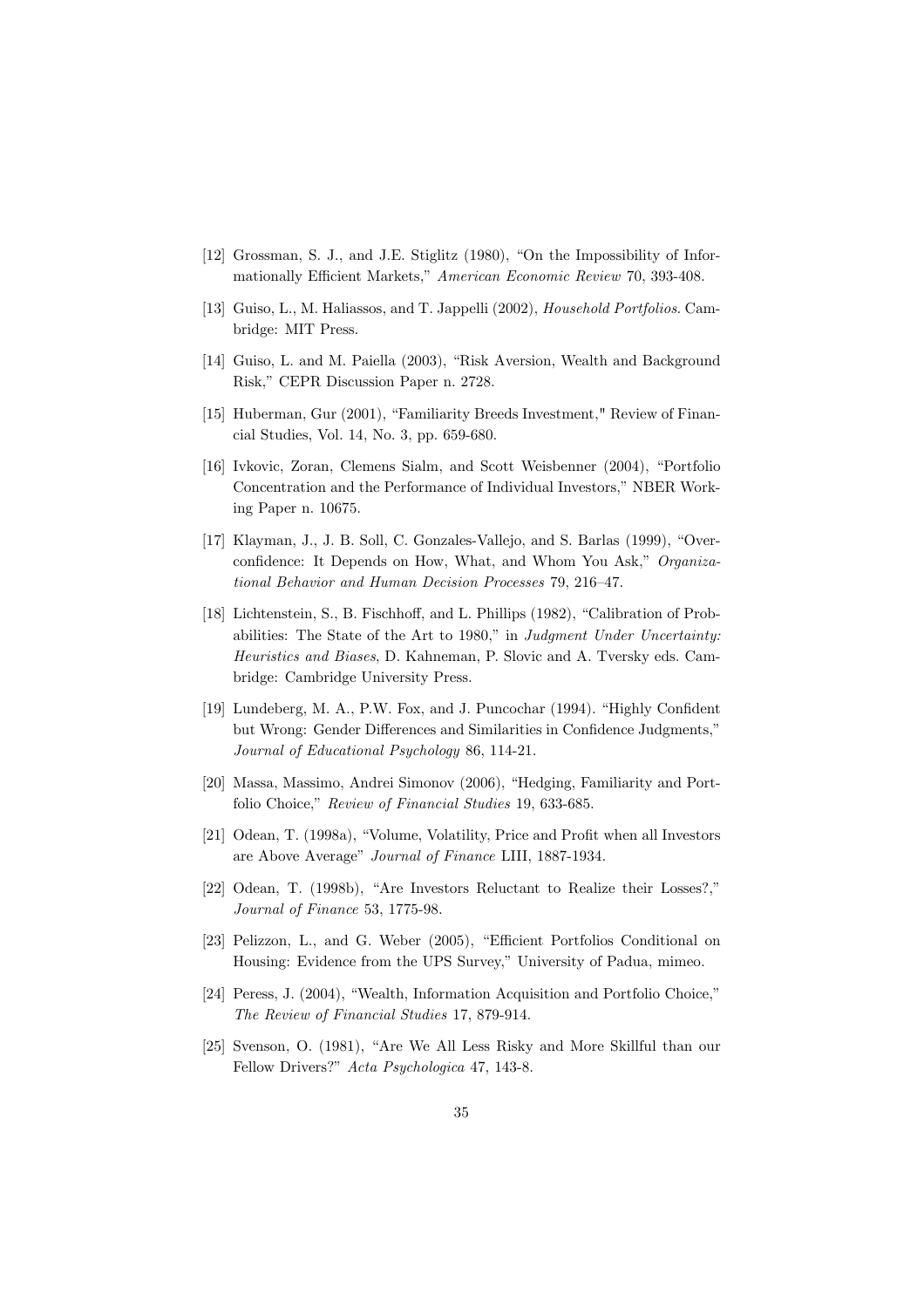- [26] Taylor, S. E. and J.D. Brown (1988), "Illusion of Well-Being: A Social Psychological Perspective on Mental Health," Psychological Bulletin 103, 193-210.
- [27] Tiger, L. (1979), The Biology of Hope. New York: Simon and Schuster.
- [28] Verrecchia, R.E. (1982), "Information Acquisition in a Noisy Rational Expectations Economy," Econometrica 50, 1415-30.
- [29] Yates, J. F. (1990), *Judgment and Decision Making*. Englewood Cliffs, NJ: Prentice Hall.
- [30] Weinstein, N. D. (1980), "Unrealistic Optimism about Future Life Events," Journal of Personality and Social Psychology 39, 806-20.
- [31] Van Nieuwerburgh, S. and L. Veldkamp (2005), "Information Acquisition and Portfolio Under-Diversification," New York University, Stern School of Business, mimeo.
- [32] West, R. F., and K.E. Stanovich (1997), "The Domain Specificity and Generality of Overconfidence: Individual Differences in Performance Estimation Bias," Psychonomic Bulletin and Review 4, 387-92.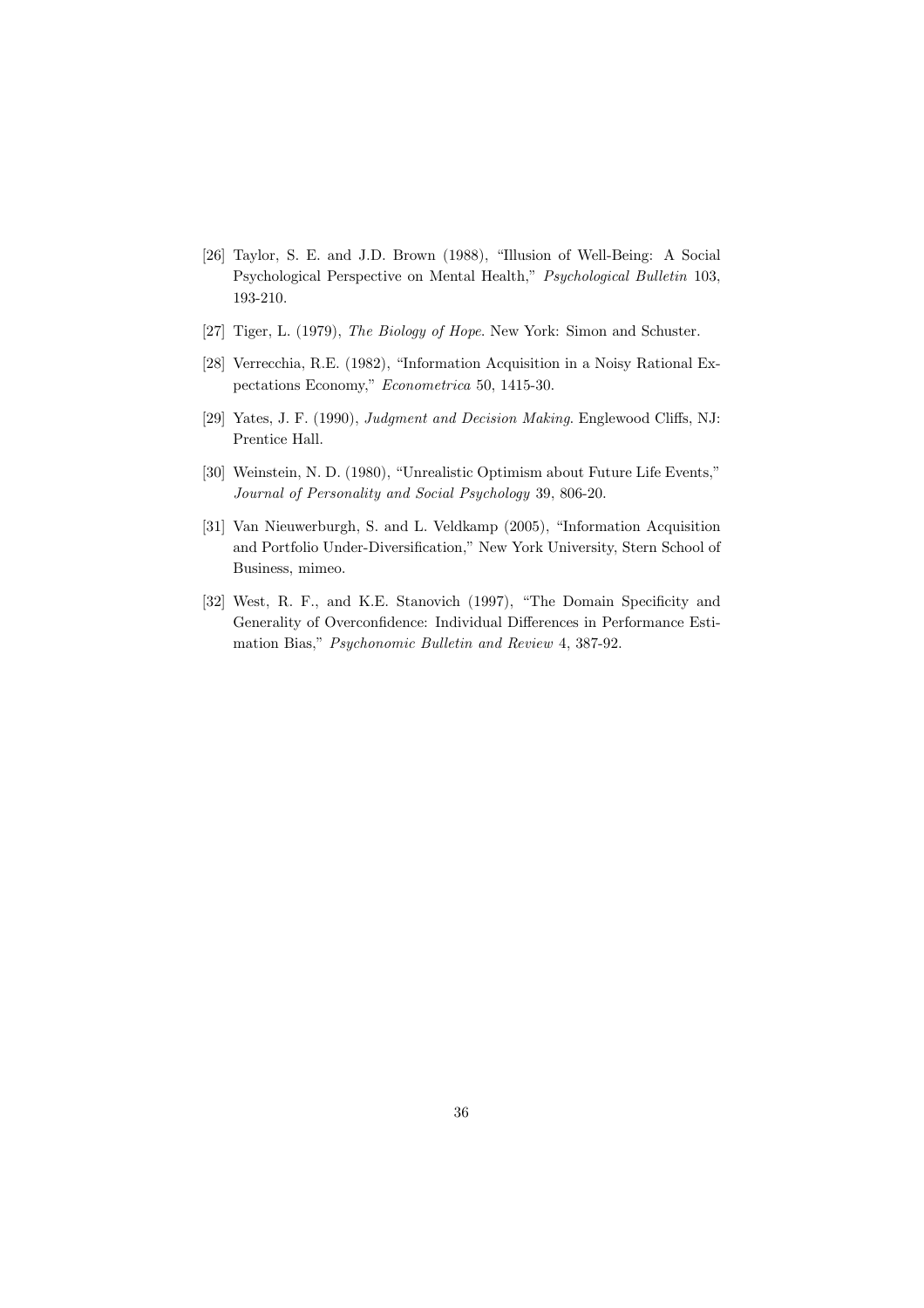### Appendix A: The rational and the overconfi-8 dent models

As in Peress (2004), we consider a rational investor who chooses between a risk free asset (a "bond") and a risky asset (a "stock"). We first recall the expressions for the equilibrium price P, the optimal portfolio share of stocks  $\alpha_i^R$ and the optimal level of information acquisition  $x_j^R$ . The equilibrium price, for small levels of  $z$ , which scales the level of risk in the economy is :

$$
\ln P \approx pz = p_0(i)z + p_\pi(i)(\pi z - \mu \theta z) - r^f z
$$

where:

$$
\pi z \sim N((E\pi)z, \sigma_{\pi}^2 z)
$$
 is the payoff of the risky asset  
\n
$$
\theta z \sim N((E\theta)z, \sigma_{\theta}^2 z)
$$
 is the supply of the risky asset  
\n
$$
p_0(i) = \frac{1}{\bar{h}}(\frac{E\pi}{\sigma_{\pi}^2} + i\frac{E\theta}{\sigma_{\theta}^2} + \frac{1}{2})
$$
  
\n
$$
p_{\pi}(i) = 1 - \frac{1}{\bar{h}\sigma_{\pi}^2}
$$
  
\n
$$
\bar{h} = \frac{1}{\sigma_{\pi}^2} + i\frac{i^2}{\sigma_{\theta}^2} + i\frac{i}{n}
$$
 (aggregate precision)  
\n
$$
i = \int_j x_j^R \tau_j(W_{0j}) dG(x_j^R, W_{0j})
$$
 (aggregate information)  
\n
$$
n = \int_j \tau_j(W_{0j}) dG(x_j^R, W_{0j})
$$
 (aggregate risk tolerance)  
\n
$$
\tau_j(W_{0j})
$$
 (absolute risk tolerance)  
\n
$$
dG(x_j^R, W_{0j})
$$
 (density of investors with  $x_j^R, W_{0j}$ )

 $x_j^R$  is the amount of information acquired by investor  $j$  and is given by:

$$
C'(x_j^R) = \frac{1}{2}\tau(W_j)\phi'_x(x_j^R, i)
$$

where:

$$
\phi(x_j^R, i) = h(i, x_j^R)A + \frac{1}{4h(i, x_j^R)} + q - 1
$$
 is increasing and convex in  $x$   
\n
$$
A = \frac{h(i, 0)n^2 + 2in + \sigma_{\theta}^2}{(n\bar{h})^2} + q^2
$$
  
\n
$$
q = \frac{E\theta}{n\bar{h}} - \frac{1}{2\bar{h}}
$$
  
\n
$$
h(i, x_j^R) = \frac{1}{\sigma_{\pi}^2} + \frac{i^2}{\sigma_{\theta}^2} + x_j^R
$$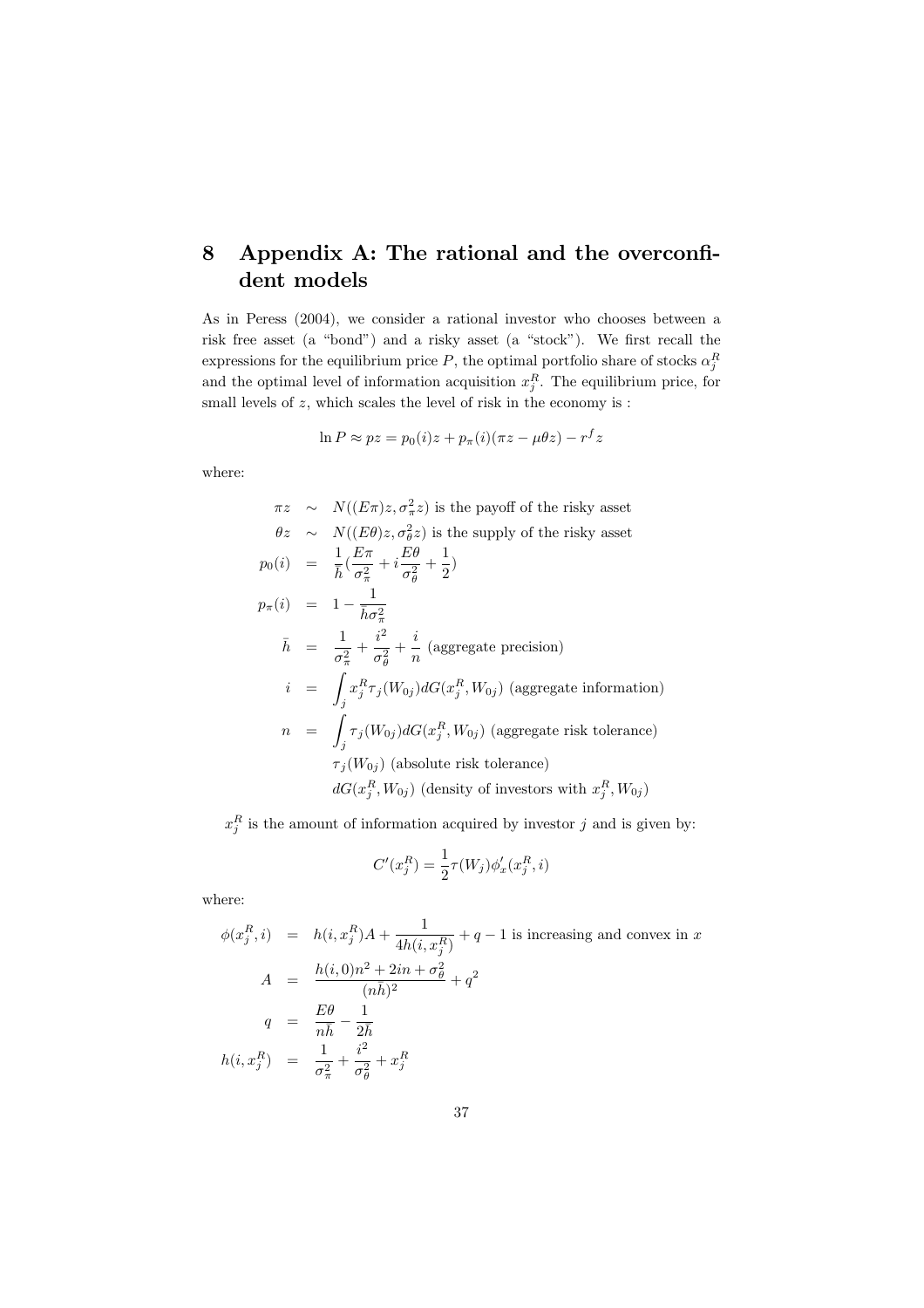Theorem 1 in Peress (2004) proofs that the optimal amount of information is increasing in absolute risk tolerance  $\tau(W_j)$  and wealth, and decreasing in the marginal cost of information. He also shows that there is a wealth threshold below which the investor does not purchase information.

The optimal share of stocks is:

$$
\alpha_j^R = \frac{\tau(W_j)}{W_j} \left( \frac{E\pi}{\sigma_\pi^2} + \frac{iE\theta}{\sigma_\theta^2} + \frac{i^2}{\sigma_\theta^2} (\pi - \mu\theta) + x_j^R \frac{S_j^R}{z} + \frac{1}{2} - (p + r^f)h(i, x_j^R) \right)
$$

where  $S_j^R$  is the signal received on the true payoff  $\Pi$  by investor  $j$  as he purchases the amount of information  $x_j^R$  :

$$
S_j^R = S(x_j^R) = \pi z + \sqrt{\frac{z}{x_j^R}} \varepsilon
$$
  

$$
\varepsilon \sim N(0, 1)
$$

#### The Sharpe ratio of the rational investor 8.1

The Sharpe ratio of the rational investor (dropping the index  $j$  for simplicity) is: L.

$$
Sharpe^{R} = \frac{E(\alpha^{R}r^{e})}{\sqrt{V(\alpha^{R}r^{e})}} = \frac{\text{portfolio mean excess return}}{\text{portfolio standard deviation}}
$$

where  $r^e$  is the excess return on the stock:

$$
r^e = \frac{\Pi - P}{P} - r^f z
$$

and the expected mean excess return on the portfolio is:

$$
E(\alpha^R r^e) = E(E(\alpha^R r^e | S^R, P))
$$
  
= 
$$
E\alpha^R E(r^e | S^R, P)
$$

Let us define

$$
\lambda^{R} = \alpha^{R} \frac{W}{\tau(W)} \frac{1}{\sqrt{V}}
$$
  
(the Sharpe ratio of the portfolio return)  

$$
V = V(\pi z \mid S^{R}, P)
$$

One can show that:

$$
E(r^e | S^R, P) \simeq \lambda^R \frac{1}{\sqrt{V}}
$$

So that:

$$
E(\alpha^{R}r^{e}) = E(\left(\lambda^{R}\right)^{2}) \frac{\tau(W)}{W}
$$

$$
= \frac{\tau(W)}{W} \phi(i, x^{R}) z
$$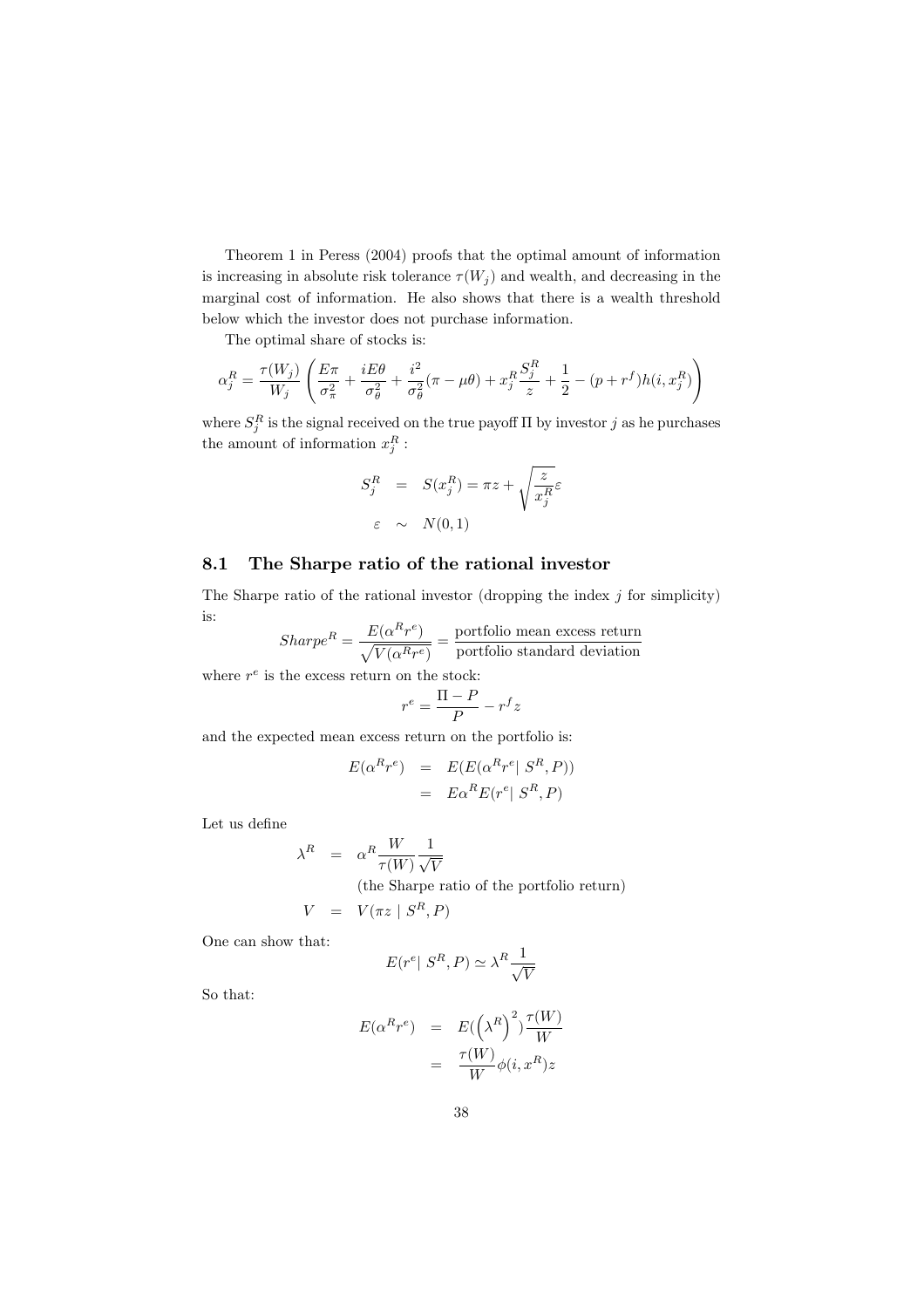And the variance of the excess return on the portfolio is:

$$
V(\alpha^R r^e) = E(V(\alpha^R r^e \ | \ S^R, P)) + V(E(\alpha^R r^e \ | \ S^R, P))
$$

Since the mean excess return on the portfolio is of the order of z,  $V(E(\alpha^R r^e))$  $(S<sup>R</sup>, P)$ ) is of the order of  $z<sup>2</sup>$  and is negligible at the first order in z with respect to  $E(V(\alpha^R r^e \mid S^R, P)).$  This implies that:

$$
V(\alpha^{R}r^{e}) \simeq E(V(\alpha^{R}r^{e} | S^{R}, P))
$$
  
\n
$$
= E((\alpha^{R})^{2} V(r^{e} | S^{R}, P))
$$
  
\n
$$
\simeq E((\alpha^{R})^{2} V(\pi z | S^{R}, P))
$$
  
\n
$$
= E((\lambda^{R})^{2} \frac{1}{V} V(\frac{\tau(W)}{W}))^{2}
$$
  
\n
$$
= (\frac{\tau(W)}{W})^{2} \phi(i, x^{R})z
$$

and finally the Sharpe ratio is given by:

$$
Sharpe^R = \sqrt{\phi(i, x^R)z}
$$

As shown in Peress (2004), Appendix B, the Sharpe ratio of the rational investor increases with  $x^R$  and the amount of information purchased.

#### The effect of overconfidence 8.2

We now introduce overconfidence in the previous model and compute the optimal portfolio and the optimal amount of information purchased by the overconfident investor. We assume that overconfident investors have mass zero among all other rational agents, so they don't affect the equilibrium price or the choice of other rational agents.

An overconfident investor who purchases the amount of information  $x^K$ thinks he is receiving the signal  $S^K = \pi z + \sqrt{\frac{z}{KxK}} \varepsilon$  although he is actually receiving the signal  $S(x^K)$ . That is, he overestimates the true precision of the signal by a factor  $K > 1$  measuring the degree of overconfidence. This alters the signal extraction problem he solves when he computes the optimal portfolio and chooses the optimal amount of information. Since the overconfident investor behaves as a rational investor who gets a signal with precision  $Kx^{K}$ , the optimal amount of information purchased is:

$$
C'(x_j^K) = \frac{1}{2}\tau(W_j)K\phi'_x(Kx_j^K, i)
$$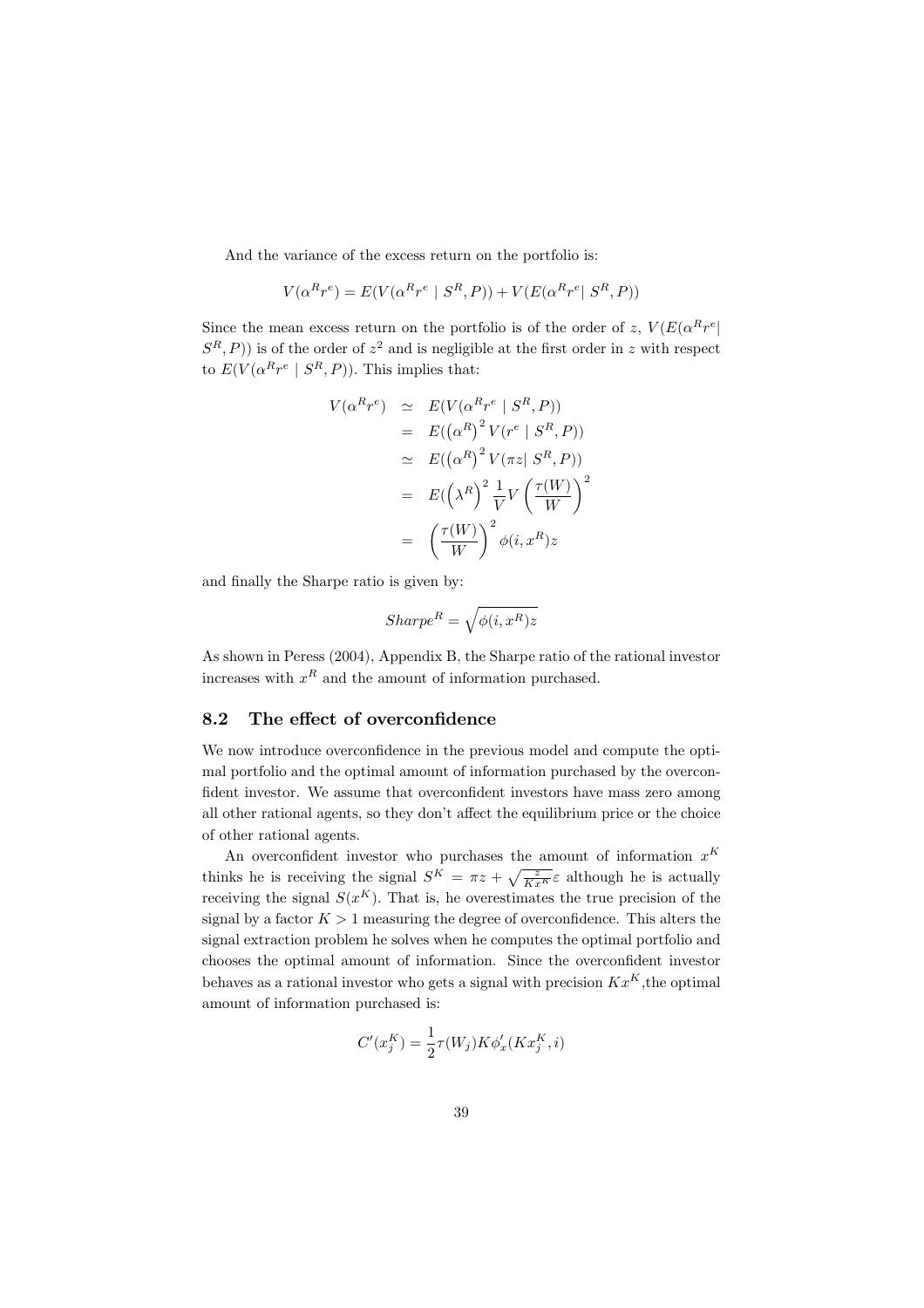Following the same line of proof as Peress (2004), optimal information of the overconfident investor increases with risk tolerance, wealth and degree of overconfidence  $K$ , and decreases with the marginal cost of acquiring information. Here too, there is a threshold level of wealth below which the overconfident investor does not acquire information but, *ceteris paribus*, the threshold is lower than for the rational investor. This can be seen by noticing that information is not acquired if  $C'(0) > \frac{1}{2}\tau(W_i)K\phi'_x(0)$ , which requires a lower value of wealth the larger is  $K$ .

The optimal portfolio is given by:

$$
\alpha_j^K = \frac{\tau(W_j)}{W_j} \left( \frac{E\pi}{\sigma_\pi^2} + \frac{iE\theta}{\sigma_\theta^2} + \frac{i^2}{\sigma_\theta^2} (\pi - \mu\theta) + Kx_j^K \frac{S^K}{z} + \frac{1}{2} - (p + r^f)h(i, Kx_j^K) \right)
$$

**Proof:** The proof follows Peress (2004) except for the signal extraction problem. Now:

$$
E(\pi z \mid S^K, P) = \frac{1}{h(i, Kx_j^K)} \left( \frac{E\pi}{\sigma_{\pi}^2} z + \frac{iE\theta}{\sigma_{\theta}^2} z + z \frac{i^2}{\sigma_{\theta}^2} (\pi - \frac{\theta}{i}) + Kx_j^K S_j^K \right)
$$
  

$$
V(\pi z \mid S^K, P) = \frac{z}{h(i, Kx_j^K)}
$$

and for small  $z$  the optimal portfolio is still given by :

$$
\alpha_j^K = \frac{\tau(W_j)}{W_j} \frac{E(\pi z \mid S_j^K, P) + \frac{1}{2}V(\pi z \mid S_j^K, P) - pz - r^f z}{V(\pi z \mid S_j^K, P)}.
$$

Substituting for the expected stock return and variance conditional on the signal gives the optimal portfolio choice above.

### 8.3 The perceived Sharpe ratio of an overconfident investor

The perceived Sharpe ratio of an overconfident investor can be computed exactly along the same lines followed for the rational investor but conditioning on the perceived signal. This gives:

$$
Perceived\ Sharpe^{K} = \sqrt{\phi(i, Kx^{K})z}
$$

The perceived ratio increases with K (the overconfidence parameter) and  $x^K$ (the amount of information purchased). Thus, the overconfident investor is indeed tempted to purchase even more information than the rational investor. However, the true Sharpe ratio of the overconfident investor is different from the one he expects.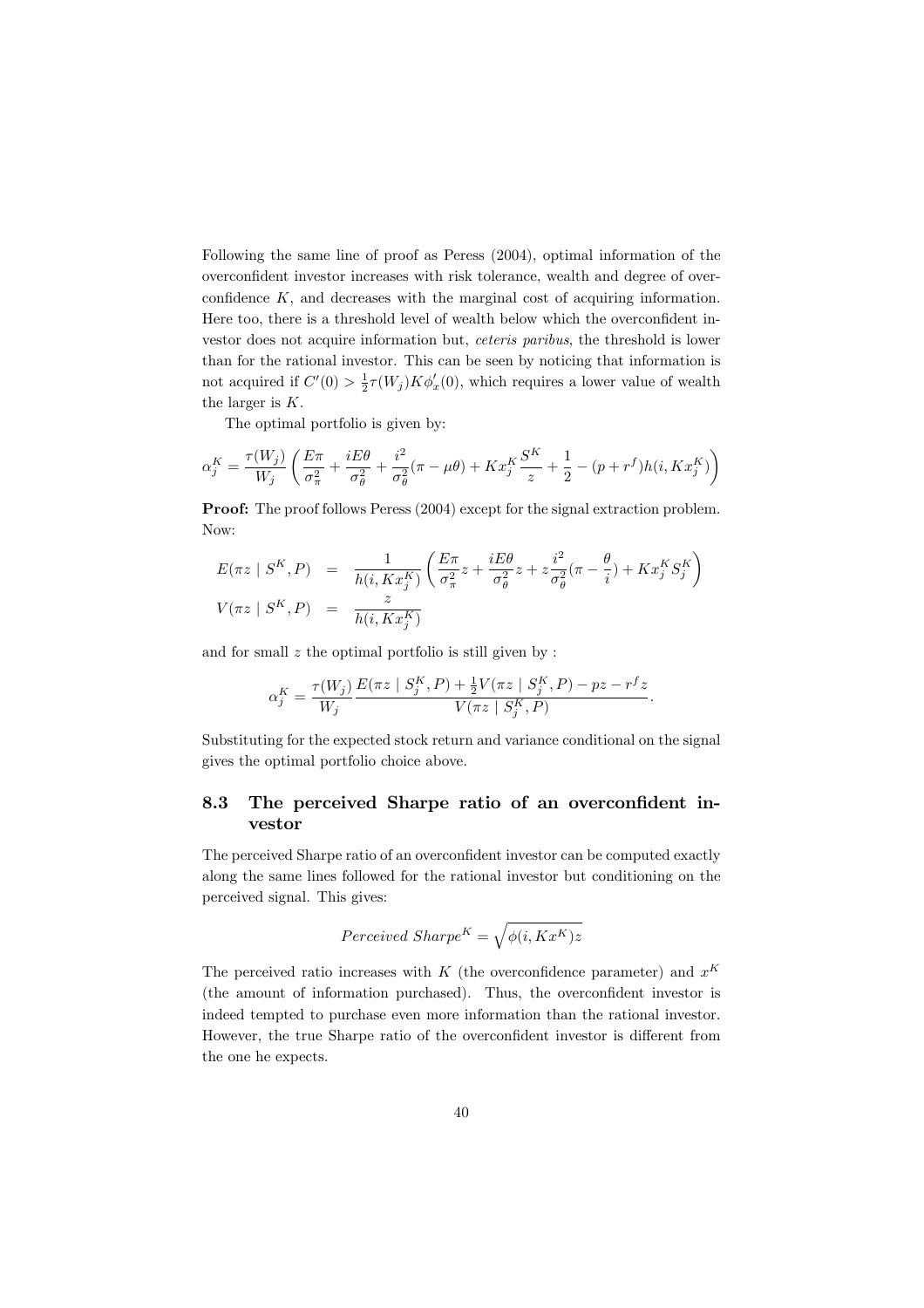#### The actual Sharpe ratio of an overconfident investor 8.4

To compute the true Sharpe ratio of the overconfident investor, we need to condition on the true signal:

$$
E(\alpha^{K}r^{e}) = E(E(\alpha^{K}r^{e} | S^{R}, P))
$$

Define:

$$
\alpha^{RK} = \alpha^K - \alpha^R
$$
  

$$
\lambda^{RK} = \alpha^{RK} \frac{W}{\tau(W)} \sqrt{V}
$$

where  $\alpha^R$  denotes the portfolio choice of a rational investor who would be choosing the amount of information  $x^K$ .

Thus the average portfolio return of the overconfident investor, conditioning on the true distribution of signals, is:

$$
E(E(\alpha^{K}r^{e} | S^{R}, P)) = E((\alpha^{R} + \alpha^{RK})E(r^{e} | S^{R}, P))
$$
  
= 
$$
\frac{\tau(W)}{W}E(\lambda^{R} + \lambda^{RK})\lambda^{R}
$$
  
= 
$$
\frac{\tau(W)}{W} (E((\lambda^{R})^{2}) + E(\lambda^{RK}\lambda^{R}))
$$

and the portfolio variance:

$$
V(\alpha^{K}r^{e}) \simeq E(V(\alpha^{K}r^{e} \mid S^{R}, P))
$$
  
\n
$$
= E(\alpha^{RK} + \alpha^{R})^{2}V(r^{e} \mid S^{R}, P)
$$
  
\n
$$
= \left(\frac{\tau(W)}{W}\right)^{2} (E(\lambda^{RK} + \lambda^{R})^{2})
$$
  
\n
$$
= \left(\frac{\tau(W)}{W}\right)^{2} (E(\lambda^{RK})^{2} + E(\lambda^{R})^{2} + 2E(\lambda^{R}\lambda^{RK}))
$$

Thus, the true Sharpe ratio of the overconfident investor is:

$$
Sharpe^{K} = \frac{E((\lambda^{R})^{2}) + E(\lambda^{RK}\lambda^{R})}{\sqrt{E(\lambda^{R})^{2} + E(\lambda^{RK})^{2} + 2E(\lambda^{R}\lambda^{RK})}}
$$

Note that  $E(\lambda^R)^2$  is the square of the Sharpe ratio of an investor who is<br>not overconfident and perceives the signal correctly but who would purchase the amount of information  $x^K$ . We are interested in showing how the Sharpe ratio of the overconfident investor compares to that of the rational investor and how it varies with the amount of information  $x^K$ .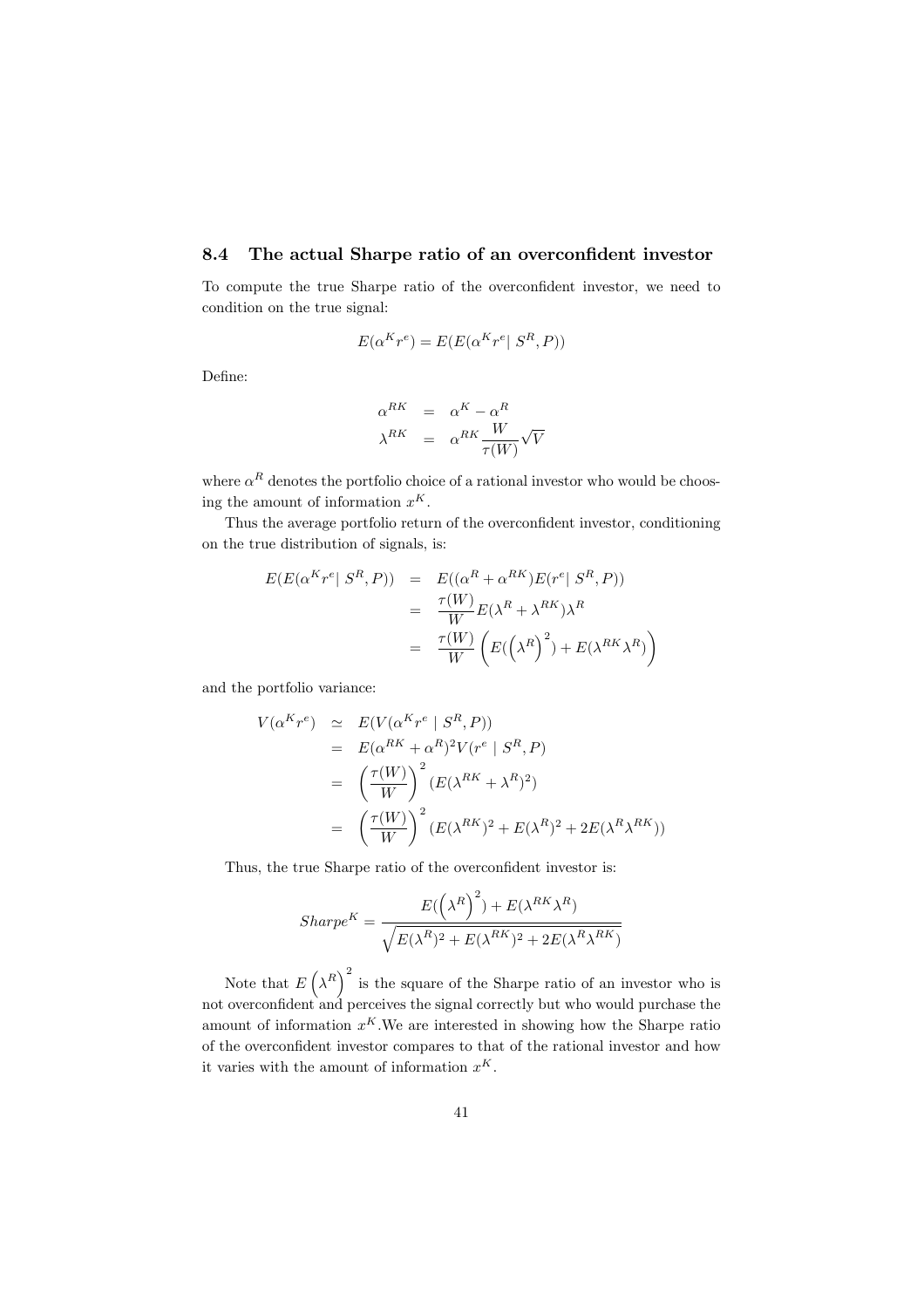Let us compute the different terms that come into play:

$$
\lambda^{R} = \frac{1}{\sqrt{zh(i, x^{K})}} \times
$$
\n
$$
(p_{0}(i)(i/n - x^{K})z + \pi z(1 - p_{\pi}(i))(x^{K} - i/n) +
$$
\n
$$
(\theta z/i)((1 - p_{\pi}(i))i/n + p_{\pi}(i)x^{K}) + \sqrt{zx^{K}}\varepsilon)
$$
\n
$$
\lambda^{RK} = \frac{1}{\sqrt{zh(i, x^{K})}} \times
$$
\n
$$
(-(K - 1)xp_{0}(i)z + (1 - p_{\pi}(i))(\pi z)(K - 1)x^{K} +
$$
\n
$$
p_{\pi}(i)(K - 1)x^{K}(\theta z/i) + \varepsilon(\sqrt{K} - 1)\sqrt{zx^{K}})
$$

where  $\varepsilon$  is a random variable with a standard normal distribution (mean 0 and variance 1)

And where (to a first-order approximation in  $z$ ):

$$
E(\left(\lambda^R\right))^2 = \phi(i, x^K)
$$

$$
E(\lambda^{R}\lambda^{RK}) = \frac{x^{K}}{h(i, x^{K})} \times
$$
  

$$
(((1 - p_{\pi}(i))^{2}\sigma_{\pi}^{2} + (p_{\pi}(i))^{2}\frac{\sigma_{\theta}^{2}}{i^{2}})(x^{K} - i/n)(K - 1) +
$$
  

$$
p_{\pi}(i)\frac{i}{n}\frac{\sigma_{\theta}^{2}}{i^{2}}(K - 1) + (\sqrt{K} - 1))
$$

 $\quad \ \ \, \text{and}$ 

$$
E(\lambda^{RK})^2 = \frac{(x^K)^2}{h(i, x^K)}((1 - p_\pi(i))^2 \sigma_\pi^2 + p_\pi(i)^2 \sigma_\theta^2/i^2)(K - 1)^2
$$
  
 
$$
+ (\sqrt{K} - 1)^2 \frac{x^K}{h(i, x^K)}
$$

Going back to the expression for the "true" Sharpe ratio of the overconfident investor, we have that:  $\,$ 

$$
Sharpe^K = \frac{N}{\sqrt{D}}
$$

where:

$$
N = E(\lambda^R)^2 + E(\lambda^R \lambda^{RK})
$$
  
\n
$$
D = E(\lambda^R)^2 + 2E(\lambda^R \lambda^{RK}) + E(\lambda^{RK})^2
$$

Although it is not obvious from the formulas that  $Share^K < Sharpe^R$ , we know that the amount of information purchased by the overconfident investor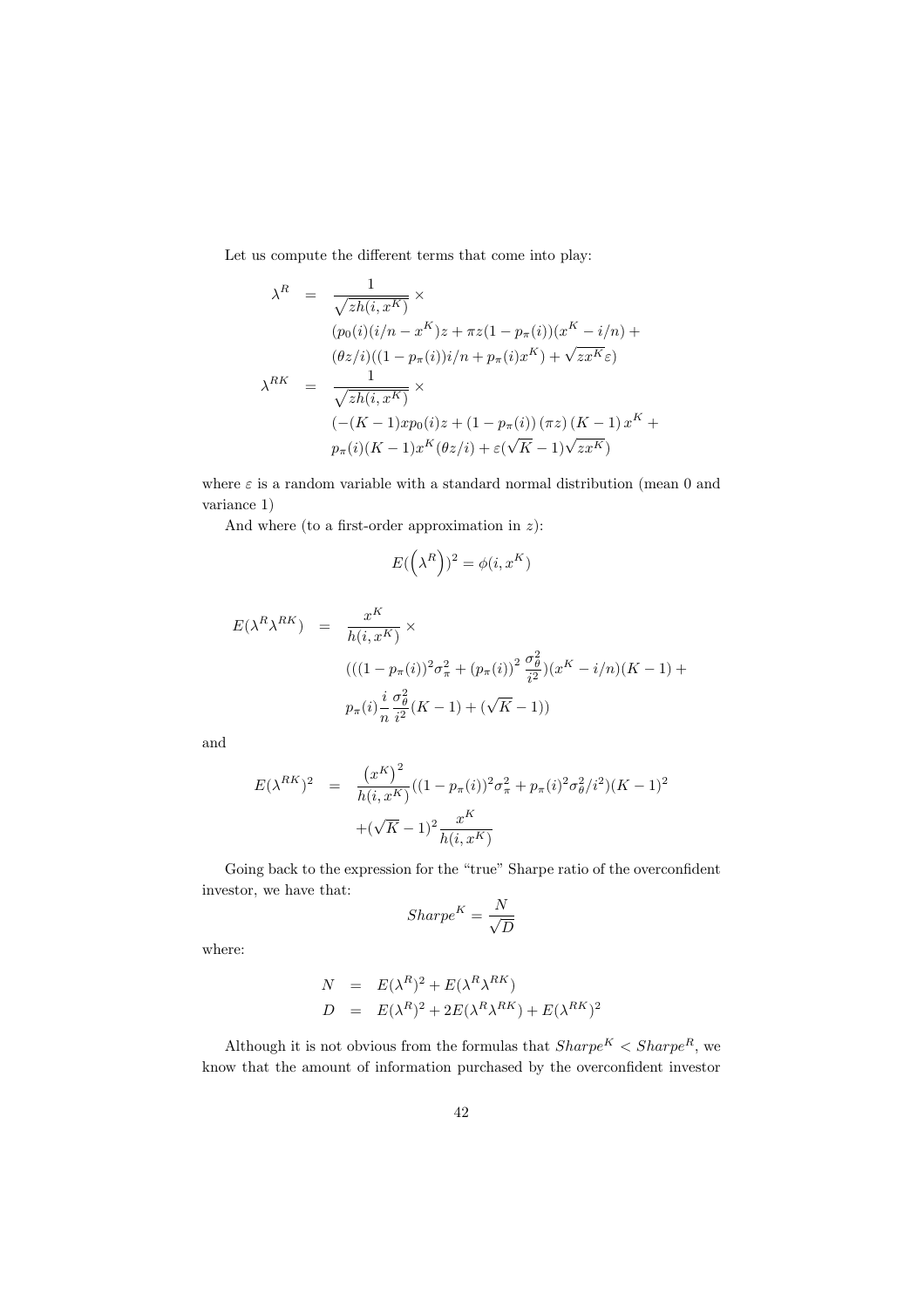$x^K$  is strictly greater than that purchased by the rational investor, so that the portfolio allocation of the overconfident investor is suboptimal given the equilibrium returns, implying  $Share^K < Sharpe^R$ . (In equilibrium, the Sharpe ratio is maximized at the optimal level of information given the true signalling structure).

To see how the Sharpe ratio varies with a marginal increase in information , we compute the derivatives of the various terms of the ratio with respect to  $x^K$ :

$$
\frac{\partial E(\lambda^{R})^{2}}{\partial x^{K}} = \frac{\partial \phi(i, x^{K})}{\partial x^{K}} = A - \frac{1}{4(h(i, x^{K}))^{2}}
$$
\n
$$
\frac{\partial E(\lambda^{R} \lambda^{RK})}{\partial x^{K}} = (K - 1)C \frac{x^{K}}{h(i, x^{K})} +
$$
\n
$$
(C(x^{K} - i/n)(K - 1) + p_{\pi}(i) \frac{i}{n} \frac{\sigma_{\theta}^{2}}{i^{2}} (K - 1) + (\sqrt{K} - 1))
$$
\n
$$
\times \left(\frac{1}{h(i, x^{K})} - \frac{x^{K}}{(h(i, x^{K}))^{2}}\right)
$$
\nwhere  $C = (1 - p_{\pi}(i))^{2} \sigma_{\pi}^{2} + p_{\pi}(i)^{2} \sigma_{\theta}^{2} / i^{2}$ \n
$$
\frac{\partial E(\lambda^{RK})^{2}}{\partial x^{K}} = \left(\frac{2x^{K}}{h(i, x^{K})} - \frac{(x^{K})^{2}}{(h(i, x^{K}))^{2}}\right) C(K - 1)^{2}
$$
\n
$$
+ (\sqrt{K} - 1)^{2} \left(\frac{1}{h(i, x^{K})} - \frac{x^{K}}{(h(i, x^{K}))^{2}}\right)
$$

So that:

$$
\frac{\partial N}{\partial x^{K}} = \frac{\partial E(\lambda^{R})^{2}}{\partial x^{K}} + \frac{\partial E(\lambda^{R}\lambda^{RK})}{\partial x^{K}} > 0
$$
  

$$
\frac{\partial D}{\partial x^{K}} = \frac{\partial E(\lambda^{R})^{2}}{\partial x^{K}} + 2\frac{\partial E(\lambda^{R}\lambda^{RK})}{\partial x^{K}} + \frac{\partial E(\lambda^{RK})^{2}}{\partial x^{K}} > 0
$$

And finally:

$$
\frac{\partial Sharpe^{K}}{\partial x^{K}} = \frac{1}{D} \left( \frac{\partial N}{\partial x^{K}} \sqrt{D} - N \frac{\frac{\partial D}{\partial x^{K}}}{2\sqrt{D}} \right)
$$

$$
= \frac{1}{2D\sqrt{D}} \left( 2 \frac{\partial N}{\partial x^{K}} D - N \frac{\partial D}{\partial x^{K}} \right)
$$

A marginal increase in the amount of information of overconfident investors has two effects. It increases the true excess mean return of the portfolio  $\left(\frac{\partial N}{\partial x^{K}} > 0\right)$ , but it also increases the true variance of the excess return  $\left(\frac{\partial D}{\partial x^{K}} > 0\right)$ .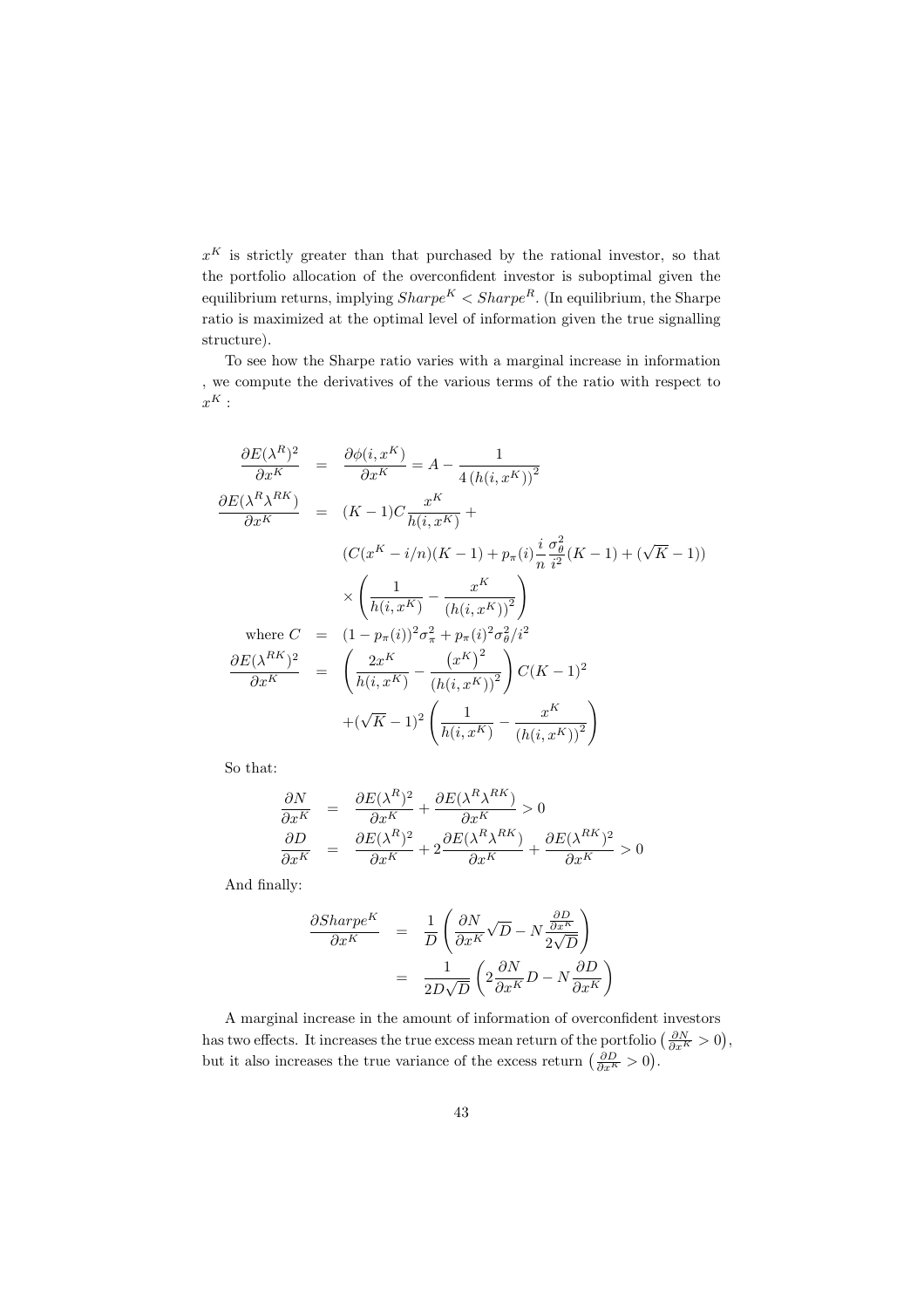Proof of Propositions 1 and 2. In general, it is not possible to establish analytically the sign of the above derivative. But we see that for large  $K$ , the extra term  $E(\lambda^{RK})^2$  in the denominator of the Sharpe ratio of the overconfident investor dominates and the Sharpe ratio becomes:

$$
Sharpe^K \sim B \frac{1}{h(i, x^K)}
$$
 for large K

where B is a positive constant. Since  $h(i, x^K)$  is strictly increasing in  $x^K$ , when overconfidence is sufficiently large the Sharpe ratio is decreasing in  $K$ .

To see how the Sharpe ratio varies with the amount of information and the degree of overconfidence, we evaluate the ratio using the same assumptions as in Peress  $(2004, Section 6)$ . In particular, we use a CRRA specification for the utility function with a coefficient of relative risk aversion of 5 to compute the level of aggregate risk tolerance  $n$  (using the same number for aggregate financial wealth of 5,184 billion dollars):

$$
n = 1,037
$$
 billion (USD)

and:

 $\sigma_{\pi}^2$  = 0.0275 (the historical moments of stock returns in the US)  $E\theta = n \times 2.750$  $\sigma_{\theta}^2$  =  $n \times 6.539$  $\mu = 100 \times n$ 

The computation is not meant to be realistic but rather to provide a qualitative numerical description of how the Sharpe ratio varies with information and the overconfidence parameter. Figure 1 in the text plots  $Sharpe^{K}$  as a function of  $x^K$  for the increasing degree of overconfidence starting with  $K = 1$ .

We see that the true Sharpe ratio of the overconfident investor is strictly lower than the Sharpe ratio of the rational investor and decreasing in the level of overconfidence. The sensitivity to the amount of information is also lower the higher the degree of overconfidence. Furthermore, for  $K$  sufficiently large, the Sharpe ratio is negatively related to the amount of information at all levels of information. In our computations the relation between the Sharpe ratio and information becomes negative when overconfidence is such that the investor's perceived standard deviation of returns is half its true value.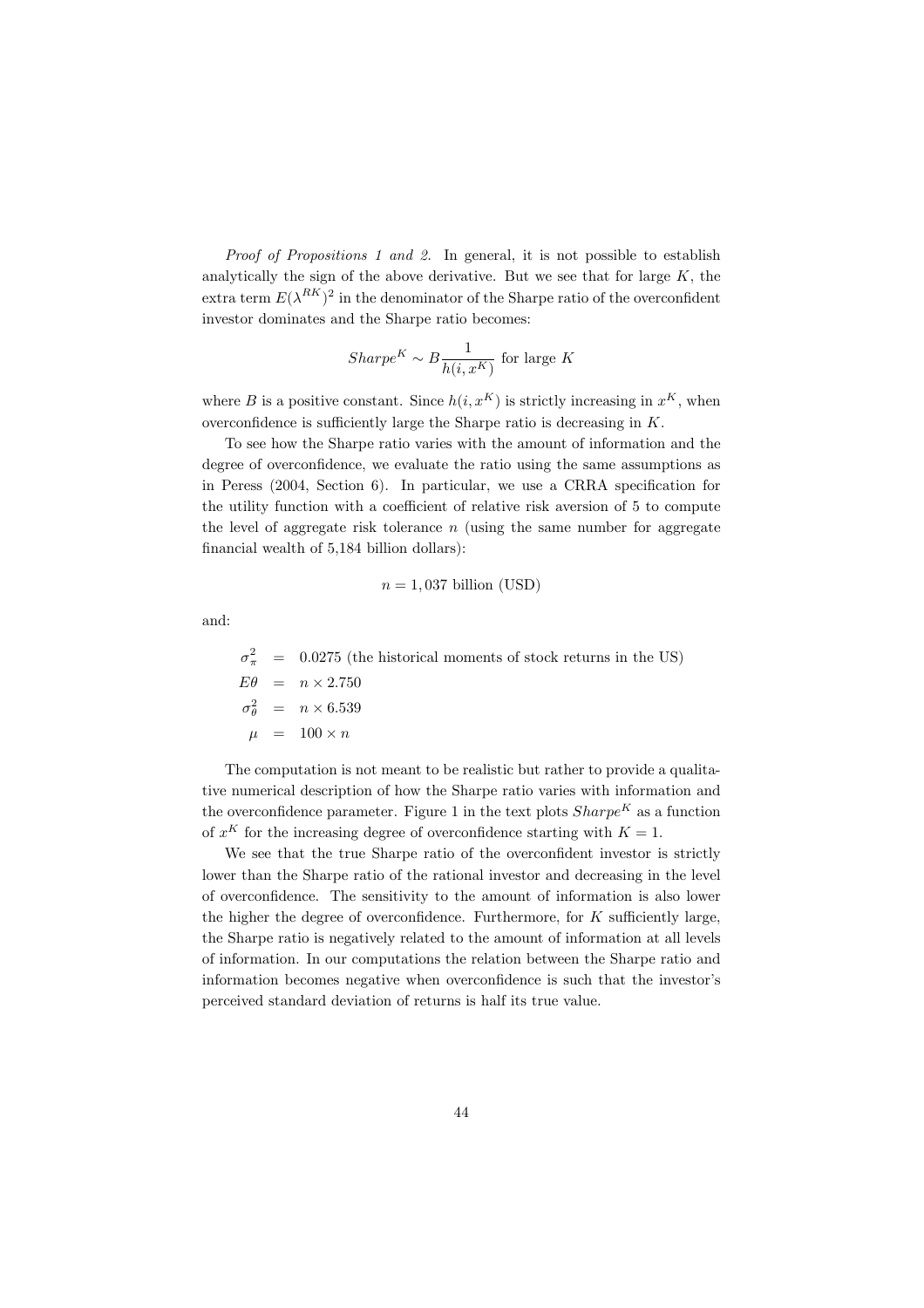### Appendix B: Data sources and variables' def-9 initions

#### $9.1$ The Unicredit-Pioneer Survey

The Unicredit-Pioneer Economic Research Survey of Investors' Behavior (UPS) draws on the population of clients of one of the three largest Italian banks, with over 4 million accounts. The sample includes 1,834 individuals with a checking account in one of the banks that are part of the Unicredit Group. The sample is representative of the eligible population of customers, excluding customers less than 20 years old or older than 80, and those who hold accounts of less than 1,000 euro or more than 2.5 million euro.

UPS' goal is to study retail customers' behavior and expectations. The survey has detailed information on households' demographic structure, wealth (both within and outside the bank), and income. It has data on multi-banking, attitudes towards saving and financial investment, propensity to take financial risk, retirement saving and life insurance. Interviews have been administered between September 2003 and January 2004 by an Italian leading poll agency, which also serves the Bank of Italy for the Survey on Household Income and Wealth (SHIW). Most interviewers had substantial experience in administering the Bank of Italy SHIW, which is likely to increase the quality of the data. The Computer Assisted Personal Interview (CAPI) methodology was employed for all interviews. Before the interview, each customer was contacted by phone.

The sampling design is similar to that of the Bank of Italy SHIW. The population of account holders is stratified along geographical area of residence (North-East, North-West, Central and Southern Italy), city size (less that 30,000 inhabitants and more), and wealth held with Unicredit (as of December 31, 2003). The questionnaire was designed with the help of field experts and academic researchers. It has eight sections, dealing with household demographic structure, occupation, propensity to save, to invest and to risk, individual and household financial wealth, real estate, entrepreneurial activities, income and expectations, life insurance and retirement income. The wealth questions match those in the Bank of Italy SHIW, and allow interesting comparison between the wealth distributions in the two surveys.

An important feature of the UPS is that sample selection is based on individual clients of Unicredit. The survey, however, contains detailed information also on the household head  $-$  defined as the person responsible for the financial matters of the family  $-$  and spouse, if present. Financial variables are elicited for both respondents and household.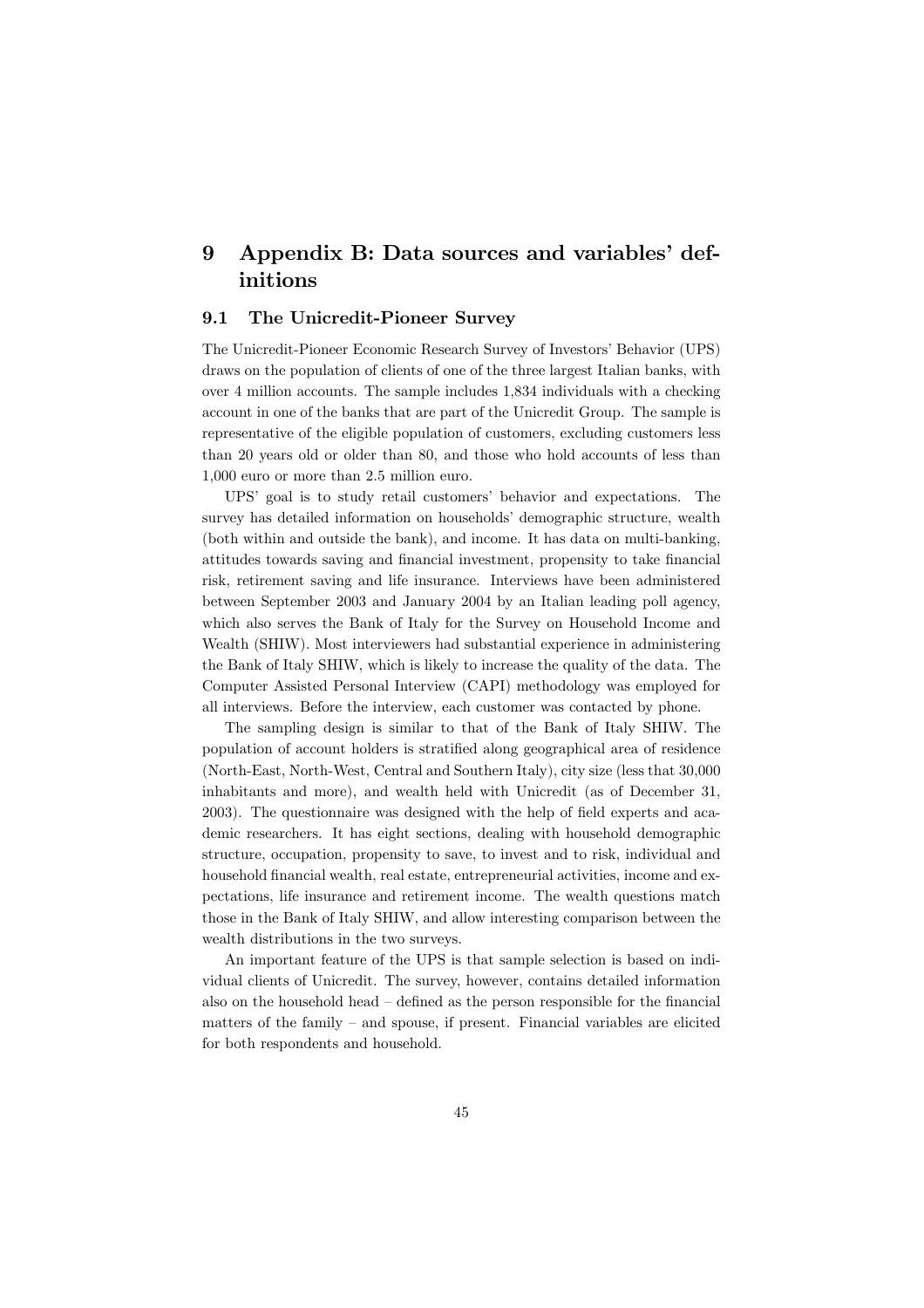#### 9.2 Construction and definition of wealth

UPS contains detailed information on ownership of real and financial assets, and amount invested. Real assets refer to the household. Financial assets refer to both the account holder and the household. For real assets, UPS reports separate data on primary residence, investment real estate, land, business wealth, and debt (mortgage and other debt). Real asset amounts are elicited without use of bracketing.

Two definitions of financial wealth are available. One refers to the individual account holder, and the other to the entire household. The two can differ because some customers keep financial wealth also in different banks or financial institutions (multi-banking) and/or because different household members have different accounts.

Calculation of financial assets amounts requires some imputation. First of all, respondents report ownership of financial assets grouped in 10 categories. Respondents are then asked to report financial assets amounts; otherwise, they are asked to report amounts in 16 predetermined brackets and if the stated amount is closer to the upper or lower interval within each bracket. The questions are the same used in the Bank of Italy SHIW.

#### Expected return, standard deviation and Sharpe ratio 9.3

To construct the portfolio Sharpe ratio we rely on Pelizzon and Weber (2005), who further classify the 10 UPS asset categories in short-term government bonds (considered to be the risk-free asset), medium-term government bonds (MTGB), long-term government bonds (LTGB), and stocks, as explained in Table A1. The questionnaire does not contain exact information on the maturity of government bonds, and the composition of mutual funds and managed investment accounts. Even if the precise split is not known, the survey asks if mutual funds are predominantly stocks or bonds, and we can combine this information with aggregate data to reclassify mutual funds and managed investment accounts.

We estimate the proportion invested in stocks using the average portfolio allocation of Italian managed funds in the Assogestioni Technical Report (January 2004 edition). For those who state that mutual funds or managed investment accounts are mostly stocks we assume that  $88.61\%$  is invested in stocks, 1.47% in bonds,  $9.92\%$  in the risk-free rate asset. For those who state that they are equally distributed between stocks and bonds, we assume that 43.07 percent is invested in stocks,  $49.56\%$  in bonds,  $7.37\%$  in the risk-free rate asset. For those who state that they are mostly invested in bonds, we assume that 1.55% is invested in stocks,  $93.3\%$  in bonds,  $5.2\%$  in stocks. Government bonds are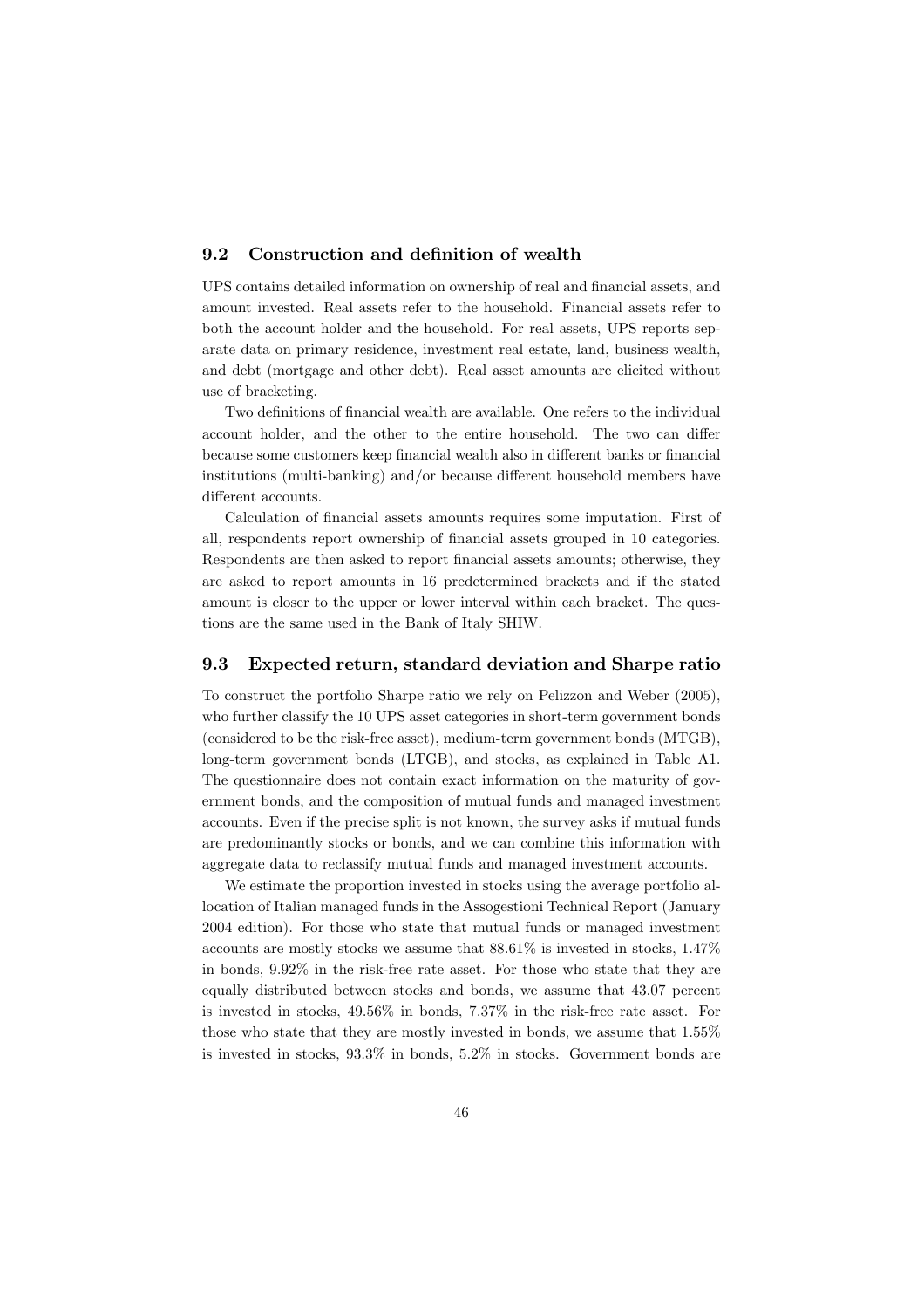allocated according to the composition of Italian public debt: 55% short-term bonds,  $1\%$  medium-term bonds,  $54\%$  long-term bonds.

Pelizzon and Weber then estimate the first and second moments of asset returns. Holding period returns for short term government bonds are computed from the 6-month Treasury Bill rate, assumed to be the risk free rate. For MTGB the holding period returns is a weighted average of holding period returns of medium term government bonds  $(80\%)$  and corporate bonds  $(20\%)$ . The holding period return of medium term government bonds is derived from the RENDISTAT index assuming a duration of two years. For corporate bonds we use the RENDIOBB index (the index of Italian corporate bonds vields) and a duration of three years. For long term bonds we use the estimated term structure of interest rates and a duration of five years. All returns are net of withholding tax, on the assumption that for most investors other tax distortions are relatively minor (financial asset income in Italy is currently subject to a 12.5% withholding tax). Stocks returns are computed from the MSCI Italy Stock Index total return.

The sample period is 1989-2003, because some assets did not exist prior to 1989. Pelizzon and Weber exploit the convergence process of Italian interest rates to German rates that accelerated dramatically before the introduction of the Euro in January 1999. Using Weighted Least Squares, the early return series are down-weighted more the farther away they are from November 1998. and weight one after November 1998. The weights are a geometrically declining function of the lag operator multiplied by  $\alpha$ , with  $\alpha$  equal to 0.8. The weighted series is used to compute sample first and second moments reported in Table  $A2.$ 

### $9.4$ Definition of variables constructed from survey responses

*Delegation.* Based on question: "Which of the following statements describes better your behavior when you make financial decisions?" (1) I take financial decisions alone, on the basis of information that I collect directly; (2) I use the advise of my bank/financial advisor, but the final decision is mine;  $(3)$  I let my bank/financial advisor decide, but I ask to be informed of the decision;  $(4)$  I delegate to my bank/financial advisor without asking too much details. The variable delegation is a dummy which equals to 1 if the variable code is 4.

Financial diversification. The variable is the ratio of stocks held in mutual funds and other investment accounts to total stocks (direct plus indirect). The index ranges from 0 to 1.

Income risk. Based on question: over the next 5 years, do you expect your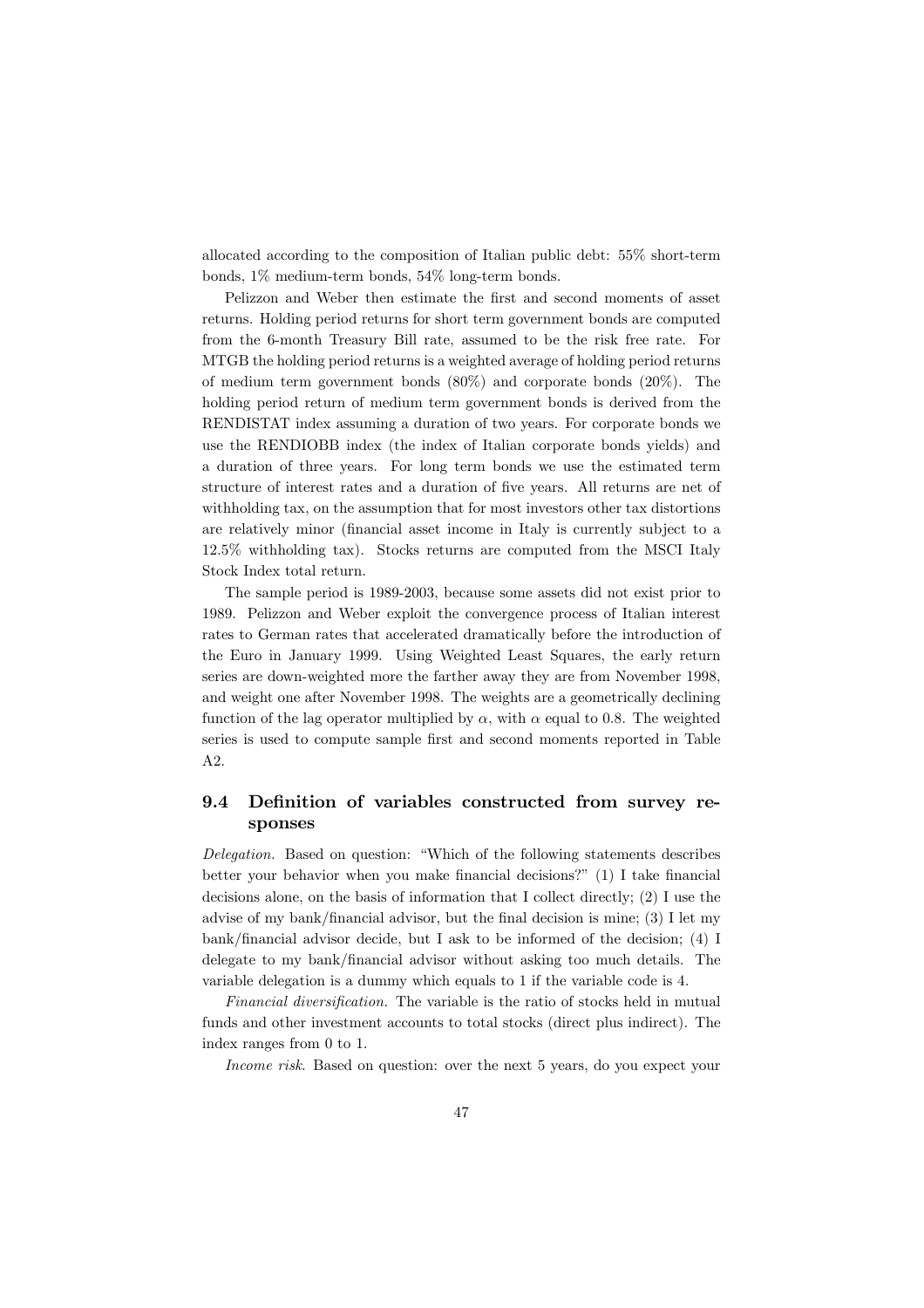income to: (1) fall significantly; (2) rise significantly; (3) remain unchanged; (4) unable to tell. The dummy equals one for those unable to tell.

Knowledge of financial assets. Investors report knowledge of 10 categories of financial assets by answering the following set of questions: "How well do you think you know the characteristics of [this financial asset]?" Answers are coded as: not at all; little; medium; well; very well.

Risk aversion. Response to the question: "Which of the following statements comes closest to the amount of financial risk that you are willing to take when you make your financial investment?: (1) a very high return, with a very high risk of loosing the money; (2) high return and high risk; (3) moderate return and moderate risk; (4) low return and no risk." As an alternative indicator we use: "With which of the following statements do you agree most? (1) Risk is an uncertain event from which one can extract a profit;  $(2)$  Risk is an uncertain event from which one should seek protection."

Time spent in collecting financial information. Response to question: "How much time do you usually spend, in a week, to acquire information on how to invest your savings? (think about time reading newspapers, internet, talk to your financial advisor, etc.). Coded as: no time; less than 30 minutes; between 30 minutes and 1 hour; 1-2 hours; 2-4 hours; 4-7 hours; more than 7 hours.

Trading. Response to question: "How often do you trade financial assets (sell or buy financial assets)?" Coded as: every day; at least once a week; about every two weeks; about every month; about every three months; about every six months; about every year; less than once a year; at maturity; never.

Trust in financial advisor. Response to question: "How much do you trust your financial advisor for your investments?" Coded as: very high, high, medium, low, very low. The variable "Trust in financial advisor" is defined as very high or high.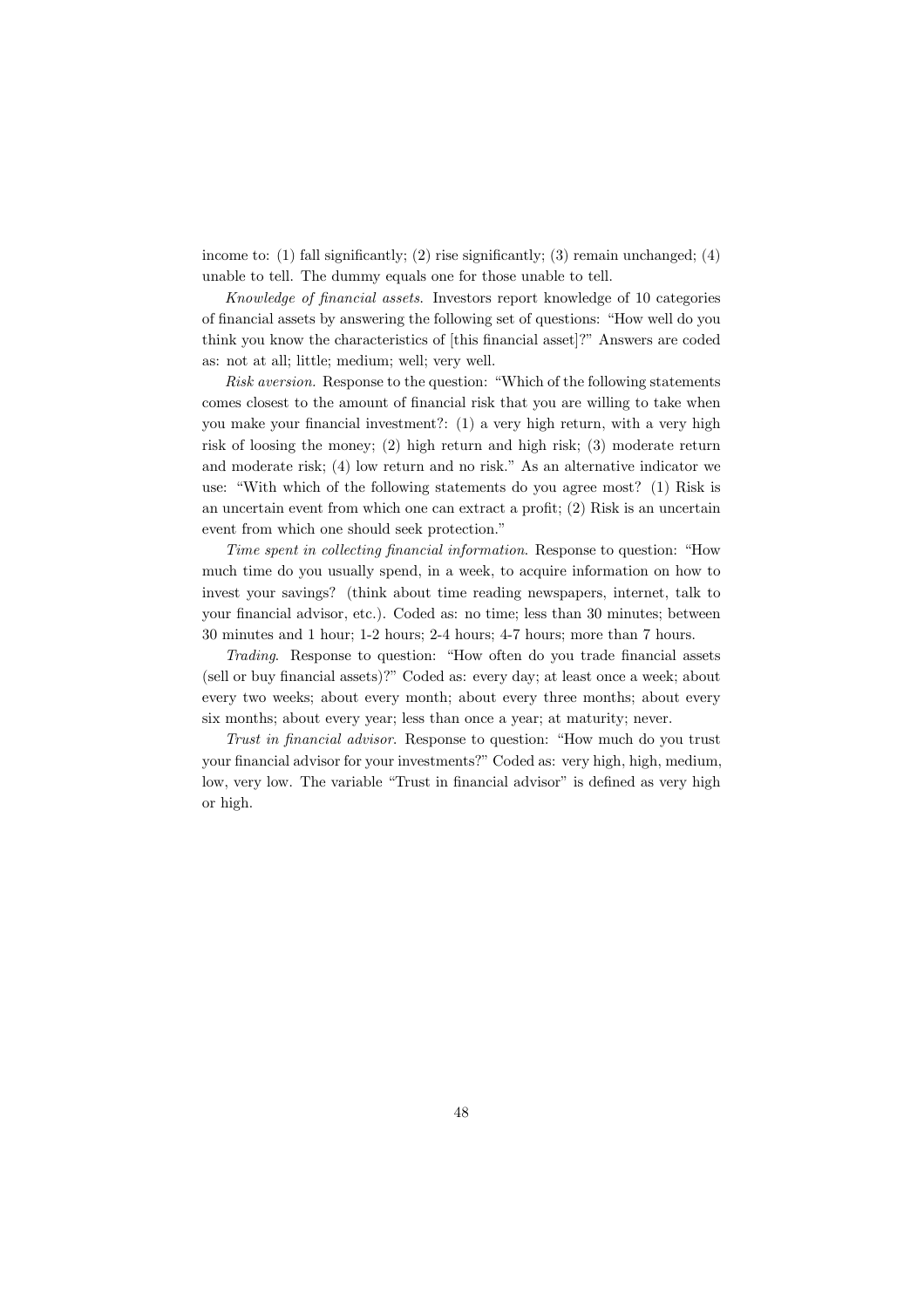### **Figure 1 Information and portfolio Sharpe ratio**

The figure plots the relation between investment in information and the portfolio expected Sharpe ratio for the rational investor and for investors with different values of the overconfidence parameter. Calculations are made calibrating the model with the same parameters used by Peress (2004): CRRA utility with relative risk aversion equal to 5, variance of stock returns equal to 2.75%, and equity premium of 6.5%. The relation between the Sharpe ration and information becomes negative when overconfidence is such that the investors perceived standard deviation of stock returns is half its true value.

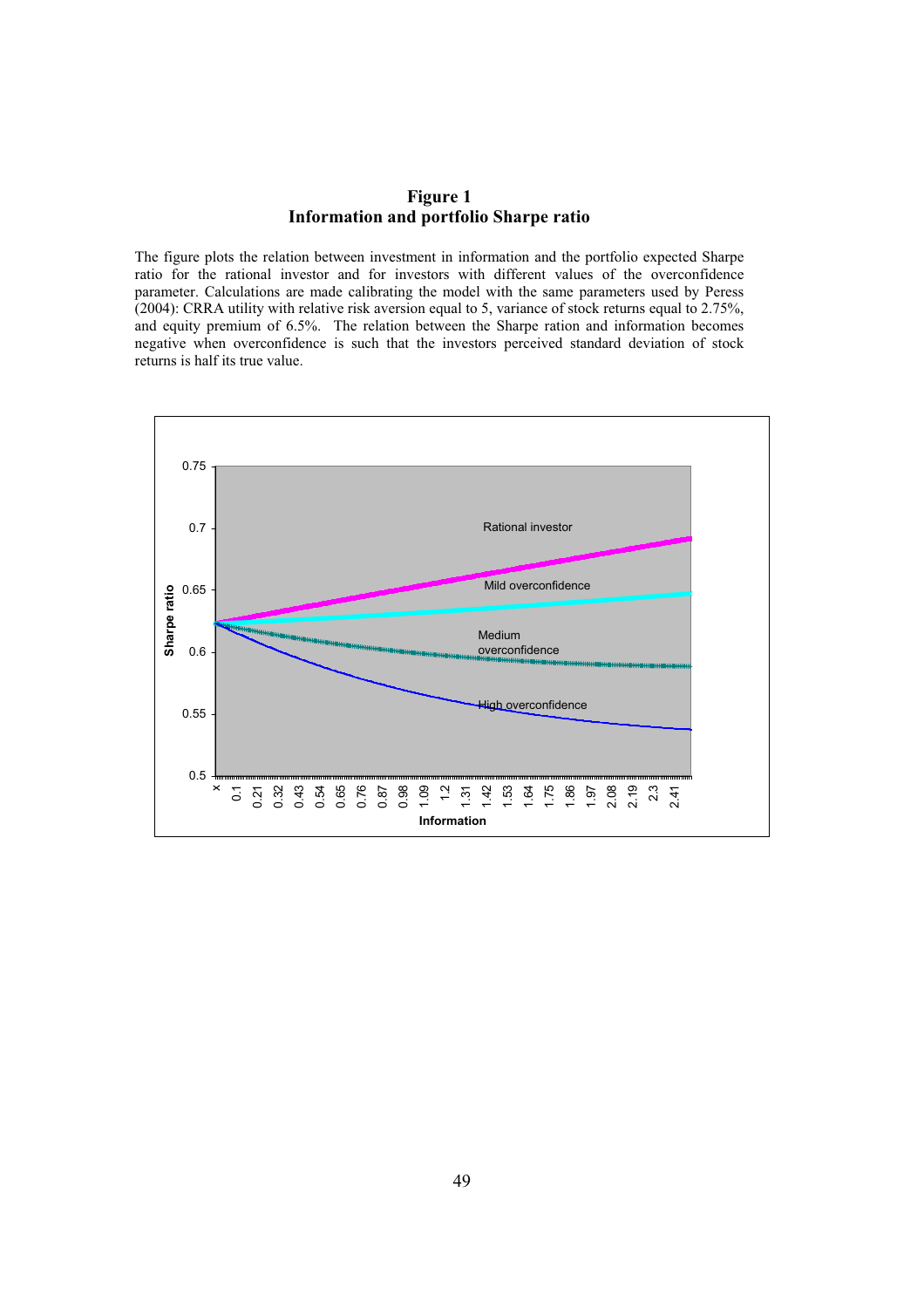

**Figure 2 The sample distribution of the Sharpe ratio** 

**Figure 3 Investment in information and financial wealth** 

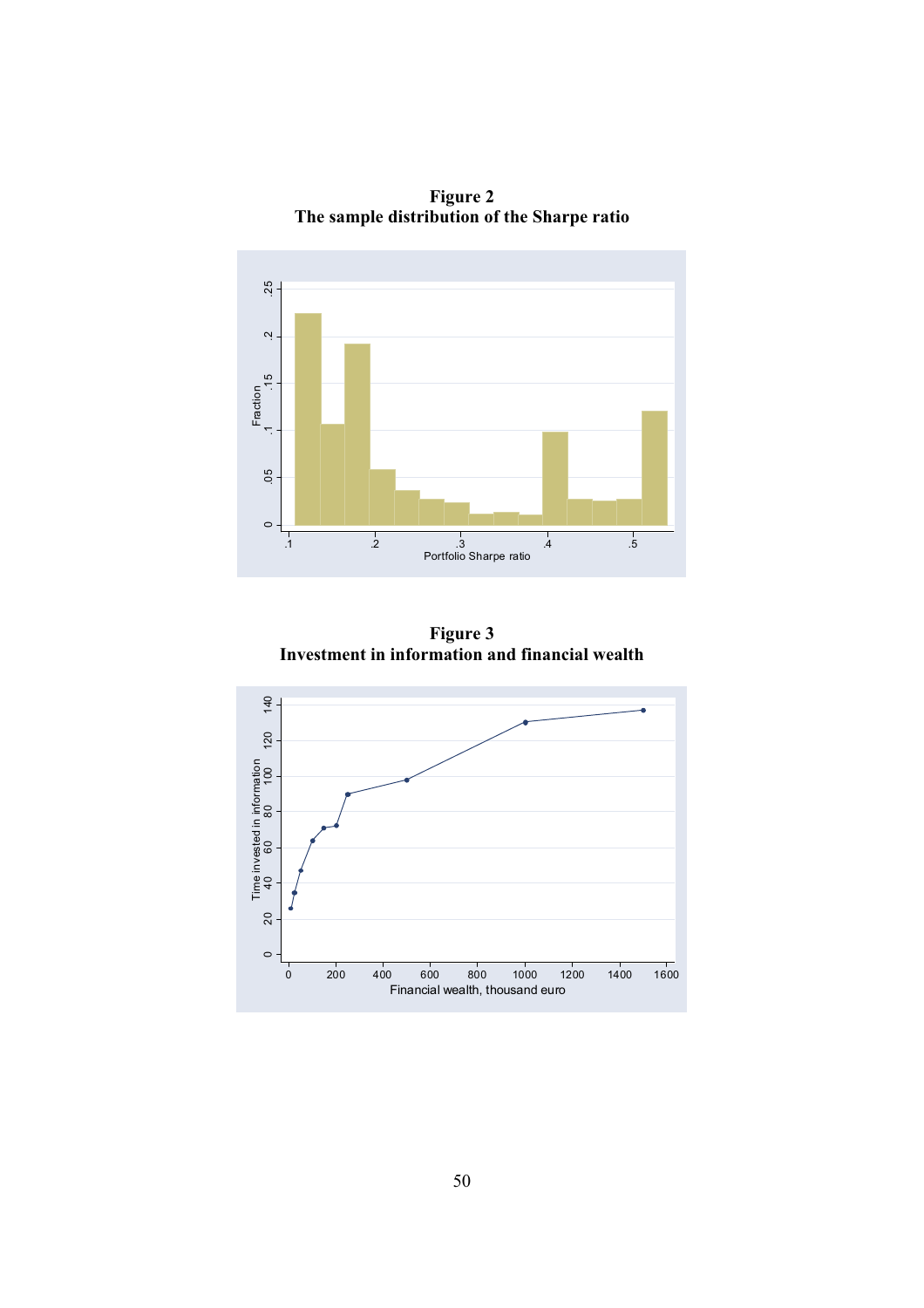

**Figure 5 Investment in information and education** 

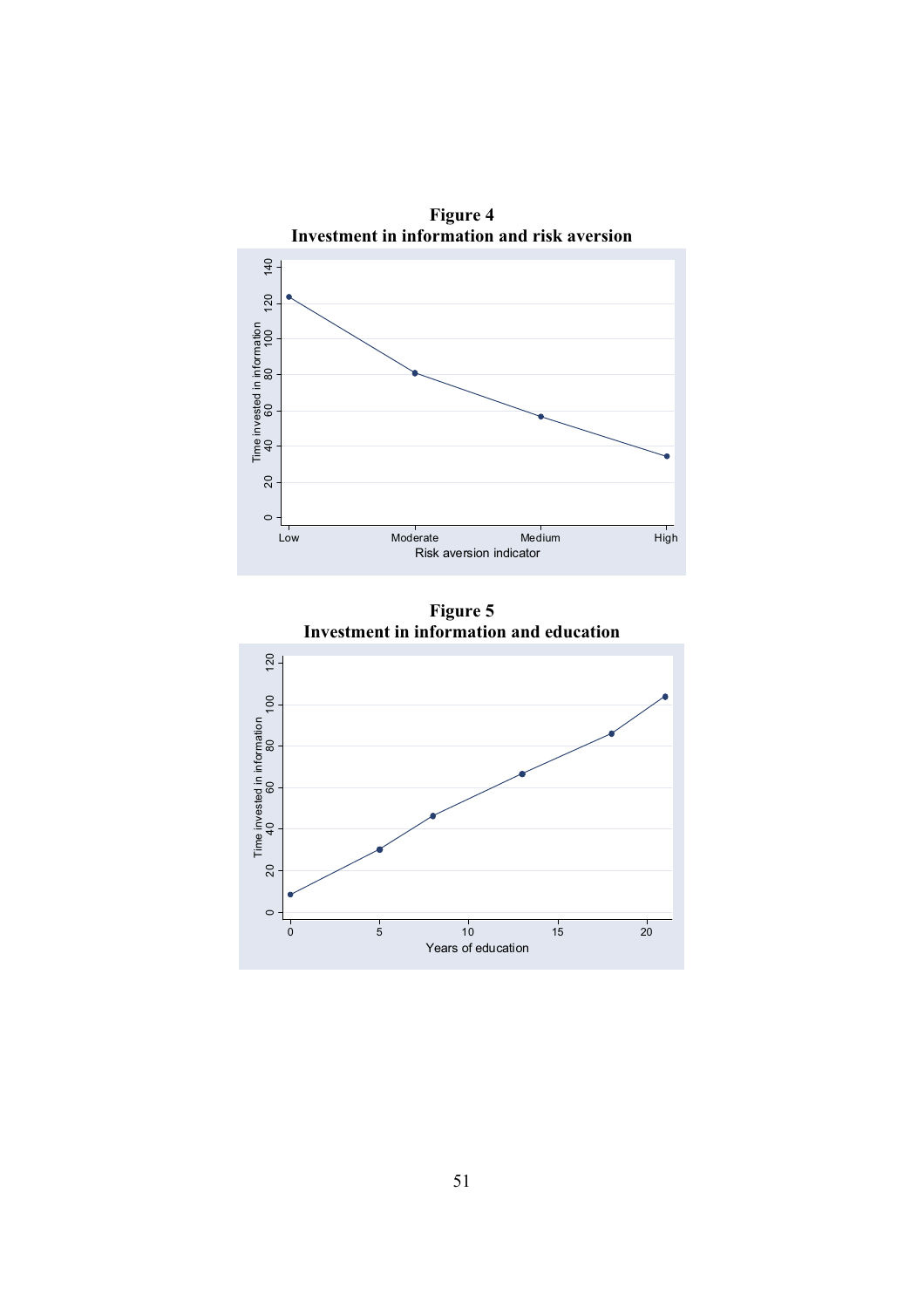**Table 1 Effect of information and risk tolerance on portfolio performance**

|                                 |                          | Model with rational investors |                                          | Model with overconfident investors                           |
|---------------------------------|--------------------------|-------------------------------|------------------------------------------|--------------------------------------------------------------|
|                                 | Effect of<br>information | Effect of risk<br>tolerance   | Effect of<br>information                 | Effect of risk<br>tolerance                                  |
| Portfolio<br>expected return    | $+$                      | $^{+}$                        | $^{+}$                                   | $^{+}$                                                       |
| Portfolio standard<br>deviation | $+$                      | $^{+}$                        | $^{+}$                                   | $^{+}$                                                       |
| Sharpe ratio                    | $^{+}$                   | $\boldsymbol{0}$              | (more negative if<br>more overconfident) | (if risk tolerance)<br>is correlated with<br>overconfidence) |

### **Table 2 Investment in financial information**

The table reports the sample distribution of time spent in financial information in a typical week.

| Time spent collecting<br>financial information | No time  | Less<br>than $30$<br>minutes | $30 - 60$<br>minutes | 1 to 2<br>hours | 2 to 4<br>hours | 4 to 7<br>hours | More<br>than 7<br>hours |
|------------------------------------------------|----------|------------------------------|----------------------|-----------------|-----------------|-----------------|-------------------------|
| $%$ of investors                               | 36.5     | 24.8                         | 14.7                 | 10.9            | 6.5             | 2.8             | 3.6                     |
| Equivalent number of<br>working days in a year | $\theta$ | 1.5                          | 4.5                  | 8.4             | 18              | 33              | 42                      |
| % owning stocks                                | 59.2     | 82.0                         | 85.2                 | 95.0            | 93.3            | 98.1            | 98.5                    |
| $\%$ invested in stocks                        | 12.6     | 21.8                         | 24.2                 | 31.0            | 35.6            | 38.0            | 43.1                    |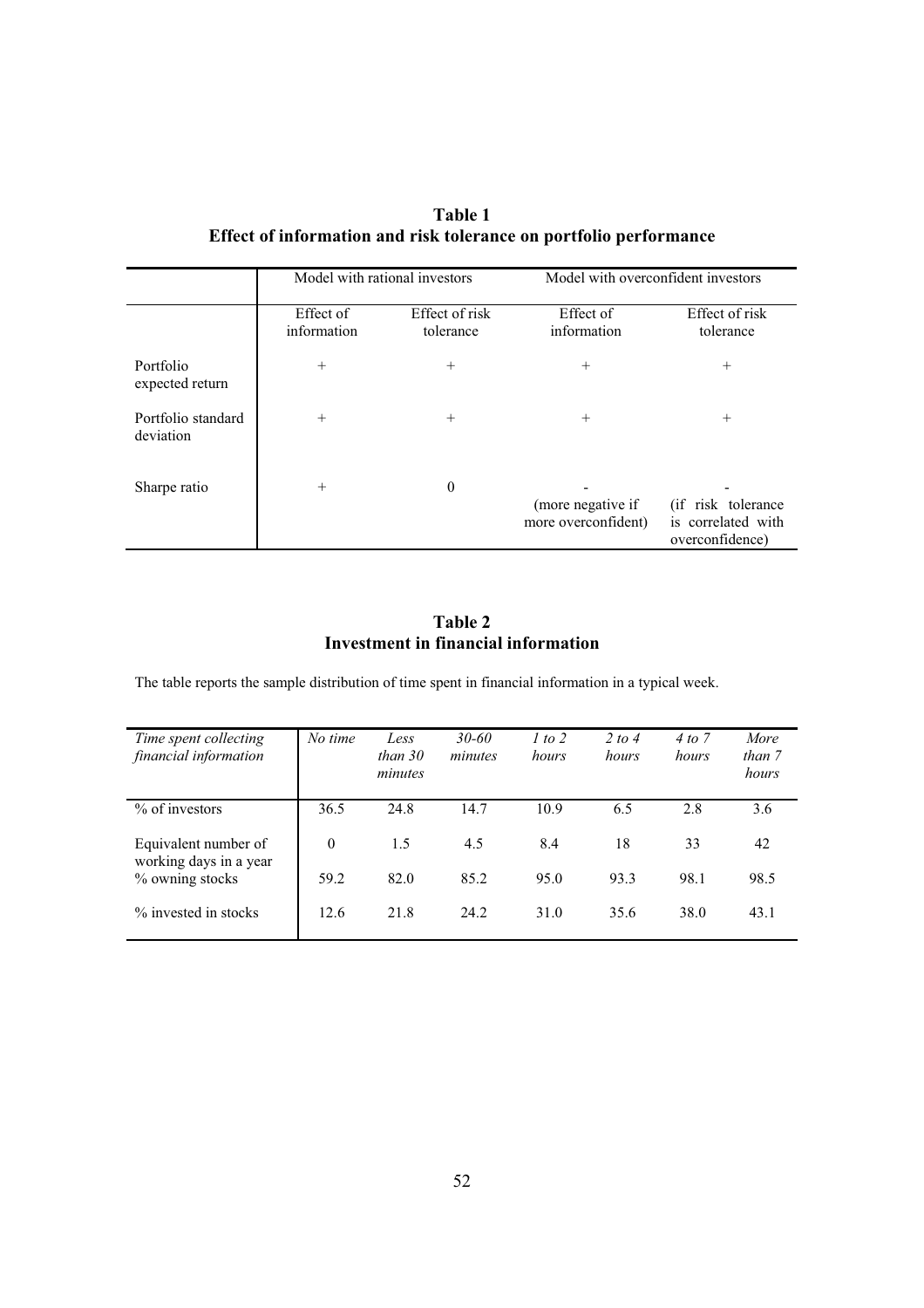# **Table 3 Summary statistics**

The table reports summary statistics for the variables used in the estimation. Means and standard deviations are computed using population weights. See Appendix B for variables' definitions.

|                                                                   | Mean | Standard deviation |
|-------------------------------------------------------------------|------|--------------------|
| Investment in information                                         |      |                    |
| Time spent collecting financial information                       | 2.09 | 1.36               |
| Financial wealth and portfolio performance                        |      |                    |
| Respondent's financial wealth ('000 euro)                         | 40.0 | 170.3              |
| Household's financial wealth ('euro)                              | 90.6 | 375.4              |
| Expected return of the portfolio                                  | 1.02 | 0.44               |
| Standard deviation of the portfolio                               | 3.69 | 4.73               |
| Sharpe ratio                                                      | 0.27 | 0.15               |
| Share of risky assets in mutual funds (portfolio diversification) | 0.58 | 0.44               |
| Risk aversion, trading and delegation                             |      |                    |
| Low risk aversion                                                 | 0.02 | 0.15               |
| Moderate risk aversion                                            | 0.25 | 0.44               |
| Medium risk aversion                                              | 0.47 | 0.50               |
| High risk aversion                                                | 0.25 | 0.43               |
| Risk is an opportunity                                            | 0.26 | 0.44               |
| Trading activity (trades per month)                               | 0.23 | 1.14               |
| Delegation of financial decisions                                 | 1.88 | 0.77               |
| Demographic variables                                             |      |                    |
| Age                                                               | 51.7 | 15.0               |
| Male                                                              | 0.68 | 0.46               |
| Married                                                           | 0.65 | 0.47               |
| Living in the North                                               | 0.75 | 0.43               |
| Living in a city                                                  | 0.51 | 0.49               |
| Years of education                                                | 11.1 | 4.23               |
|                                                                   |      |                    |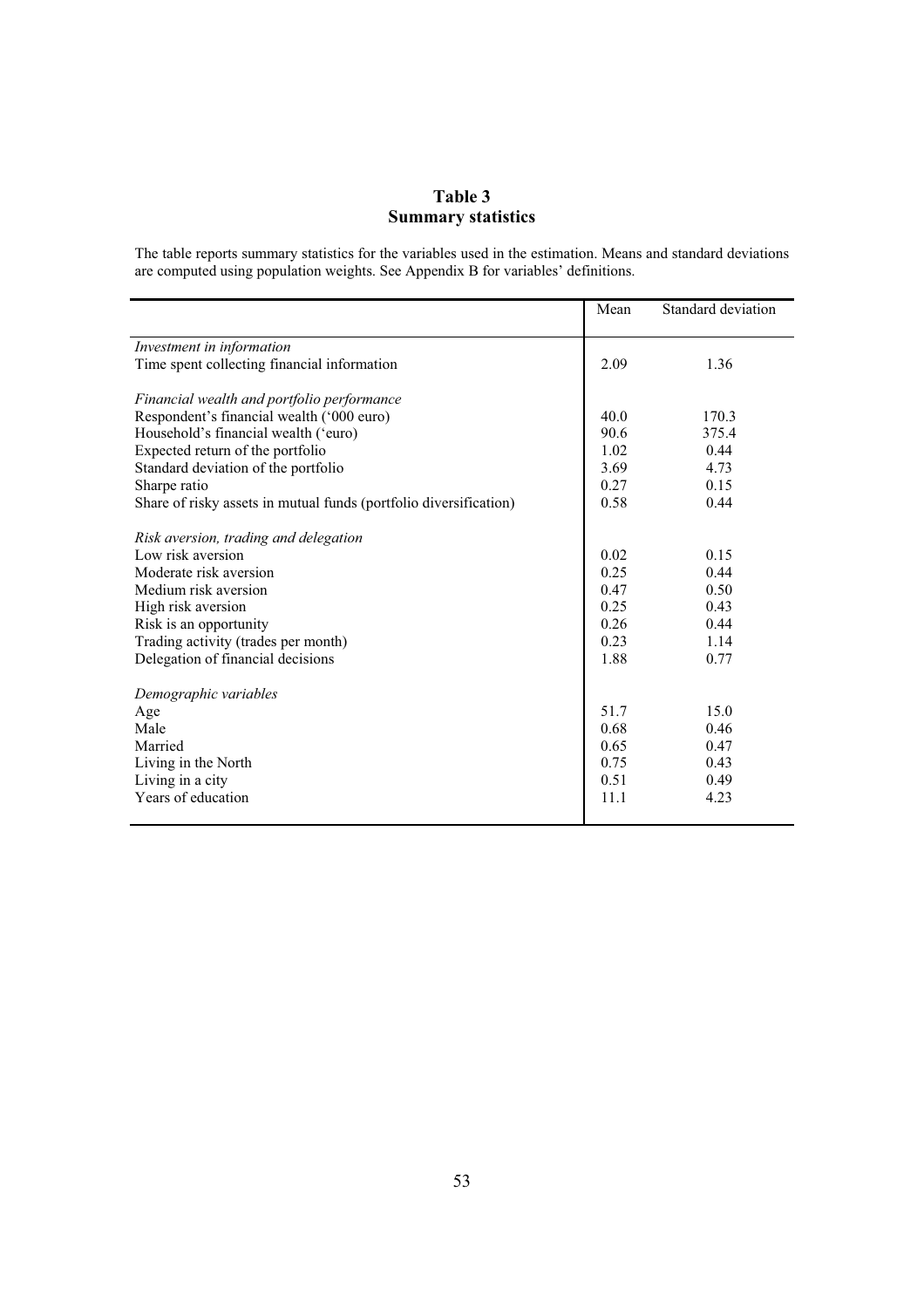### **Table 4**

### **Determinants of investment in financial information**

Ordered probit estimates for time spent to acquire financial information. The trimmed sample excludes investors who spend more than 7 hours per week. Standard errors are reported in parenthesis. Two stars denote significance at 1% or less; one star significance at 5% or less.

|                          |              | Total sample |              |              | Stockholders | Trimmed      |
|--------------------------|--------------|--------------|--------------|--------------|--------------|--------------|
|                          |              |              |              |              | only         | sample       |
|                          | (1)          | (2)          | (3)          | (4)          | (5)          | (6)          |
|                          |              |              |              |              |              |              |
| Financial wealth         | 0.619        | 0.548        | 0.478        | 0.487        | 0.334        | 0.454        |
|                          | $(0.092)$ ** | $(0.093)$ ** | $(0.094)$ ** | $(0.094)$ ** | $(0.095)$ ** | $(0.099)$ ** |
| Years of education       | 0.049        | 0.056        | 0.060        | 0.065        | 0.052        | 0.056        |
|                          | $(0.006)$ ** | $(0.006)$ ** | $(0.006)$ ** | $(0.006)$ ** | $(0.007)$ ** | $(0.007)$ ** |
| Retired                  |              | 0.270        | 0.221        | 0.189        | 0.109        | 0.180        |
|                          |              | $(0.053)$ ** | $(0.054)$ ** | $(0.053)$ ** | (0.060)      | $(0.055)$ ** |
| Low risk aversion        | 0.919        | 0.983        | 0.972        |              | 0.917        | 0.879        |
|                          | $(0.147)$ ** | $(0.148)$ ** | $(0.148)$ ** |              | $(0.165)$ ** | $(0.157)$ ** |
| Moderate risk aversion   | 0.561        | 0.588        | 0.567        |              | 0.449        | 0.514        |
|                          | $(0.076)$ ** | $(0.076)$ ** | $(0.076)$ ** |              | $(0.087)$ ** | $(0.078)$ ** |
| Medium risk aversion     | 0.356        | 0.374        | 0.367        |              | 0.285        | 0.381        |
|                          | $(0.072)$ ** | $(0.072)$ ** | $(0.072)$ ** |              | $(0.083)$ ** | $(0.073)$ ** |
| Income risk              |              | $-0.161$     | $-0.154$     | $-0.161$     | $-0.131$     | $-0.124$     |
|                          |              | $(0.059)$ ** | $(0.059)$ ** | $(0.059)$ ** | $(0.066)*$   | $(0.060)*$   |
| Risk is an opportunity   |              |              |              | 0.152        |              |              |
|                          |              |              |              | $(0.056)$ ** |              |              |
| Male                     |              |              | 0.437        | 0.451        | 0.468        | 0.412        |
|                          |              |              | $(0.061)$ ** | $(0.060)$ ** | $(0.068)$ ** | $(0.061)$ ** |
| Married                  |              |              | 0.086        | 0.088        | 0.086        | 0.078        |
|                          |              |              | (0.058)      | (0.058)      | (0.065)      | (0.059)      |
| Resident in the North    |              |              | 0.325        | 0.314        | 0.274        | 0.343        |
|                          |              |              | $(0.053)$ ** | $(0.052)$ ** | $(0.059)$ ** | $(0.054)$ ** |
| Resident in a small city |              |              | $-0.038$     | $-0.042$     | $-0.012$     | $-0.009$     |
|                          |              |              | (0.053)      | (0.053)      | (0.060)      | (0.054)      |
|                          |              |              |              |              |              |              |
| Observations             | 1,834        | 1,834        | 1,834        | 1,834        | 1,419        | 1,767        |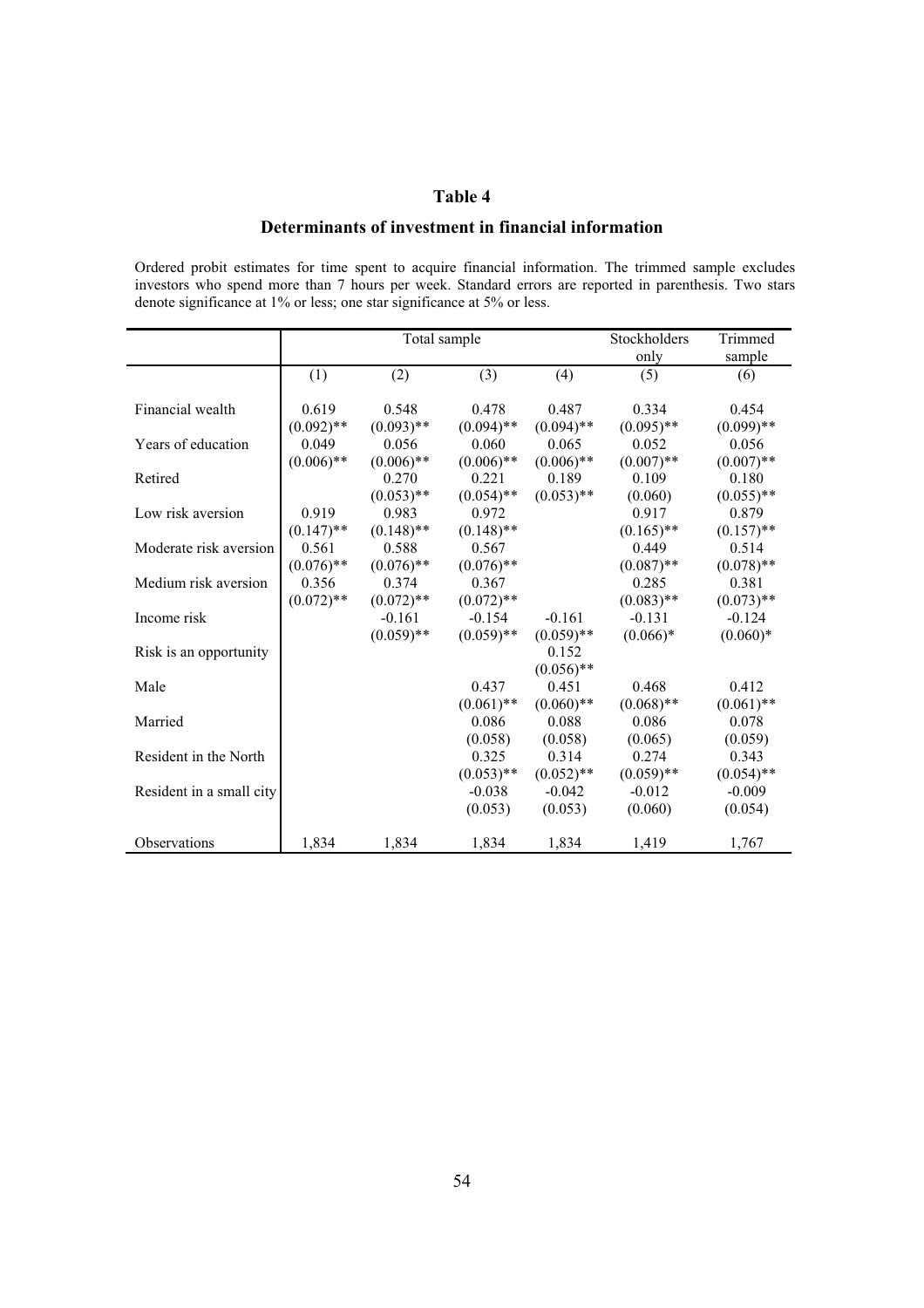### **Table 5 Sharpe ratio and investment in financial information: total sample**

The dependent variable is the Sharpe ratio, computed as the ratio of the portfolio expected excess return and the portfolio standard deviation. Column 1 reports OLS estimates, the other columns the second stage estimates of a Heckman selection model. The IV-Selection adjusted estimates use as instruments dummies for income risk and retirement. The sample includes only those with financial investment. The last column excludes investors who spend more than 7 hours per week in information. Standard errors are reported in parenthesis. Two stars denote significance at 1% or less; one star significance at 5% or less.

|                                         | <b>OLS</b>   |              | Selection adjusted | <b>IV-Selection Adjusted</b> |              |              |
|-----------------------------------------|--------------|--------------|--------------------|------------------------------|--------------|--------------|
|                                         | (1)          | (2)          | (3)                | (4)                          | (5)          | (6)          |
|                                         |              |              |                    |                              |              |              |
| Investment in information               | $-0.018$     | $-0.017$     | $-0.016$           | $-0.079$                     | $-0.052$     | $-0.057$     |
|                                         | $(0.002)$ ** | $(0.003)$ ** | $(0.003)$ **       | $(0.021)$ **                 | $(0.020)$ ** | $(0.020)$ ** |
| Male                                    |              |              | $-0.015$           | 0.019                        | 0.008        | 0.004        |
|                                         |              |              | (0.010)            | (0.016)                      | (0.015)      | (0.013)      |
| Married                                 |              |              | $-0.007$           | $-0.013$                     | $-0.011$     | $-0.014$     |
|                                         |              |              | (0.009)            | (0.011)                      | (0.010)      | (0.010)      |
| Resident in the North                   |              |              | $-0.003$           | $-0.015$                     | $-0.016$     | $-0.015$     |
|                                         |              |              | (0.008)            | (0.010)                      | (0.009)      | (0.009)      |
| Resident in a small city                |              |              | 0.003              | 0.006                        | 0.006        | 0.010        |
|                                         |              |              | (0.008)            | (0.009)                      | (0.009)      | (0.009)      |
| Low risk aversion                       |              |              |                    |                              | $-0.078$     | $-0.102$     |
|                                         |              |              |                    |                              | $(0.029)$ ** | $(0.028)$ ** |
| Moderate risk aversion                  |              |              |                    |                              | $-0.078$     | $-0.082$     |
|                                         |              |              |                    |                              | $(0.013)$ ** | $(0.013)$ ** |
| Medium risk aversion                    |              |              |                    |                              | $-0.046$     | $-0.045$     |
|                                         |              |              |                    |                              | $(0.012)$ ** | $(0.013)$ ** |
| Mills ratio                             |              | 0.006        | 0.003              | $-0.217$                     | $-0.149$     | $-0.132$     |
|                                         |              | (0.017)      | (0.018)            | $(0.076)$ **                 | $(0.071)^*$  | $(0.054)*$   |
|                                         |              |              |                    |                              |              |              |
| Sargan test                             |              |              |                    | 1.311                        | 0.876        | 1.065        |
| $p$ -value                              |              |              |                    | (0.252)                      | (0.349)      | (0.302)      |
| <i>F</i> -test for excluded instruments |              |              |                    | 16.01                        | 13.73        | 23.04        |
| Observations                            | 1,365        | 1,780        | 1,780              | 1,780                        | 1,780        | 1,780        |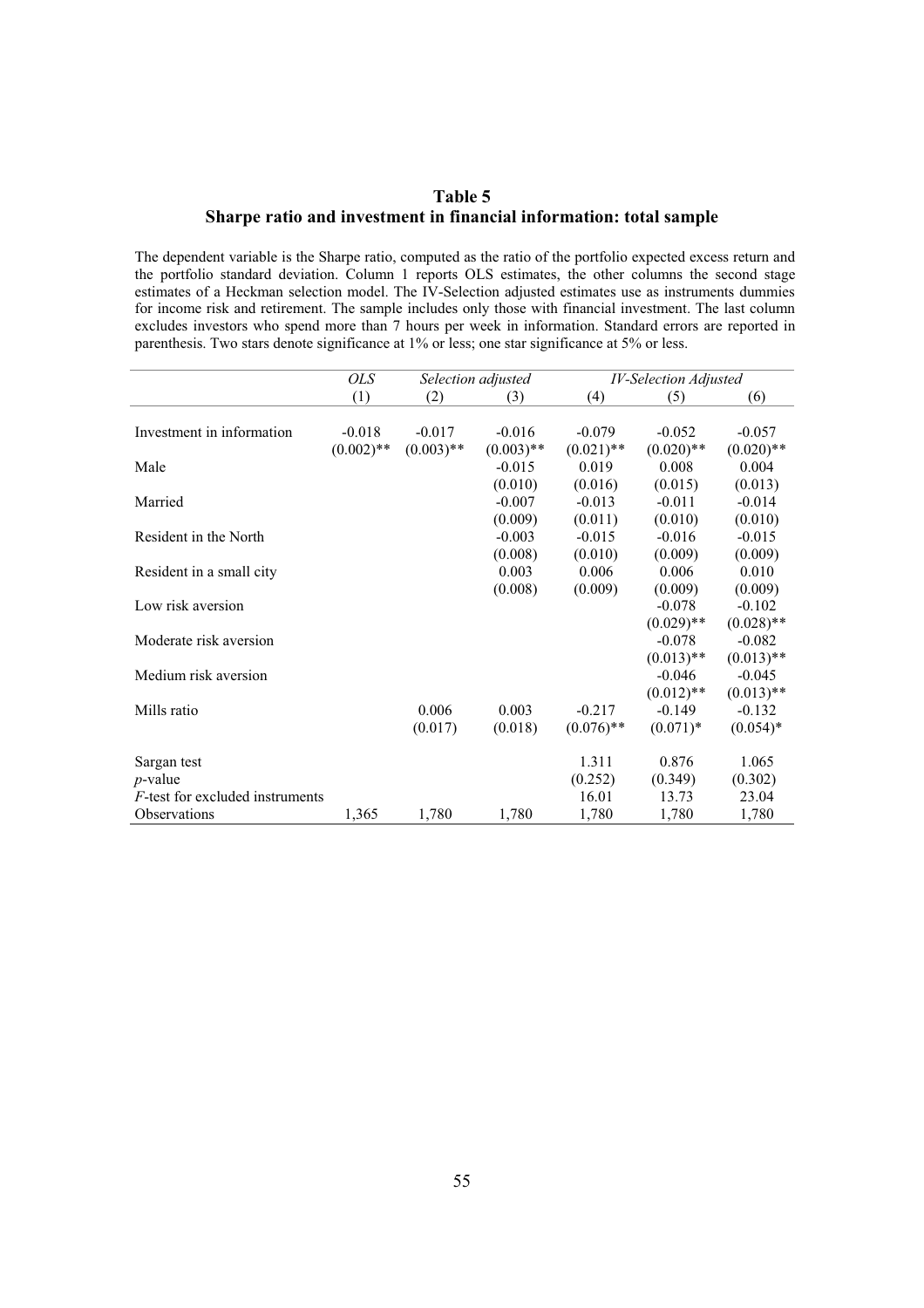### **Table 6 Sharpe ratio and investment in financial information: sample of clients with only one bank relation**

The dependent variable is the Sharpe ratio, computed as the ratio of the portfolio expected excess return and the portfolio standard deviation. The sample is restricted to households that have accounts with only one bank. Column 1 reports OLS estimates, the other columns the second stage estimates of a Heckman selection model. The IV-Selection adjusted estimates use as instruments dummies for income risk and retirement. The sample includes only those with financial investment. The last column excludes investors who spend more than 7 hours per week in information. Standard errors are reported in parenthesis. Two stars denote significance at 1% or less; one star significance at 5% or less.

|                                         | <i>OLS</i>   | Selection adjusted |              | IV-Selection Adjusted |              |              |
|-----------------------------------------|--------------|--------------------|--------------|-----------------------|--------------|--------------|
|                                         | (1)          | (2)                | (3)          | (4)                   | (5)          | (6)          |
|                                         |              |                    |              |                       |              |              |
| Investment in information               | $-0.011$     | $-0.018$           | $-0.018$     | $-0.033$              | $-0.027$     | $-0.029$     |
|                                         | $(0.003)$ ** | $(0.003)$ **       | $(0.003)$ ** | $(0.010)$ **          | $(0.010)$ ** | $(0.012)*$   |
| Male                                    |              |                    | $-0.005$     | 0.004                 | 0.001        | 0.005        |
|                                         |              |                    | (0.009)      | (0.011)               | (0.011)      | (0.011)      |
| Married                                 |              |                    | $-0.025$     | $-0.028$              | $-0.028$     | $-0.031$     |
|                                         |              |                    | $(0.009)$ ** | $(0.009)$ **          | $(0.009)$ ** | $(0.009)$ ** |
| Resident in the North                   |              |                    | $-0.015$     | $-0.019$              | $-0.019$     | $-0.022$     |
|                                         |              |                    | (0.008)      | $(0.009)*$            | $(0.009)*$   | $(0.009)*$   |
| Resident in a small city                |              |                    | 0.002        | 0.004                 | 0.003        | 0.004        |
|                                         |              |                    | (0.008)      | (0.008)               | (0.008)      | (0.008)      |
| Low risk aversion                       |              |                    |              |                       | $-0.037$     | $-0.039$     |
|                                         |              |                    |              |                       | (0.026)      | (0.027)      |
| Moderate risk aversion                  |              |                    |              |                       | $-0.036$     | $-0.036$     |
|                                         |              |                    |              |                       | $(0.012)$ ** | $(0.012)$ ** |
| Medium risk aversion                    |              |                    |              |                       | $-0.031$     | $-0.033$     |
|                                         |              |                    |              |                       | $(0.011)$ ** | $(0.011)$ ** |
| Mills ratio                             |              | $-0.104$           | $-0.122$     | $-0.170$              | $-0.162$     | $-0.167$     |
|                                         |              | $(0.019)$ **       | $(0.020)$ ** | $(0.036)$ **          | $(0.036)$ ** | $(0.034)$ ** |
|                                         |              |                    |              |                       |              |              |
| Sargan test                             |              |                    |              | 0.001                 | 0.024        | 0.000        |
| $p$ -value                              |              |                    |              | (0.980)               | (0.877)      | (0.996)      |
| <i>F</i> -test for excluded instruments |              |                    |              | 18.04                 | 15.73        | 23.04        |
| Observations                            | 914          | 914                | 914          | 914                   | 914          | 868          |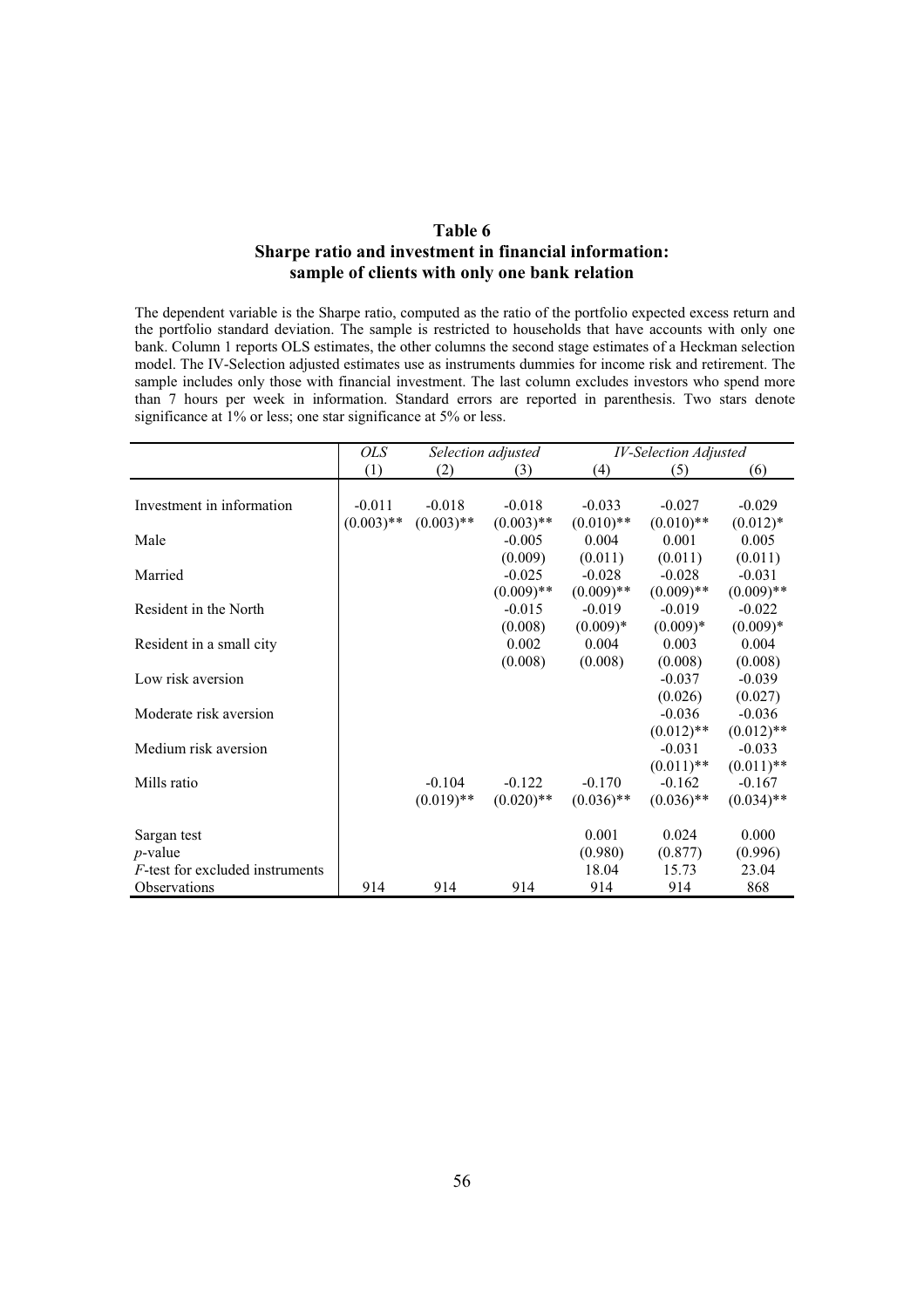# **Table 7 Financial information, excess return and standard deviation of the portfolio**

OLS estimates of the relation between the portfolio expected return (columns 1-3) and standard deviation (columns 4-6) and investment in financial information. Standard errors are reported in parenthesis. Two stars denote significance at 1% or less; one star significance at 5% or less.

|                           | Excess return |              |              |              | Standard deviation |                         |
|---------------------------|---------------|--------------|--------------|--------------|--------------------|-------------------------|
|                           | (1)           | (2)          | (3)          | (4)          | (5)                | (6)                     |
|                           |               |              |              |              |                    |                         |
| Investment in information | 0.135         | 0.127        | 0.115        | 0.999        | 0.938              | 0.823                   |
|                           | $(0.008)$ **  | $(0.008)$ ** | $(0.008)$ ** | $(0.068)$ ** | $(0.070)$ **       | $(0.070)$ **            |
| Male                      |               | $-0.006$     | $-0.011$     |              | 0.290              | 0.238                   |
|                           |               | (0.031)      | (0.031)      |              | (0.261)            | (0.258)                 |
| Married                   |               | 0.031        | 0.031        |              | 0.191              | 0.195                   |
|                           |               | (0.030)      | (0.030)      |              | (0.252)            | (0.248)                 |
| Resident in the North     |               | 0.171        | 0.182        |              | 0.736              | 0.846                   |
|                           |               | $(0.027)$ ** | $(0.027)$ ** |              | $(0.226)$ **       | $(0.223)$ **            |
| Resident in a small city  |               | -0.094       | $-0.093$     |              | -0.669             | $-0.659$                |
|                           |               | $(0.027)$ ** | $(0.027)$ ** |              | $(0.225)$ **       | $(0.221)$ <sup>**</sup> |
| Low risk aversion         |               |              | 0.304        |              |                    | 3.616                   |
|                           |               |              | $(0.079)$ ** |              |                    | $(0.653)$ **            |
| Moderate risk aversion    |               |              | 0.221        |              |                    | 2.045                   |
|                           |               |              | $(0.039)$ ** |              |                    | $(0.320)$ **            |
| Medium risk aversion      |               |              | 0.141        |              |                    | 1.182                   |
|                           |               |              | $(0.036)$ ** |              |                    | $(0.299)$ **            |
| Observations              | 1,780         | 1,780        | 1,780        | 1,780        | 1,780              | 1,780                   |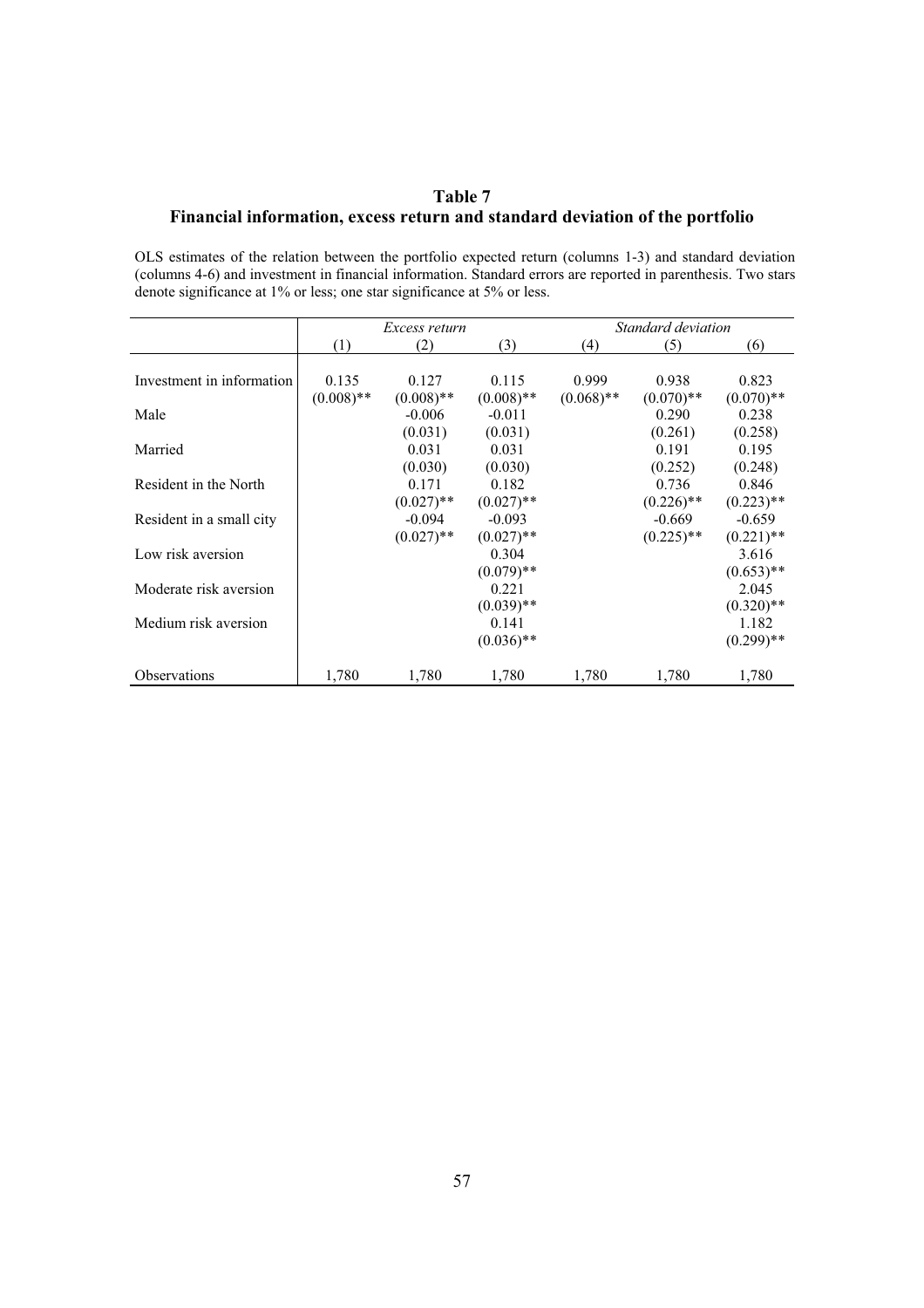### **Table 8 Sharpe ratio and in financial information: sample splits by overconfidence**

Selectivity adjusted estimates of the relation between investment in information and the Sharpe ratio for various sample splits. The first stage probit of the two-stage Heckman estimator includes investment in information, financial wealth linear and square, three dummies for risk tolerance, education and demographics. Low and high knowledge of stocks split the sample between those who report knowing very well or well stocks, and those who don't. The sample includes only people with financial investment. Standard errors are reported in parenthesis. Two stars denote significance at 1% or less; one star significance at 5% or less.

|                           | Low knowledge | High knowledge | Women      | Men          |
|---------------------------|---------------|----------------|------------|--------------|
|                           | of stocks     | of stocks      |            |              |
|                           | (1)           | (2)            | (3)        | (4)          |
|                           |               |                |            |              |
| Investment in information | $-0.006$      | $-0.013$       | $-0.009$   | $-0.016$     |
|                           | (0.007)       | $(0.003)$ **   | (0.006)    | $(0.003)$ ** |
| Male                      | $-0.025$      | $-0.003$       |            |              |
|                           | (0.016)       | (0.012)        |            |              |
| Married                   | 0.012         | $-0.015$       | $-0.008$   | $-0.003$     |
|                           | (0.016)       | (0.011)        | (0.016)    | (0.011)      |
| Resident in the North     | $-0.012$      | 0.006          | $-0.038$   | 0.011        |
|                           | (0.016)       | (0.010)        | $(0.017)*$ | (0.010)      |
| Resident in a small city  | $-0.004$      | 0.003          | 0.013      | $-0.000$     |
|                           | (0.015)       | (0.010)        | (0.016)    | (0.009)      |
| Mills ratio               | 0.014         | 0.012          | 0.041      | 0.007        |
|                           | (0.029)       | (0.026)        | (0.029)    | (0.022)      |
| <b>Observations</b>       | 482           | 883            | 376        | 989          |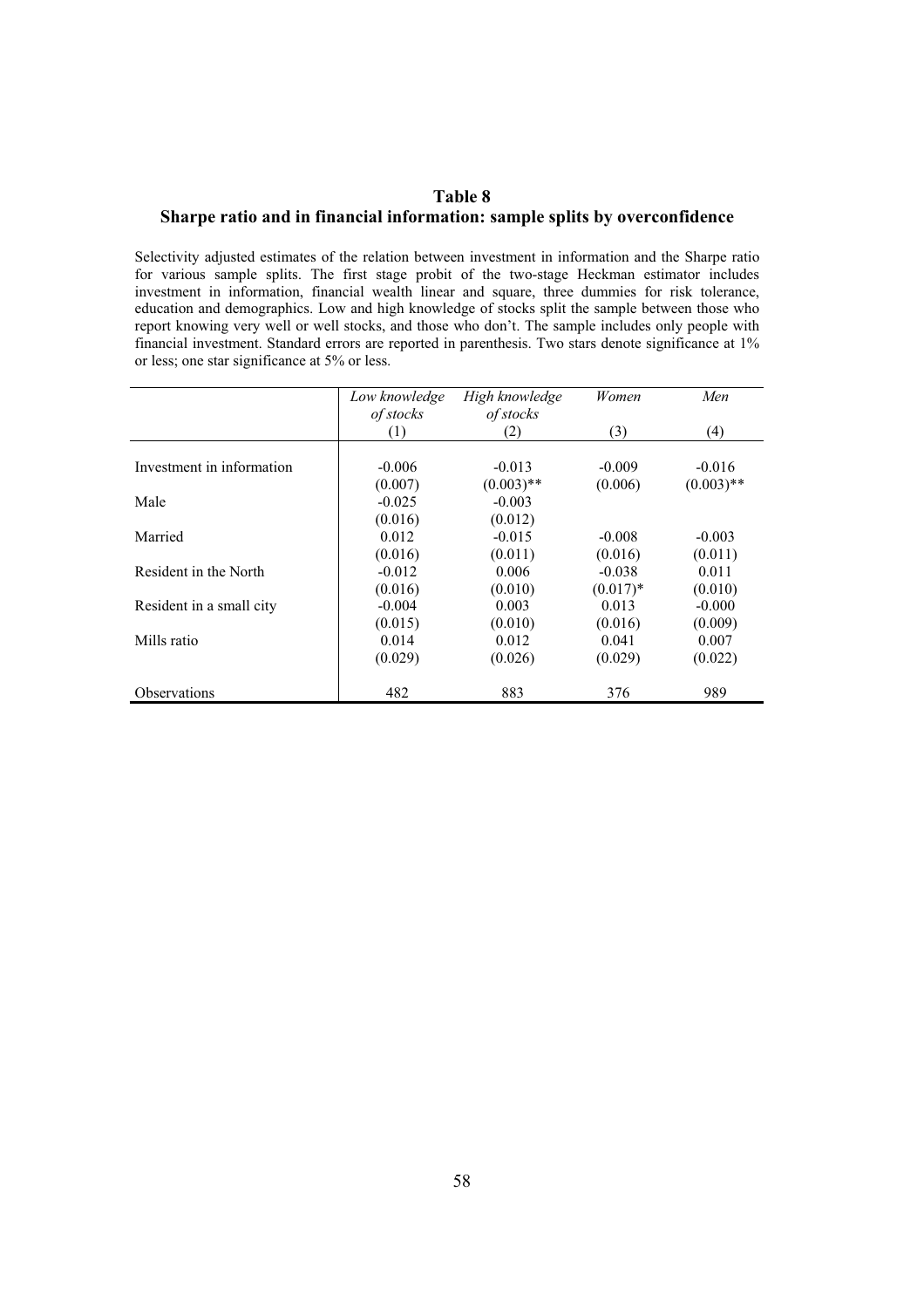# **Table 9 Trading and investment in information**

The table reports OLS estimates of frequency of trading, measured as number of trades per year. Low and high knowledge of stocks split the sample between those who report knowing very well or well stocks, and those who don't. The sample includes people with financial investment. Standard errors are reported in parenthesis. Two stars denote significance at 1% or less; one star significance at 5% or less.

|                           | Total             | Low          | High         | Women        | Men          |
|---------------------------|-------------------|--------------|--------------|--------------|--------------|
|                           | sample            | knowledge    | knowledge of |              |              |
|                           |                   | of stocks    | stocks       |              |              |
|                           | $\left( l\right)$ | (2)          | (3)          | (4)          | (5)          |
|                           |                   |              |              |              |              |
| Investment in information | 9.994             | 2.366        | 11.659       | 3.763        | 11.588       |
|                           | $(0.899)$ **      | $(0.823)$ ** | $(1.311)$ ** | $(1.381)$ ** | $(1.099)$ ** |
| Male                      | 0.557             | 1.170        | $-1.177$     |              |              |
|                           | (3.440)           | (2.244)      | (5.470)      |              |              |
| Married                   | 1.975             | 1.579        | 3.574        | 2.851        | 0.595        |
|                           | (3.302)           | (2.241)      | (5.138)      | (3.821)      | (4.526)      |
| Resident in the North     | $-0.650$          | $-0.460$     | $-0.961$     | 6.537        | $-2.960$     |
|                           | (2.952)           | (2.067)      | (4.500)      | (3.955)      | (3.759)      |
| Resident in a small city  | $-7.475$          | 0.173        | $-10.368$    | $-8.146$     | $-6.558$     |
|                           | $(2.909)*$        | (2.029)      | $(4.467)^*$  | $(3.852)*$   | (3.731)      |
| Low risk aversion         | 15.278            | $-0.487$     | 16.081       | 0.061        | 19.705       |
|                           | (8.304)           | (6.641)      | (12.347)     | (11.107)     | (10.602)     |
| Moderate risk aversion    | 2.996             | $-0.718$     | 2.276        | 8.316        | 0.143        |
|                           | (4.327)           | (2.793)      | (7.398)      | (5.460)      | (5.659)      |
| Medium risk aversion      | $-2.454$          | 2.548        | $-5.226$     | $-0.961$     | $-3.264$     |
|                           | (4.129)           | (2.486)      | (7.293)      | (4.990)      | (5.465)      |
|                           |                   |              |              |              |              |
| <b>Observations</b>       | 1,421             | 521          | 900          | 389          | 1,032        |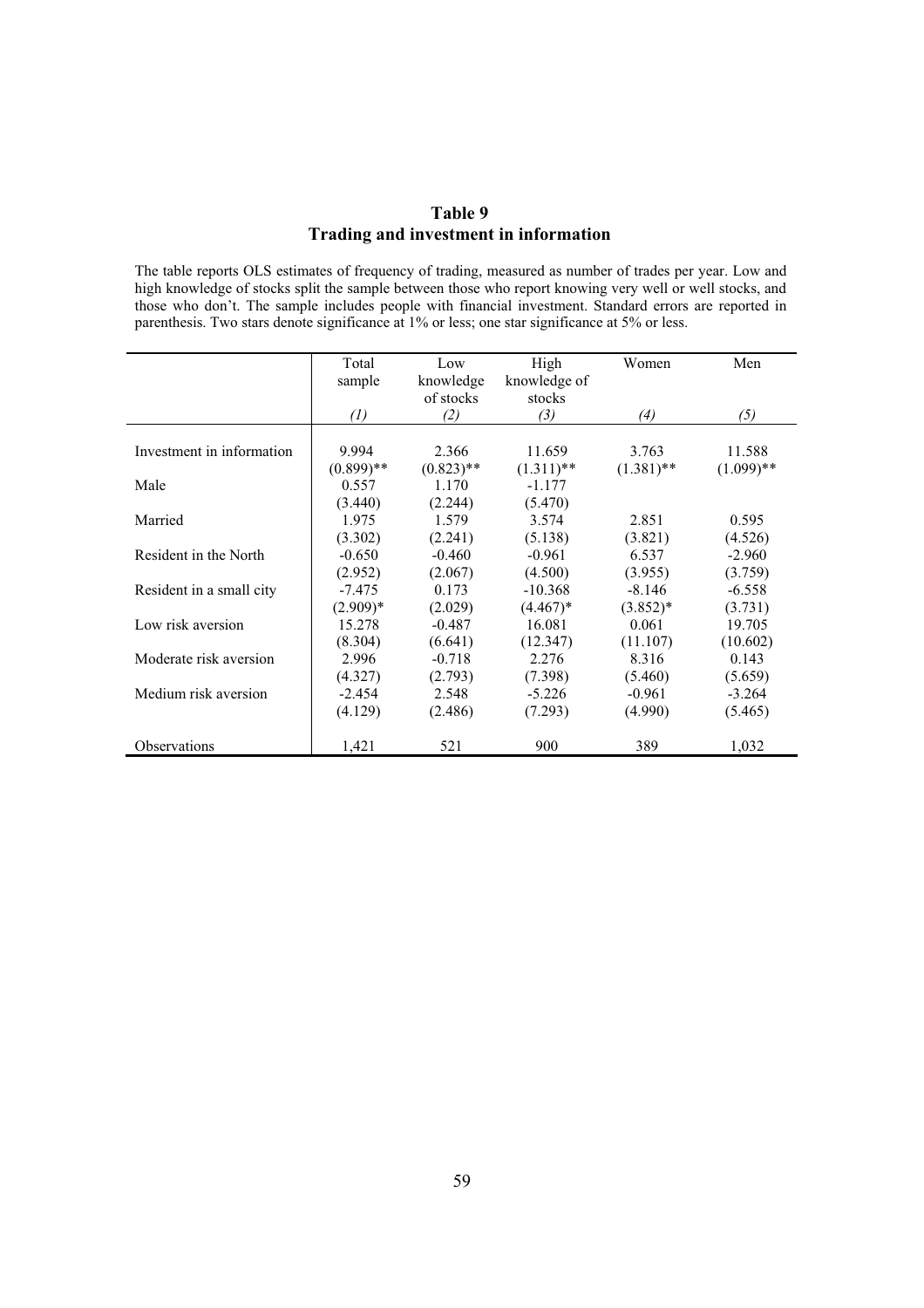### **Table 10 Delegation and investment in information**

Ordered probit estimates of willingness to delegate financial decisions. The dependent variable is a categorical variable measuring the degree of delegation of financial decisions to financial advisors, banks or brokers. Delegation is a categorical variable ranging from 1 (investors decide alone and don't delegate) to 4 (investors let financial advisors/banks decide without asking details). Standard errors are reported in parenthesis. Two stars denote significance at 1% or less; one star significance at 5% or less.

|                           | Total        | Low          | High         | Women        | Men          |
|---------------------------|--------------|--------------|--------------|--------------|--------------|
|                           | sample       | knowledge of | knowledge of |              |              |
|                           |              | stocks       | stocks       |              |              |
|                           | (1)          | (2)          | (3)          | (4)          | (5)          |
|                           |              |              |              |              |              |
| Investment in information | $-0.047$     | $-0.024$     | $-0.062$     | $-0.025$     | $-0.057$     |
|                           | $(0.018)*$   | (0.037)      | $(0.023)$ ** | (0.039)      | $(0.021)$ ** |
| High trust in advisor     | 1.047        | 0.870        | 1.228        | 0.996        | 1.081        |
|                           | $(0.074)$ ** | $(0.108)$ ** | $(0.104)$ ** | $(0.137)$ ** | $(0.089)$ ** |
| Medium trust in advisor   | 0.586        | 0.197        | 1.031        | 0.667        | 0.561        |
|                           | $(0.097)$ ** | (0.139)      | $(0.141)$ ** | $(0.187)$ ** | $(0.115)$ ** |
| Financial wealth          | 0.431        | 1.031        | 0.375        | 0.387        | 0.443        |
|                           | $(0.102)$ ** | $(0.316)$ ** | $(0.117)$ ** | $(0.192)*$   | $(0.121)$ ** |
| Low risk aversion         | $-0.661$     | $-0.292$     | $-0.903$     | $-0.229$     | $-0.820$     |
|                           | $(0.166)$ ** | (0.289)      | $(0.219)$ ** | (0.315)      | $(0.198)$ ** |
| Moderate risk aversion    | $-0.302$     | $-0.258$     | $-0.410$     | $-0.056$     | $-0.400$     |
|                           | $(0.080)$ ** | $(0.112)*$   | $(0.124)$ ** | (0.145)      | $(0.096)$ ** |
| Medium risk aversion      | $-0.201$     | $-0.140$     | $-0.322$     | $-0.178$     | $-0.219$     |
|                           | $(0.074)$ ** | (0.098)      | $(0.120)$ ** | (0.131)      | $(0.090)*$   |
| Years of education        | $-0.021$     | $-0.035$     | $-0.005$     | $-0.042$     | $-0.010$     |
|                           | $(0.007)$ ** | $(0.010)**$  | (0.010)      | $(0.012)$ ** | (0.008)      |
| Male                      | $-0.163$     | $-0.179$     | $-0.117$     |              |              |
|                           | $(0.063)$ ** | $(0.089)*$   | (0.092)      |              |              |
| Married                   | $-0.035$     | $-0.082$     | $-0.005$     | $-0.164$     | 0.038        |
|                           | (0.061)      | (0.088)      | (0.087)      | (0.101)      | (0.078)      |
| Resident in the North     | 0.146        | 0.105        | 0.192        | 0.087        | 0.188        |
|                           | $(0.056)$ ** | (0.083)      | $(0.078)*$   | (0.103)      | $(0.067)$ ** |
| Resident in a small city  | $-0.181$     | $-0.353$     | $-0.004$     | $-0.284$     | $-0.128$     |
|                           | $(0.056)$ ** | $(0.083)$ ** | (0.079)      | $(0.104)$ ** | (0.067)      |
| Observations              | 1,834        | 805          | 1,029        | 530          | 1,304        |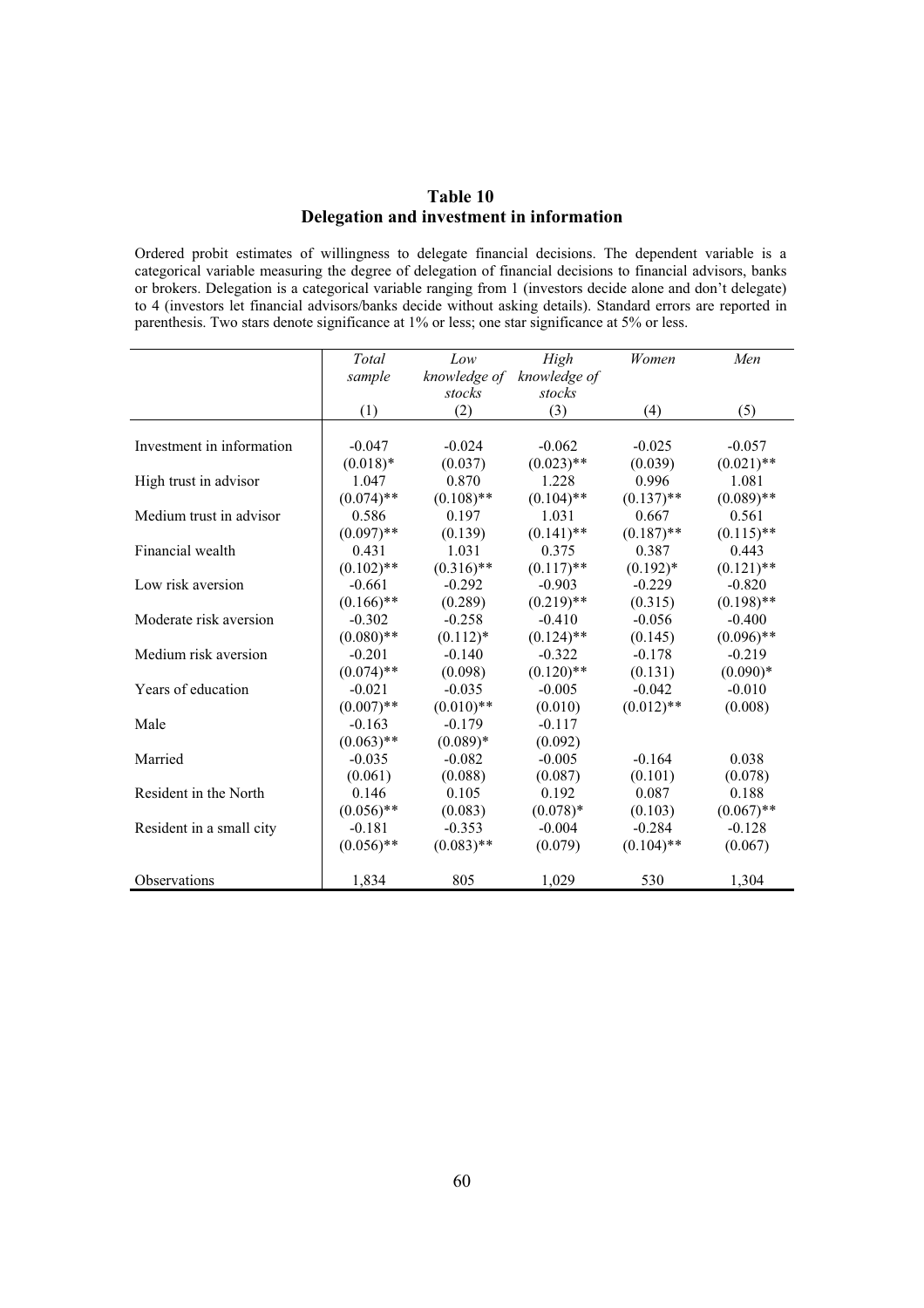### **Table 11 Diversification and investment in information**

The table reports Tobit estimates of the effect of investment in information on portfolio diversification. The dependent variable is the share of stocks held indirectly in the form of managed investment accounts and stock mutual funds on total stocks (directly plus indirect). The sample includes people with financial investment. Standard errors are reported in parenthesis. Two stars denote significance at 1% or less; one star significance at 5% or less.

|                           | Total sample | Low          | High         | Women    | Men          |
|---------------------------|--------------|--------------|--------------|----------|--------------|
|                           |              | knowledge of | knowledge of |          |              |
|                           |              | stocks       | stocks       |          |              |
|                           | (1)          | (2)          | (3)          | (4)      | (5)          |
|                           |              |              |              |          |              |
| Investment in information | $-0.046$     | $-0.008$     | $-0.038$     | $-0.031$ | $-0.048$     |
|                           | $(0.009)$ ** | (0.020)      | $(0.011)$ ** | (0.021)  | $(0.010)$ ** |
| High trust in advisor     | 0.155        | 0.020        | 0.186        | $-0.027$ | 0.193        |
|                           | $(0.042)$ ** | (0.077)      | $(0.049)$ ** | (0.101)  | $(0.046)$ ** |
| Medium trust in advisor   | 0.128        | 0.030        | 0.137        | 0.056    | 0.138        |
|                           | $(0.056)*$   | (0.098)      | $(0.067)*$   | (0.133)  | $(0.062)*$   |
| Financial wealth          | 0.141        | 0.139        | 0.154        | 0.154    | 0.136        |
|                           | $(0.045)$ ** | (0.098)      | $(0.050)$ ** | (0.089)  | $(0.052)$ ** |
| Low risk aversion         | $-0.210$     | $-0.206$     | $-0.137$     | $-0.059$ | $-0.264$     |
|                           | $(0.085)*$   | (0.174)      | (0.099)      | (0.167)  | $(0.099)$ ** |
| Moderate risk aversion    | $-0.167$     | $-0.115$     | $-0.109$     | $-0.026$ | $-0.214$     |
|                           | $(0.046)$ ** | (0.071)      | (0.061)      | (0.089)  | $(0.054)$ ** |
| Medium risk aversion      | $-0.106$     | $-0.128$     | $-0.047$     | $-0.055$ | $-0.123$     |
|                           | $(0.044)*$   | $(0.063)*$   | (0.060)      | (0.081)  | $(0.052)*$   |
| Years of education        | 0.005        | 0.001        | 0.013        | 0.004    | 0.005        |
|                           | (0.004)      | (0.006)      | $(0.004)$ ** | (0.007)  | (0.004)      |
| Male                      | 0.035        | 0.021        | 0.052        |          |              |
|                           | (0.036)      | (0.056)      | (0.045)      |          |              |
| Married                   | $-0.071$     | 0.005        | $-0.096$     | $-0.031$ | $-0.096$     |
|                           | $(0.033)*$   | (0.055)      | $(0.041)^*$  | (0.060)  | $(0.041)^*$  |
| Resident in the North     | 0.041        | 0.062        | 0.037        | 0.034    | 0.036        |
|                           | (0.031)      | (0.053)      | (0.037)      | (0.064)  | (0.035)      |
| Resident in a small city  | 0.042        | 0.030        | 0.037        | 0.040    | 0.040        |
|                           | (0.031)      | (0.051)      | (0.037)      | (0.061)  | (0.035)      |
| Observations              | 1,172        | 369          | 803          | 297      | 875          |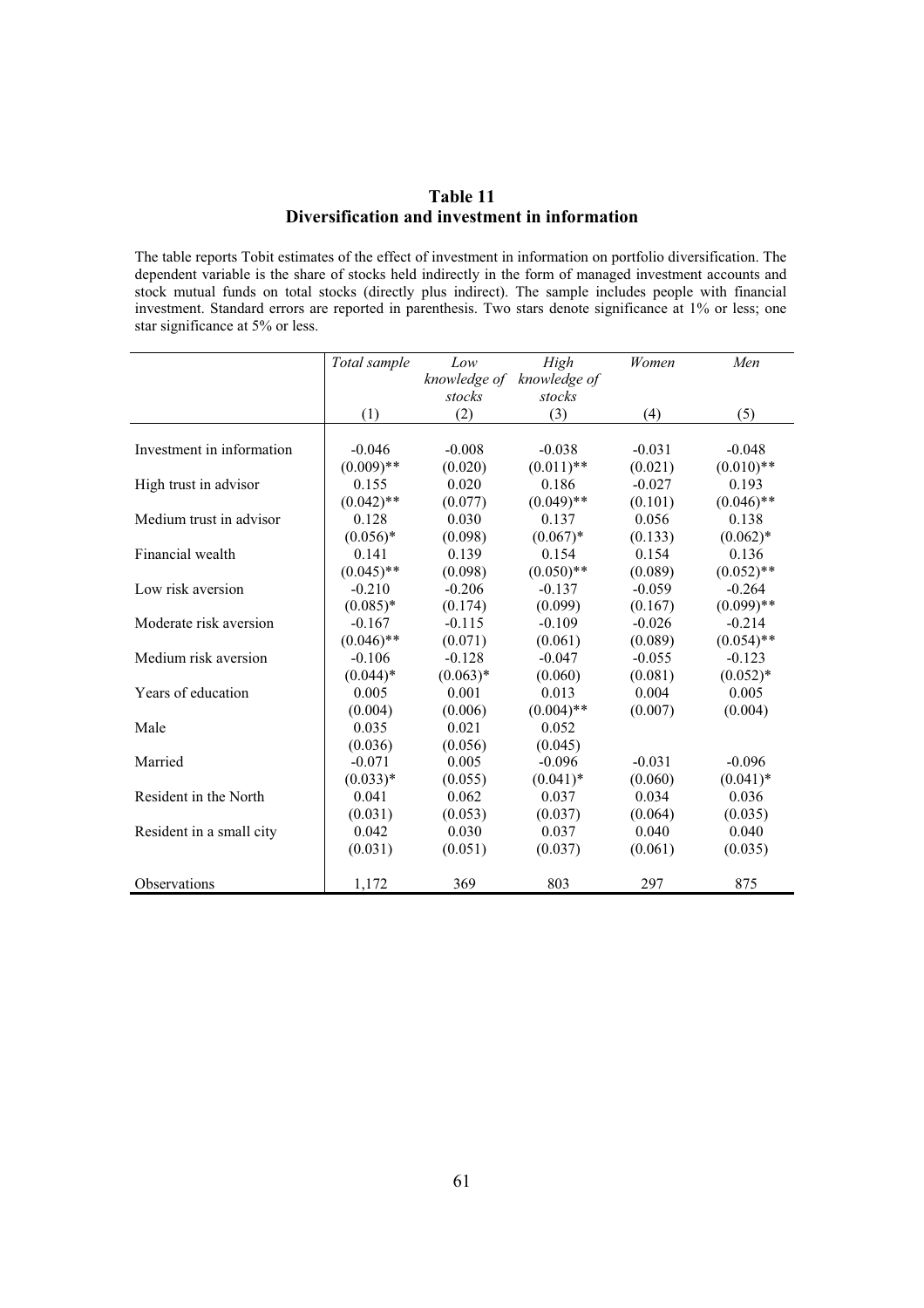### **Table 12 Trading, delegation, diversification, and the Sharpe ratio**

The table reports two-stage selectivity adjusted estimates of the effect of trading, willingness to delegate financial decisions, and stock market diversification on the Sharpe ratio. Trading is measured as number of trades per month. Delegation of financial decisions is a categorical variable ranging from 1 (investors decide alone and don't delegate) to 4 (investors let financial advisors/banks decide without asking details). Stock market diversification is the share of stocks held indirectly on total stocks. The first stage regression includes the variables in the second sage, plus financial wealth (linear and square), dummies for risk aversion, age and education. The sample includes people with financial investment. Standard errors are reported in parenthesis. Two stars denote significance at 1% or less; one star significance at 5% or less.

|                           | (1)                      | (2)                      | (3)                    | (4)                      | (5)                   | (6)                    |
|---------------------------|--------------------------|--------------------------|------------------------|--------------------------|-----------------------|------------------------|
| Trading                   | $-0.008$<br>$(0.002)$ ** | $-0.005$<br>$(0.002)*$   |                        |                          |                       |                        |
| Delegation                |                          |                          | 0.015                  | 0.007                    |                       |                        |
| Diversification           |                          |                          | $(0.006)*$             | (0.006)                  | 0.102<br>$(0.009)$ ** | 0.097<br>$(0.009)$ **  |
| Investment in information |                          | $-0.013$<br>$(0.003)$ ** |                        | $-0.015$<br>$(0.003)$ ** |                       | $-0.006$<br>$(0.003)*$ |
| Male                      | $-0.024$<br>$(0.010)*$   | $-0.015$<br>(0.010)      | $-0.024$<br>$(0.010)*$ | $-0.015$<br>(0.010)      | $-0.004$<br>(0.009)   | $-0.001$<br>(0.009)    |
| Married                   | $-0.012$<br>(0.010)      | $-0.012$<br>(0.009)      | $-0.007$               | $-0.007$<br>(0.009)      | $-0.010$<br>(0.009)   | $-0.011$<br>(0.009)    |
| Resident in the North     | $-0.001$                 | 0.001                    | (0.009)<br>$-0.006$    | $-0.004$                 | 0.005                 | 0.004                  |
| Resident in a small city  | (0.009)<br>$-0.000$      | (0.009)<br>$-0.001$      | (0.009)<br>0.005       | (0.008)<br>0.003         | (0.008)<br>$-0.007$   | (0.008)<br>$-0.006$    |
| Mills ratio               | (0.008)<br>0.052         | (0.008)<br>0.020         | (0.008)<br>0.032       | (0.008)<br>0.010         | (0.008)<br>0.008      | (0.008)<br>$-0.008$    |
|                           | (0.033)                  | (0.036)                  | $(0.016)^*$            | (0.019)                  | (0.014)               | (0.016)                |
| Observations              | 1,401                    | 1,401,                   | 1,780                  | 1,780                    | 1,587                 | 1,587                  |